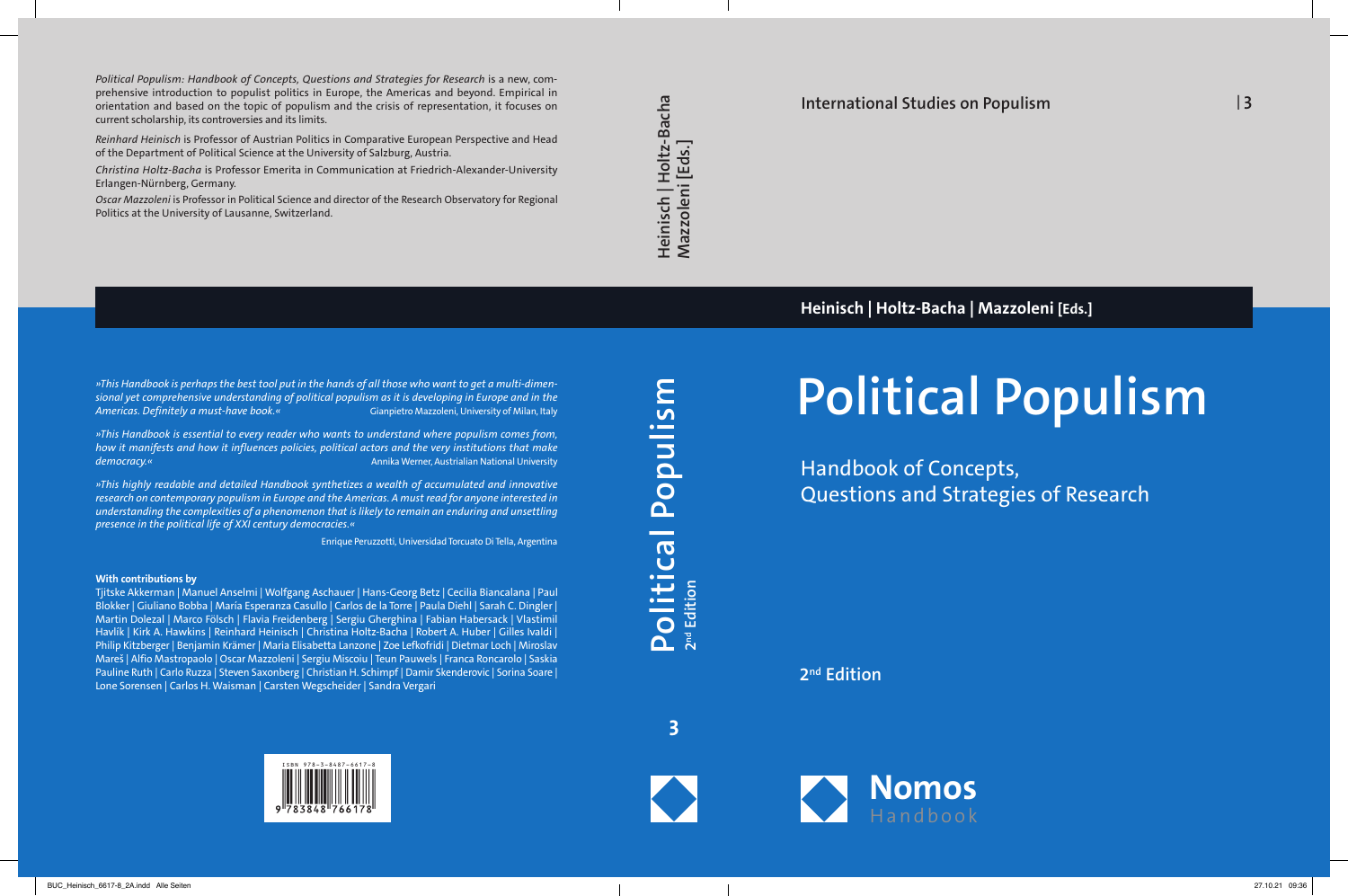International Studies on Populism

herausgegeben von | edited by Prof. M.A. Reinhard Heinisch, Ph.D., Universität Salzburg

Prof. Dr. Christina Holtz-Bacha, Friedrich-Alexander-

Universität Erlangen-Nürnberg

Prof. Oscar Mazzoleni, Ph.D., Universität Lausanne

Wissenschaftlicher Beirat | Scientific Advisory Board:

Daniele Albertazzi (Birmingham) Cristóbal Rovira Kaltwasser (Santiago) Sarah L. de Lange (Amsterdam) Steven Saxonberg (Praha) Emilie van Haute (Bruxelles) Donatella Campus (Bergamo) Steven Wolinetz (Newfoundland)

Band | Volume 3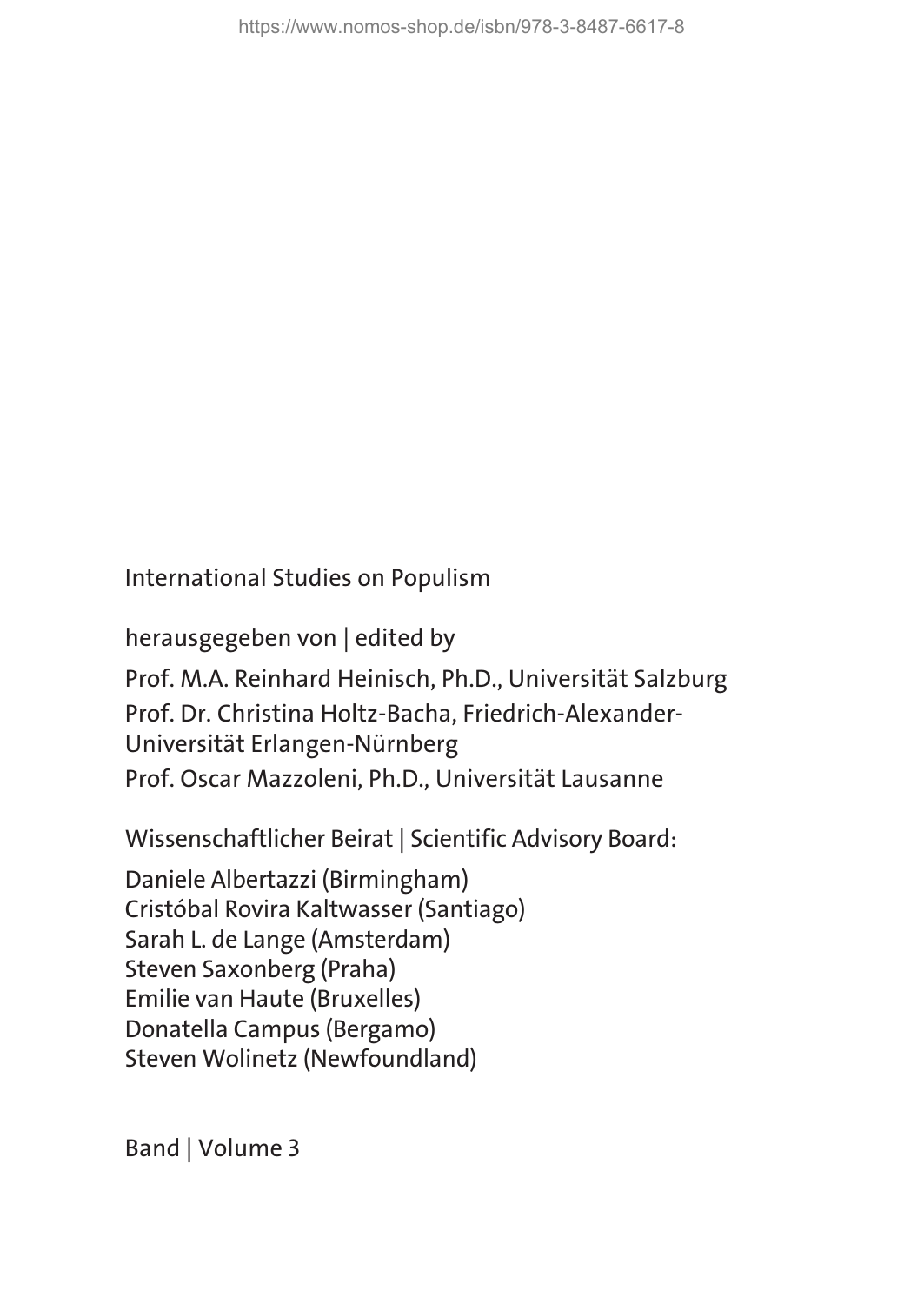Reinhard Heinisch | Christina Holtz-Bacha Oscar Mazzoleni [Eds.]

# **Political Populism**

# Handbook of Concepts, Questions and Strategies of Research

2<sup>nd</sup> revised and extended Edition

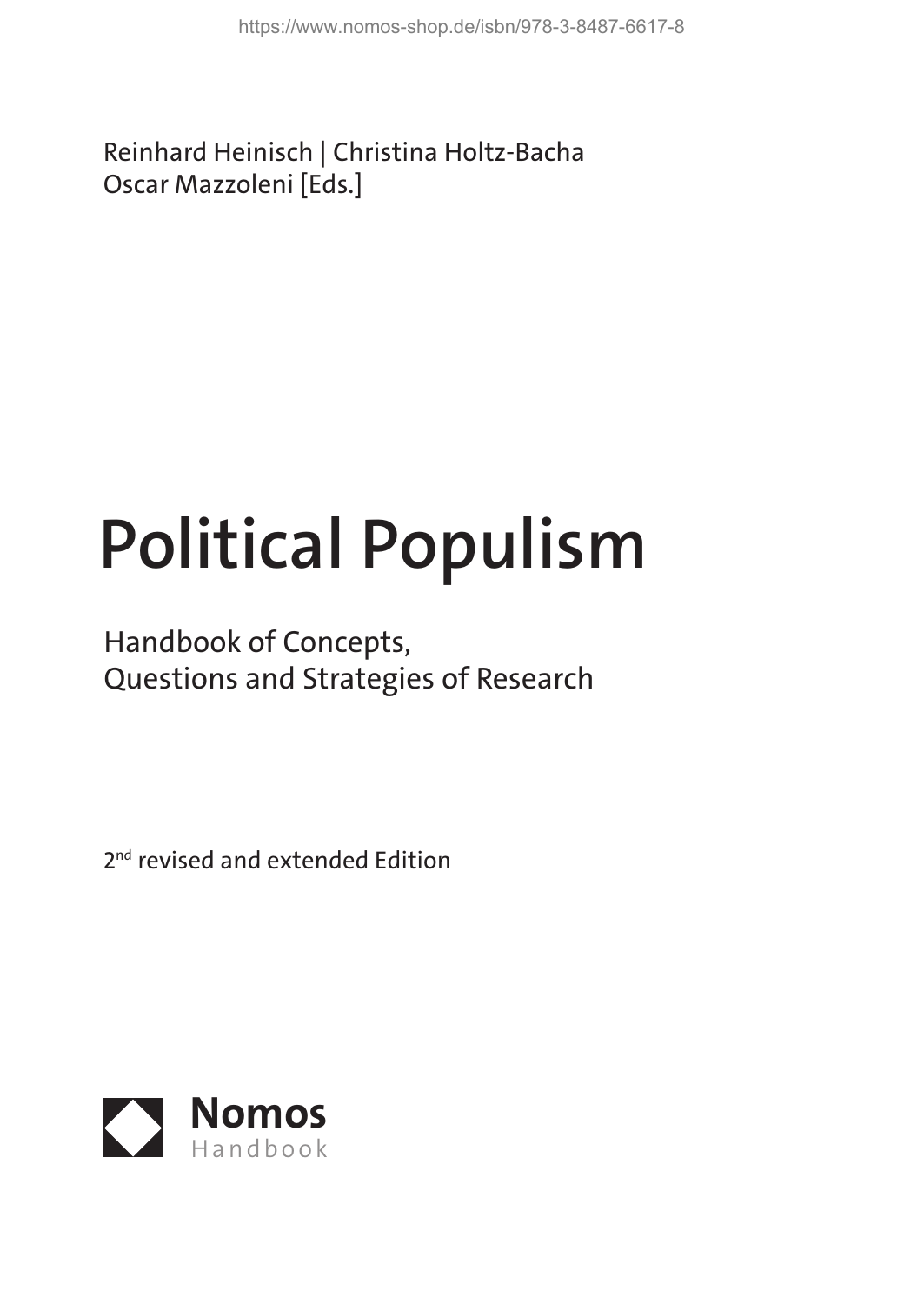**Project coordination:** Cecilia Biancalana, PhD cecilia.biancalana@unil.ch

**The Deutsche Nationalbibliothek** lists this publication in the Deutsche Nationalbibliografie; detailed bibliographic data are available on the Internet at http://dnb.d-nb.de

ISBN 978-3-8487-6617-8 (Print) 978-3-7489-0751-0 (ePDF)

#### **British Library Cataloguing-in-Publication Data**

A catalogue record for this book is available from the British Library.

ISBN 978-3-8487-6617-8 (Print) 978-3-7489-0751-0 (ePDF)

#### **Library of Congress Cataloging-in-Publication Data**

Heinisch, Reinhard | Holtz-Bacha, Christina | Mazzoleni, Oscar Political Populism Handbook of Concepts, Questions and Strategies of Research Reinhard Heinisch | Christina Holtz-Bacha | Oscar Mazzoleni (Eds.) 595 pp.

Includes bibliographic references and index.

ISBN 978-3-8487-6617-8 (Print) 978-3-7489-0751-0 (ePDF)

2nd revised and extended Edition 2021

© Nomos Verlagsgesellschaft, Baden-Baden, Germany 2021. Overall responsibility for manufacturing (printing and production) lies with Nomos Verlagsgesellschaft mbH & Co. KG.

This work is subject to copyright. All rights reserved. No part of this publication may be reproduced or transmitted in any form or by any means, electronic or mechanical, including photocopying, recording, or any information storage or retrieval system, without prior permission in writing from the publishers. Under § 54 of the German Copyright Law where copies are made for other than private use a fee is payable to "Verwertungsgesellschaft Wort", Munich.

No responsibility for loss caused to any individual or organization acting on or refraining from action as a result of the material in this publication can be accepted by Nomos or the editors.



Onlineversion Nomos eLibrary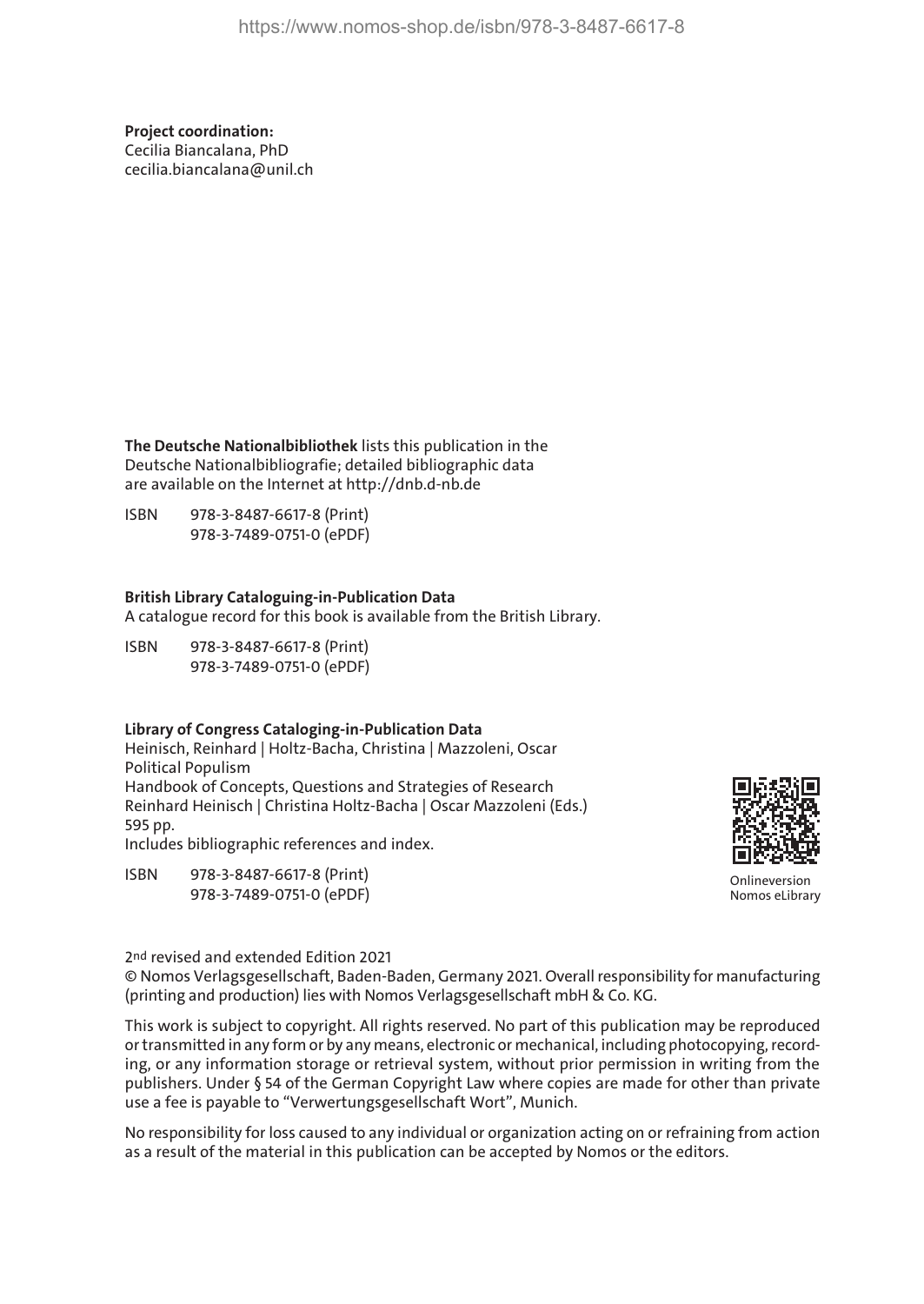## PREFACE

#### *Reinhard Heinisch, Christina Holtz-Bacha and Oscar Mazzoleni*

This Handbook is part of a series of works devoted to the study of political populism published by Nomos. The three editors of this volume also share overall responsibility for the entire series and view this Handbook, which has been revised and updated, as a conceptual introduction to the different questions and topics related to populism that are featured in the aforementioned series. We opted specifically for the title 'political populism' to demarcate the subject matter in this Handbook from the literature devoted to the study of cultural manifestations of populism, including popular religious beliefs. Thus, many of the concepts, issues and empirical cases analysed in this work should be viewed as calls for further research and, more broadly, an invitation to engage in scholarship on populism as it relates to political actors, political mobilisation and political institutions, as well as political discourse and style.

A project of this magnitude and range necessitated the collaboration of scholars from different disciplines – most notably political scientists, scholars of communication, historians and sociologists. In all cases, the authors were asked to bear the following points in mind when approaching their respective contributions. First, they were expected to use their own expertise and judgement to identify the pivotal issues, controversies and new directions in their respective areas of scholarship. Thus, contributors had considerable freedom to present their particular approaches. However, they were also asked to reflect on the core idea that populism can be conceived as a response to a crisis of conventional politics or, more precisely, a crisis of legitimacy that established institutions, mainstream political actors and the business of politics as usual have encountered. Second, due to the diversity of disciplines and research traditions, it was important that the Handbook would not present a uniform conceptualisation of and perspective on populism. Instead, the purpose of this Handbook was to introduce readers to a range of ideas. However, all contributors were asked to focus on current debates, discuss the dominant approaches to and the most prominent conceptualisations of the subject, and present shortcomings and criticisms in their respective areas of research.

While this Handbook includes chapters from different disciplines, it centers core aspects in political science and communication. These are arguably two disciplines whose insights into political populism are central to understanding the phenomenon and whose respective works most complement one another. Political scientists are keenly aware that media and communication play a significant role in the process of understanding populism's appeal and impact, but they often lack the analytical tools to examine populism's communication dimensions. Similarly, the rapidly growing political science literature on populism still has not yet had the impact on communication and media studies that one may expect. Thus, despite the increasing specialisation in the social sciences, it is necessary for scholars of different fields to also talk to one other and draw on each other's ideas. Therefore, this book aims to foster a closer relationship between these two strands of scholarship.

Another goal of this Handbook is to focus on both empirical scholarship and current issues. As such, we do not present populism as a settled concept, but instead show the tension be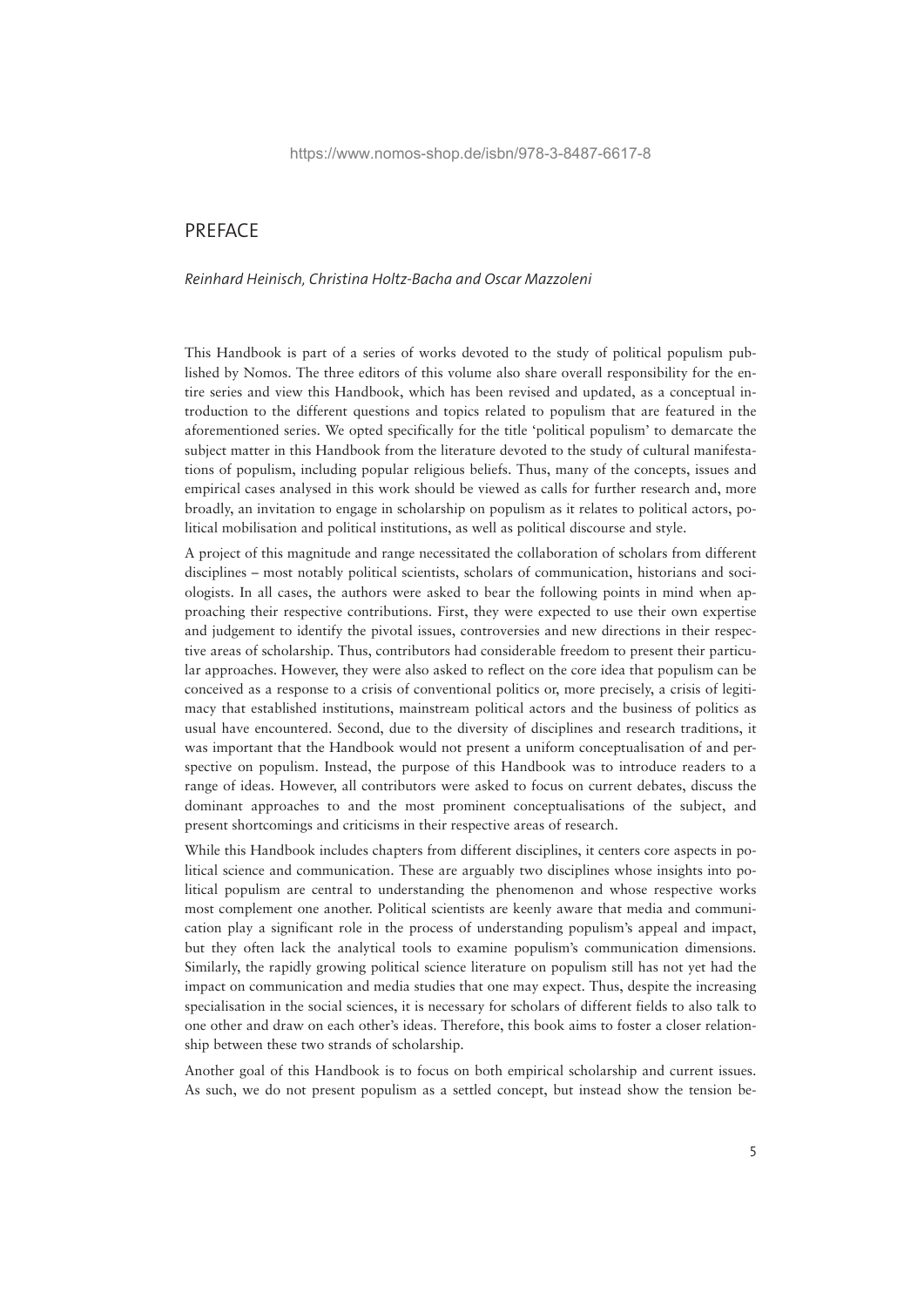tween different approaches and highlight the controversies and new directions that characterise activity in this research community. At the same time, we did not want to prevent the Handbook to become too eclectic. Therefore, the authors discuss several of the most widely used conceptualisations of populism but also highlight their respective shortcomings. In addition, this updated version includes new chapters on issues and policy areas that have since become relevant in populism studies.

## The Challenges of and Opportunities Offered by Populism Research

Scholarship on populism has made substantial progress in the last two decades. After mostly historical and descriptive work from 1945 to the 1980s, which was focused on historical continuity, the 1990s saw an infusion of social science theories in the study of populism. Subsequently, after 2000, scholars began concentrate both on demand-side and supply-side aspects of radical right-wing populist politics and more clearly on populist parties, their representatives and supporters. In contemporary research works, goes to go beyond the narrow themes and policy issues, such as immigration, that have often characterised publications on populism and embrace the phenomenon in its entire complexity, especially that have been under researched. This also means dealing with emerging global issues, such as climate change, the coronavirus pandemic, and the development of digital politics and social media.

Populism's rise in popularity has presented scholars with various opportunities and problems. As research on populism has moved to the academic mainstream, securing project funding and presenting relevant research has become easier. At the same time, the term populism is almost universally employed to describe a large number of different political phenomena, political actors, policy decisions and regimes that often have little more in common than the label. The growing attention to populism has also increased the pressure on social scientists to come up with clear and easily communicable answers that satisfy the curiosity of people trying to understand the political changes unfolding from the Americas to Europe and beyond. The enormous interest in populism is drawing in new scholars who were not part of this previously close-knit research community. This development is highly welcome because it incorporates fresh perspectives and new insights. However, it also means that several ideas about populism that were once believed to be settled are now being called into question once again, renewing the impression that little has been learned thus far. At the same time, other scholars, for whom the question of conceptualisation is indeed settled, have embarked on the next phase of scholarship by no longer treating populism as an outsider or protest phenomenon, but as one that has taken hold in the centres of political power. As a result, scholars have begun in studying the impact of populism on governments, party systems and policymaking.

Despite the clearly global nature of political populism, research communities are still fairly segregated and remain reluctant to take issue with each other's approaches or draw on each other's insights and conceptualisations. For a long time, Western European researchers all but ignored decades' worth of works on Latin American and North American populism. These different ways of approaching the subject matter were also rooted in different research cultures and epistemologies. In fact, even within the European context, achieving more successful integration of the scholarship on populism in Western Europe, the Nordic countries, Central and Eastern Europe, the Western Balkans and the Mediterranean would be desirable. An even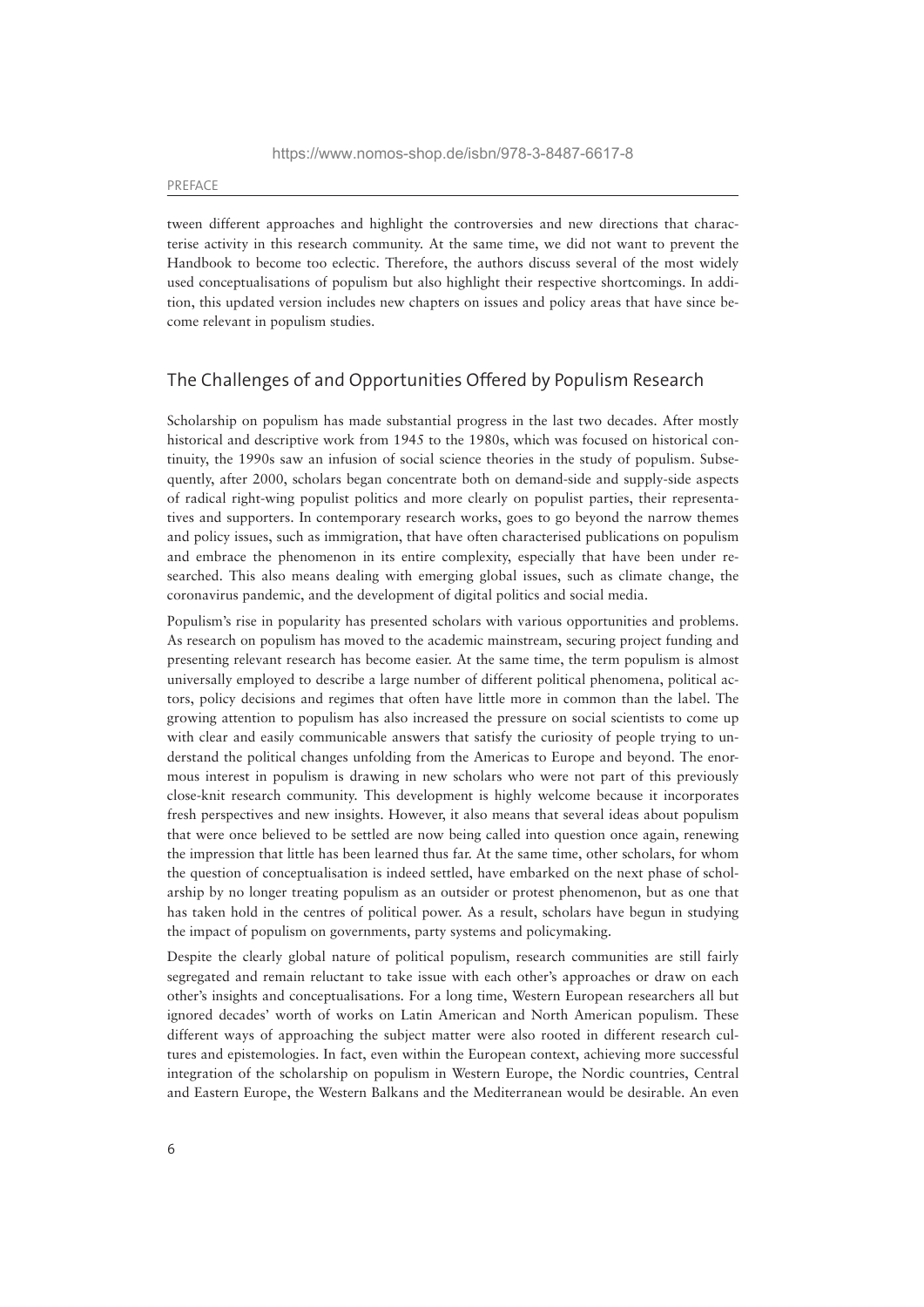bigger challenge has been the effort to overcome disciplinary boundaries, such as those that exist between political science, history, sociology and communication. It is with these challenges and opportunities in mind that we approached the design of this Handbook. It presents a snapshot of social science scholarship on populism, which is both on the verge of new research agendas and in need of greater transdisciplinary and international cooperation.

## Our Objectives

Handbooks seek to be as comprehensive as possible. While we agree that such a work needs to reflect a substantial number of different issues and geographic areas, selectivity and focus also matter: First, a Handbook is not an encyclopaedia but should rather point to those areas of research and discussions in the field that are most promising or most controversial. Thus, we have asked our authors to show why these topics matter within the overall debate and to identify the major controversies in their fields of research. Our contributors were also invited to demonstrate directions of progress and suggest where scholarship in their different areas might turn next. This was important, because we also wanted this Handbook to be especially useful for scholars just entering the populism research. Second, the Handbook is selective not only in its concentration on theory and empirical application, but also in its focus on contemporary expressions of the phenomenon. Thus, the various aspects of party-based populism in Europe form the core of the analysis. In addition, there are also extensive sections devoted to populism in the Americas and other novel manifestations of populism. Third, an important aspect is the focus on communication and the goal to bridge scholarship between communication and political science. Following the rise of populist parties, communication researchers have only recently taken up the topic. This coincided with the emergence of the internet and social media networks, which provide political actors with direct access to the electorate, thus shaking up the political communication process and the role of the traditional mass media. To emphasize the interconnectedness of political science and communication in understanding populism, this book combines their respective fields and presents the different types of analysis alongside each other.

We hope that the readers will take away a deeper understanding of the complexities and challenges of populism research. We also trust they will appreciate our intention not to convey definitive answers but rather to maintain a degree of openness towards different theoretical approaches, which are each elaborated with their respective strengths and weaknesses. Ultimately, it is for the readers to decide which ideas seem most persuasive and what avenues of enquiry they want to pursue. We hope that this Handbook will make a significant contribution to this process.

This new edition includes revised and updated versions of the chapters provided in the first edition and ten new contributions. Populism is an ongoing and open field of research, with growing numbers of publications every year on both traditional and new topics. This new edition intends to reflect this growing trend by presenting both consolidated and emerging issues. The Handbook consists of 34 chapters organised in four parts. The first one covers theories, approaches, conceptualisations and measurements in relation to political populism. The second part presents populist manifestations in Europe and the Americas; the third part is devoted to political communication; and the fourth part focuses on emerging phenomena and new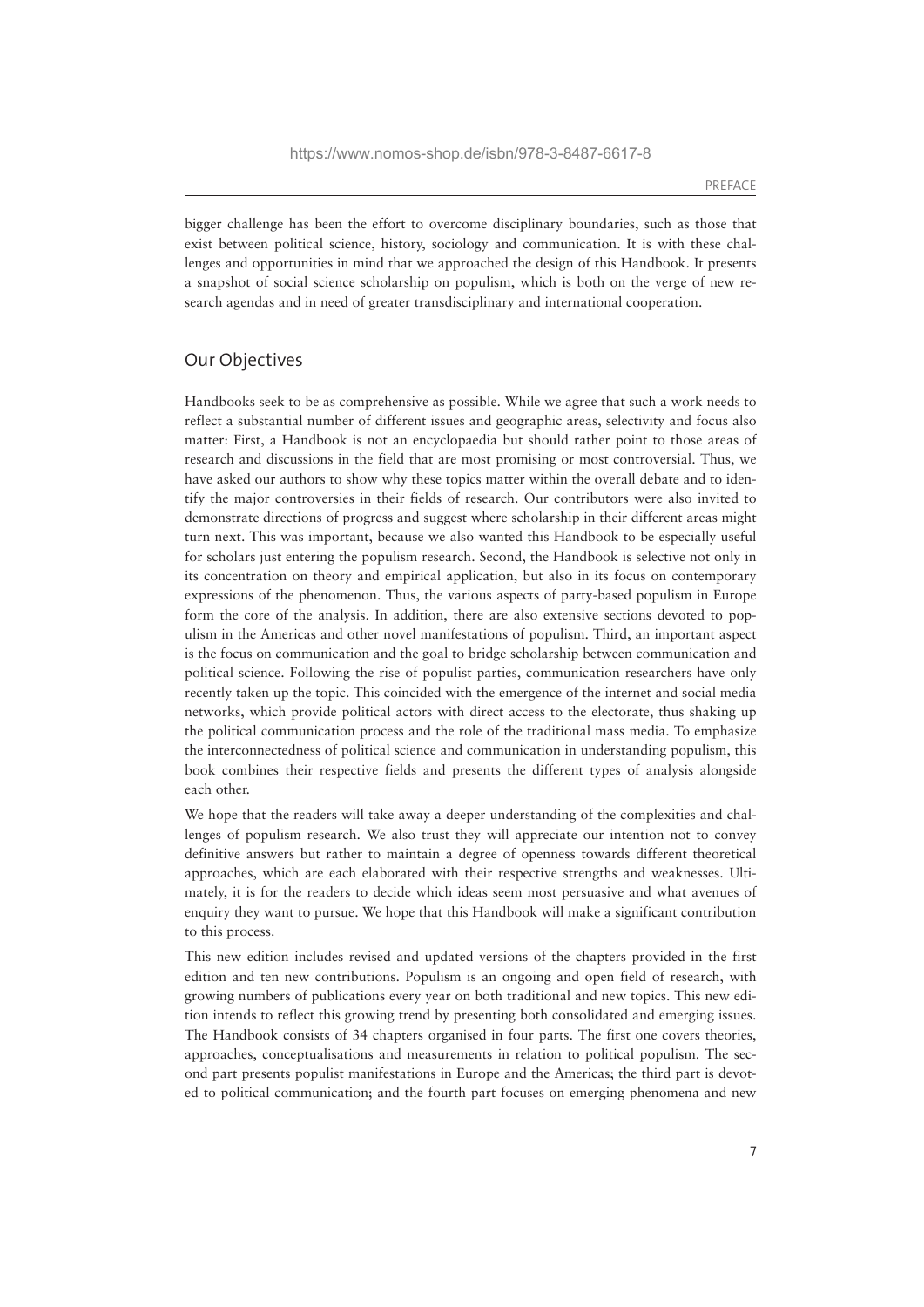PREFACE

research agendas. While it was not the book's intention to provide a geographically comprehensive account of populism and its manifestations, an effort was made to cover as many different cases and variations of populism in Europe and the Americas as possible. Throughout the Handbook, the focus lies on empirical research, and thus the conceptualisations and theoretical accounts introduced in the first part provide the tools for empirical analysis, either for cross-national comparisons or individual case studies in the subsequent chapters. The chapters generally end with a consideration of various unanswered questions and discuss topics for potential further research.

*A Handbook is a collaborative endeavour and we, the editors, want to thank the many contributing authors for their dedication and commitment to the project. The deadline for submitting the chapters coincided with the outbreak of the COVID-19 pandemic, and we are grateful to the authors for managing to meet their deadlines and submit their chapters in these difficult times.*

*Apart from the editors and authors, we are especially grateful to Cecilia Biancalana, a postdoc researcher at the University of Lausanne, for corresponding with the authors and managing the texts during their various stages of development and review. We also wish to thank our many colleagues whose counsel and helpful comments on various chapters have helped improve them and have enriched this Handbook's content.*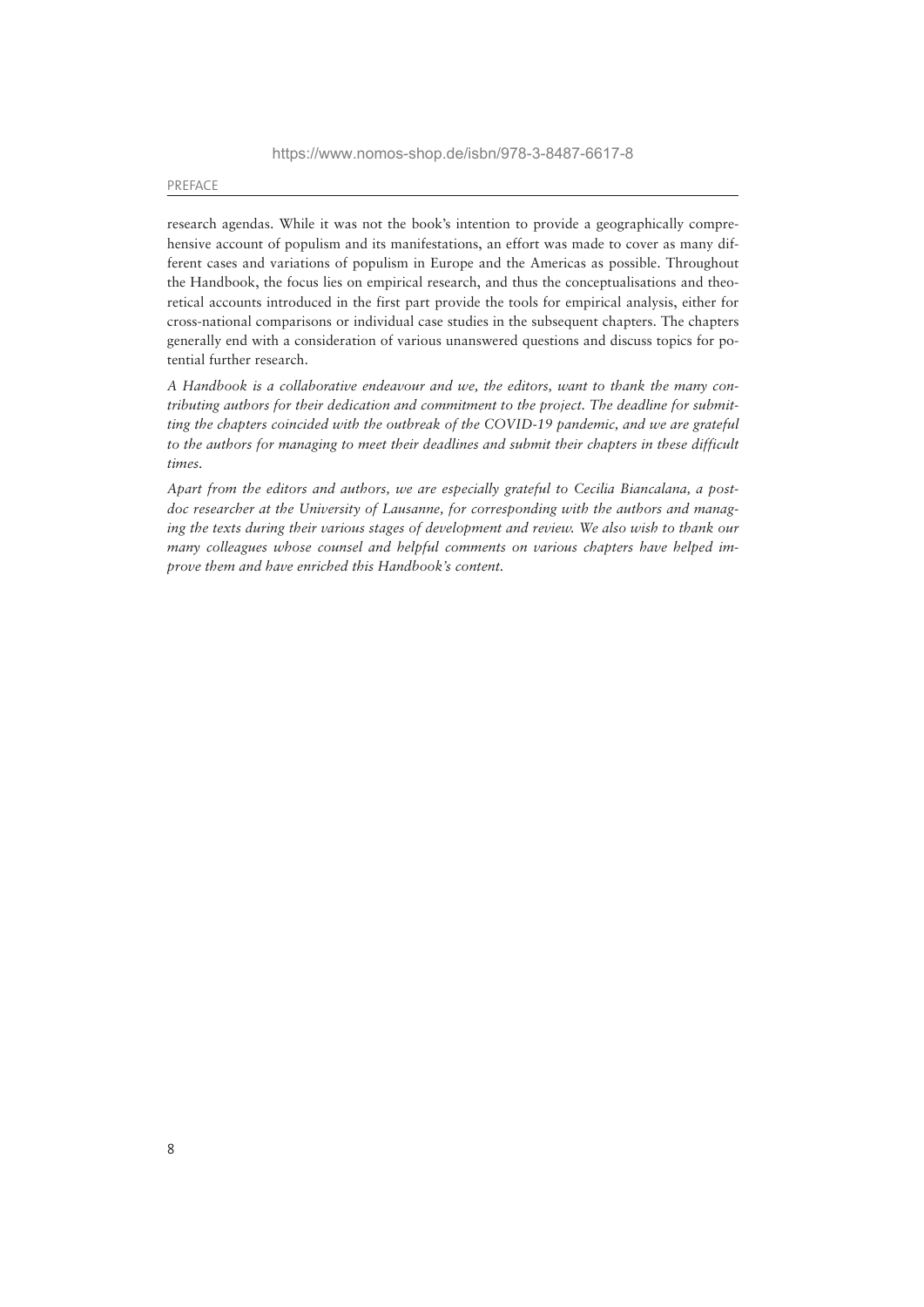## Table of Contents

|                   |                                                                                             | 5   |
|-------------------|---------------------------------------------------------------------------------------------|-----|
|                   |                                                                                             | 13  |
|                   |                                                                                             | 1.5 |
|                   |                                                                                             | 17  |
|                   | PART I: Defining and Analysing the Concept                                                  |     |
| <b>CHAPTER 1:</b> | Damir Skenderovic                                                                           | 47  |
| <b>CHAPTER 2:</b> | POPULISM AND POLITICAL REPRESENTATION<br>Alfio Mastropaolo                                  | 65  |
| CHAPTER 3:        | CONCEPTUALISING THE RELATIONSHIP BETWEEN POPULISM<br>Dietmar Loch                           | 79  |
| <b>CHAPTER 4:</b> | THE POPULIST RADICAL RIGHT AND SOCIAL MOVEMENTS<br>Carlo Ruzza                              | 93  |
| CHAPTER 5:        | FIXING THE TAXONOMY IN POPULISM RESEARCH: BRINGING<br>Reinhard Heinisch and Oscar Mazzoleni | 111 |
| CHAPTER 6:        | POPULISM AND DEMOCRACY: THEORETICAL AND<br>Robert A. Huber and Christian H. Schimpf         | 131 |
| <b>CHAPTER 7:</b> | THE GENERATIVE CONTEXTS OF POPULIST REGIMES<br>Carlos H. Waisman                            | 149 |
| <b>CHAPTER 8:</b> | MEASURING POPULISM: A REVIEW OF CURRENT<br>Teun Pauwels                                     | 163 |
| CHAPTER 9:        | RESEARCHING POPULISM QUANTITATIVELY: INDICATORS,<br>Martin Dolezal and Marco Fölsch         | 177 |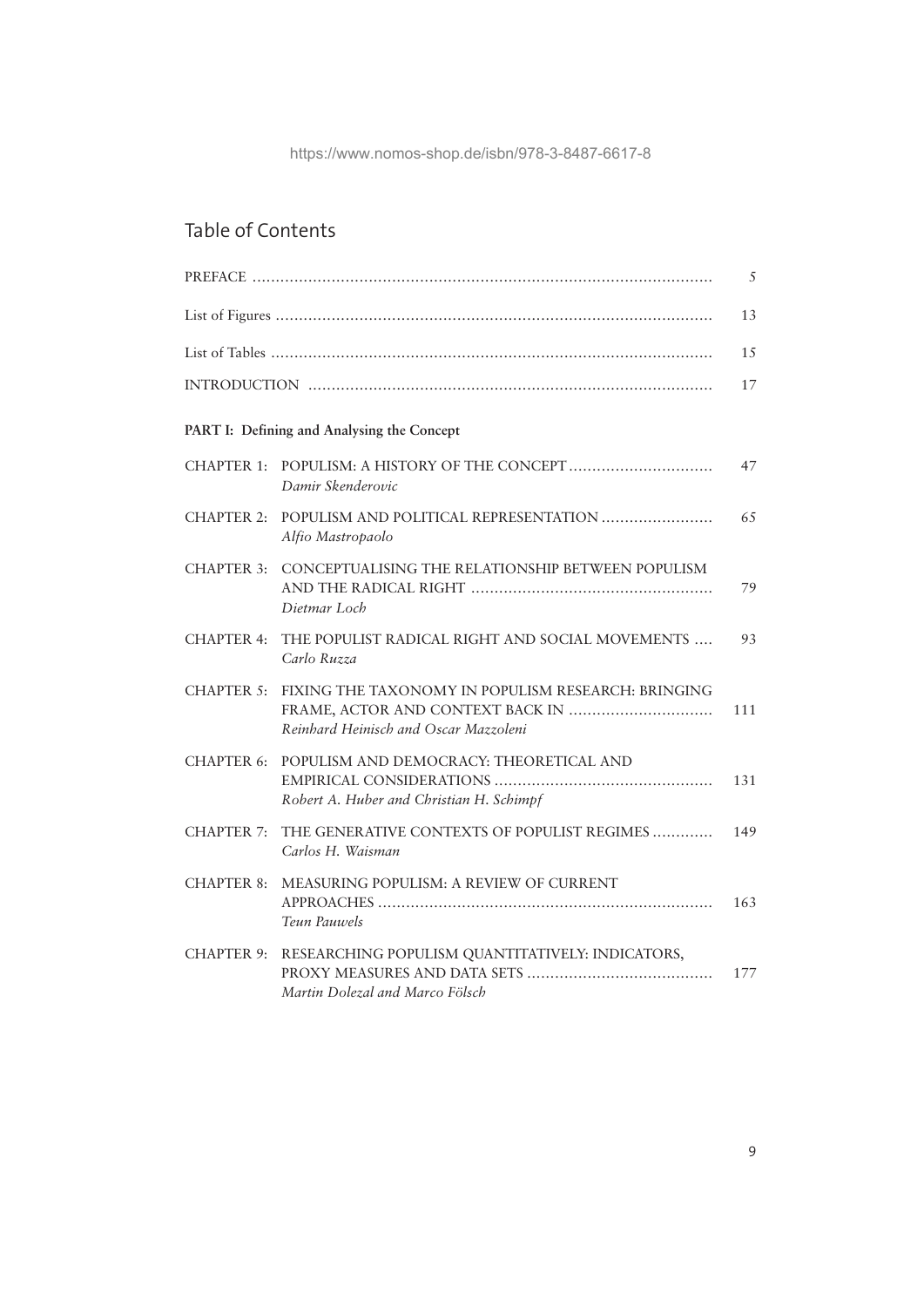## **PART II: Assessing the Success of Populist Actors in Europe and in the Americas**

## **Europe**

|              | CHAPTER 10: POPULISM AND EUROSCEPTICISM: TWO SIDES OF THE SAME<br>Fabian Habersack and Carsten Wegscheider                                                                                                                               | 195 |
|--------------|------------------------------------------------------------------------------------------------------------------------------------------------------------------------------------------------------------------------------------------|-----|
|              | CHAPTER 11: THE ELECTORAL BASIS OF POPULIST PARTIES<br>Gilles Ivaldi                                                                                                                                                                     | 213 |
|              | CHAPTER 12: POPULIST PARTIES IN POWER AND THEIR IMPACT ON<br>LIBERAL DEMOCRACIES IN WESTERN EUROPE<br>Tjitske Akkerman                                                                                                                   | 227 |
|              | CHAPTER 13: HOW FAR DOES NATIONALISM GO? AN OVERVIEW OF<br>POPULIST PARTIES IN CENTRAL AND EASTERN EUROPE<br>Sergiu Gherghina, Sergiu Miscoiu and Sorina Soare                                                                           | 239 |
|              | CHAPTER 14: SOCIO-CULTURAL LEGACIES IN POST-TRANSITION SOCIETIES<br>IN CENTRAL AND EASTERN EUROPE AND THE<br>RELATIONSHIP TO THE RESURGENCE OF RIGHT-WING<br>EXTREMISM AND POPULISM IN THE REGION<br>Vlastimil Havlík and Miroslav Mareš | 257 |
|              | CHAPTER 15: ENTREPRENEURIAL POPULISM AND THE RADICAL CENTRE:<br>EXAMPLES FROM AUSTRIA AND THE CZECH REPUBLIC<br>Reinhard Heinisch and Steven Saxonberg                                                                                   | 271 |
|              | Maria Elisabetta Lanzone                                                                                                                                                                                                                 | 291 |
| The Americas |                                                                                                                                                                                                                                          |     |
|              | Carlos de la Torre                                                                                                                                                                                                                       | 307 |
|              | CHAPTER 18: POPULISM IN THE UNITED STATES AND THE 2016<br>Sandra Vergari                                                                                                                                                                 | 321 |
|              | CHAPTER 19: POPULIST AND PROGRAMMATIC PARTIES IN LATIN<br>María Esperanza Casullo and Flavia Freidenberg                                                                                                                                 | 333 |
|              | CHAPTER 20: POPULIST PARTIES OF LATIN AMERICA: THE CASES OF<br>María Esperanza Casullo and Flavia Freidenberg                                                                                                                            | 347 |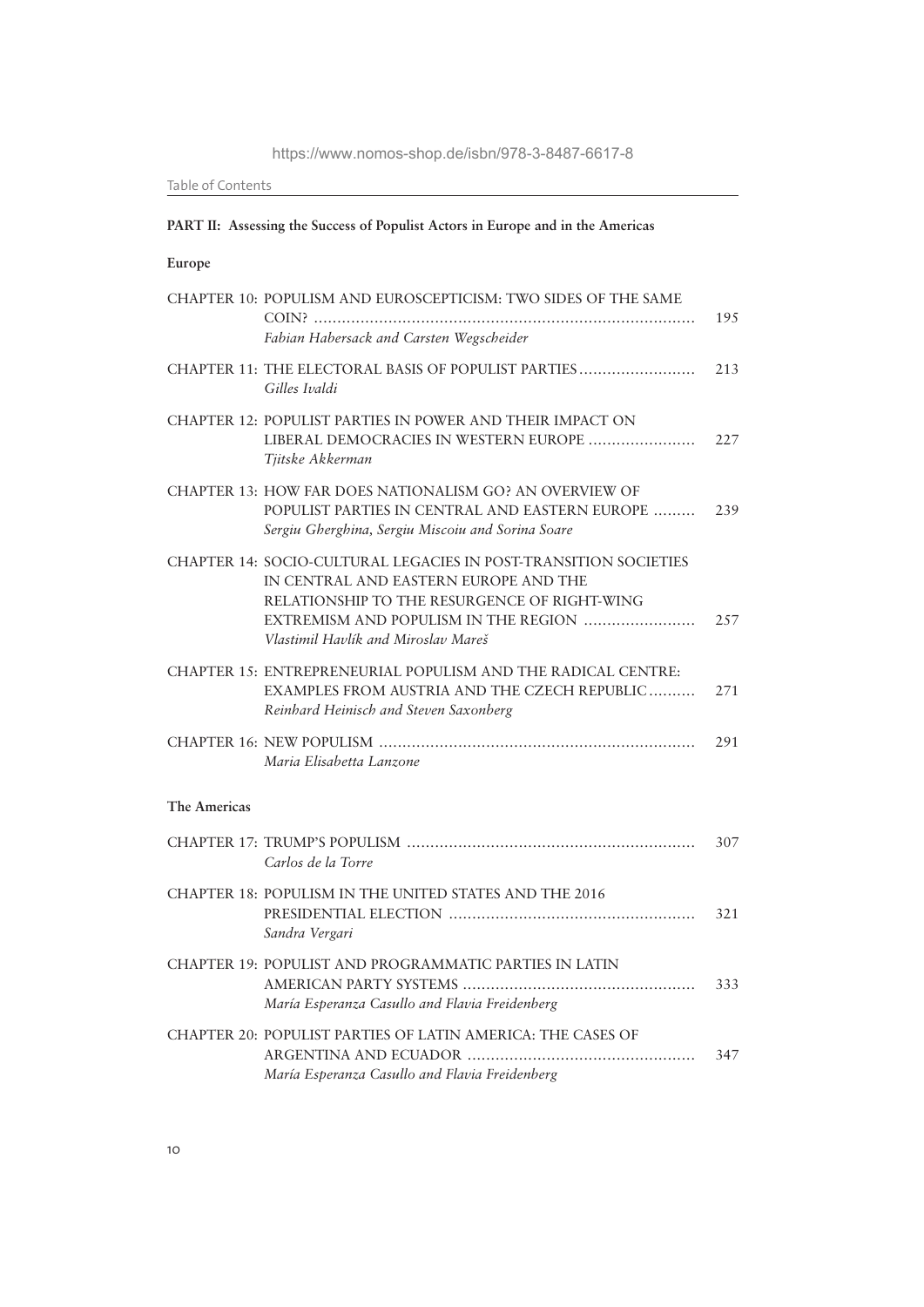| CHAPTER 21: POPULISM AND DEMOCRATIC REPRESENTATION IN LATIN<br>Saskia P. Ruth and Kirk A. Hawkins                                        | 361  |
|------------------------------------------------------------------------------------------------------------------------------------------|------|
| PART III: Populism and Communication                                                                                                     |      |
| CHAPTER 22: THE SYMBIOSIS BETWEEN MEDIA AND POPULISM:<br>Lone Sorensen                                                                   | 383  |
| CHAPTER 23: MEDIA POLITICS AND POPULISM AS A MOBILISATION<br>Franca Roncarolo                                                            | 399  |
| CHAPTER 24: REFORM IN WAR: THE MEDIA POLICIES OF LATIN AMERICA'S<br>Philip Kitzberger                                                    | 413  |
| <b>CHAPTER 25: PERFORMING POPULISM: COMMUNICATION STRATEGIES</b><br>FOR POLARISATION, PROVOCATION AND<br>Christina Holtz-Bacha           | 42.9 |
| CHAPTER 26: POPULIST AND NON-POPULIST MEDIA: THEIR PARADOXICAL<br>ROLE IN THE DEVELOPMENT AND DIFFUSION OF A RIGHT-<br>Benjamin Krämer   | 441  |
| CHAPTER 27: DIGITAL POPULISM: HOW THE WEB AND SOCIAL MEDIA ARE<br>SHAPING POPULISM IN WESTERN DEMOCRACIES<br>Giuliano Bobba              | 457  |
| PART IV: Populism Between Emerging and Consolidated Research Topics                                                                      |      |
| CHAPTER 28: SOCIETAL MALAISE IN TURBULENT TIMES: INTRODUCING A<br>NEW EXPLANATORY FACTOR FOR POPULISM FROM A CROSS-<br>Wolfgang Aschauer | 471  |
| Sarah C. Dingler and Zoe Lefkofridi                                                                                                      | 499  |
| Paula Diehl                                                                                                                              | 515  |
| Hans-Georg Betz                                                                                                                          | 527  |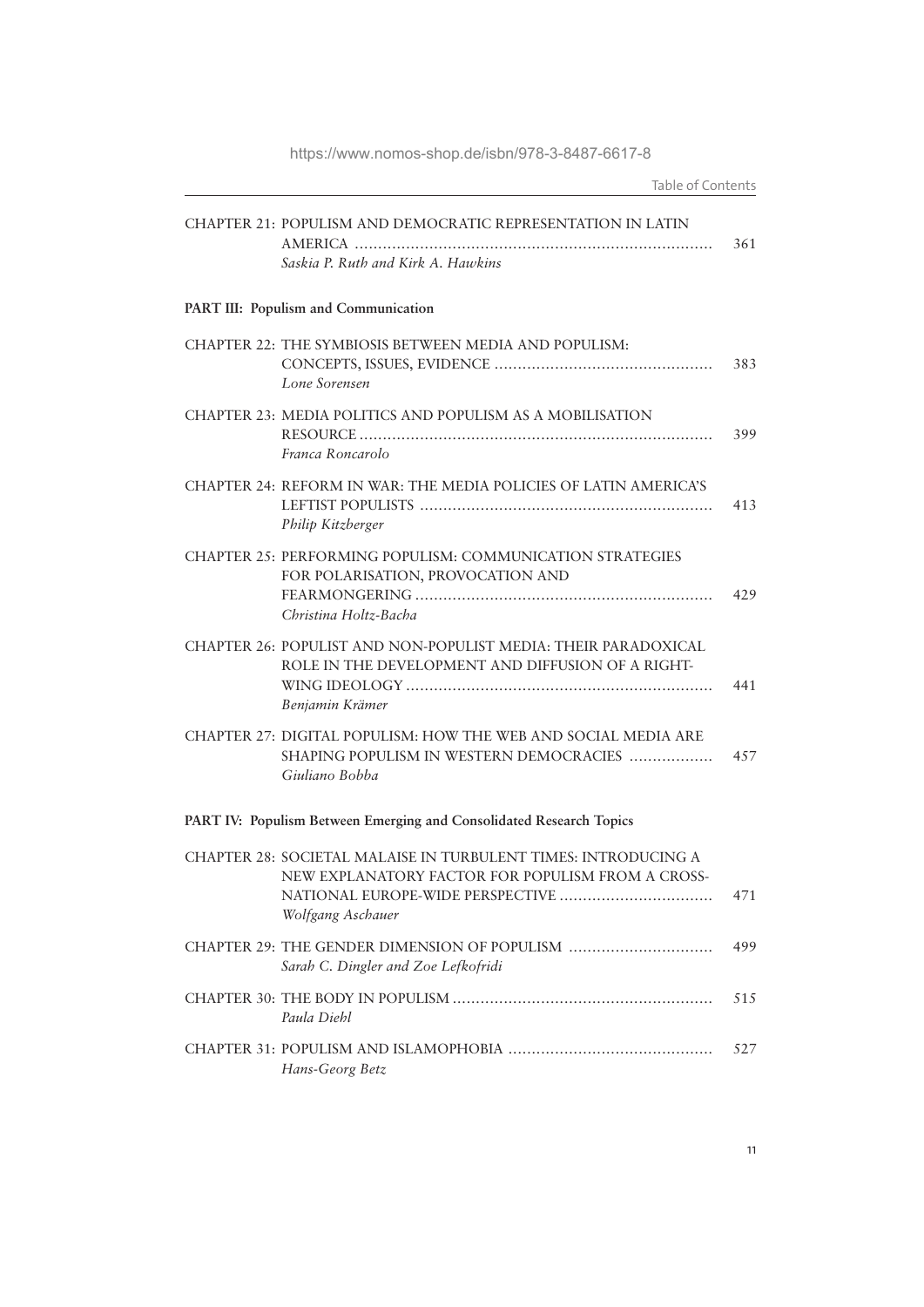| Manuel Anselmi, Paul Blokker and Oscar Mazzoleni                                                                  | 543  |
|-------------------------------------------------------------------------------------------------------------------|------|
| CHAPTER 33: POPULISM AND CLIMATE CHANGE: A MATCH MADE IN<br>Robert A. Huber                                       | 555  |
| CHAPTER 34: POPULISM FACING THE CORONAVIRUS OUTBREAK<br>Cecilia Biancalana, Reinhard Heinisch and Oscar Mazzoleni | 569  |
|                                                                                                                   | 585. |
|                                                                                                                   | 593  |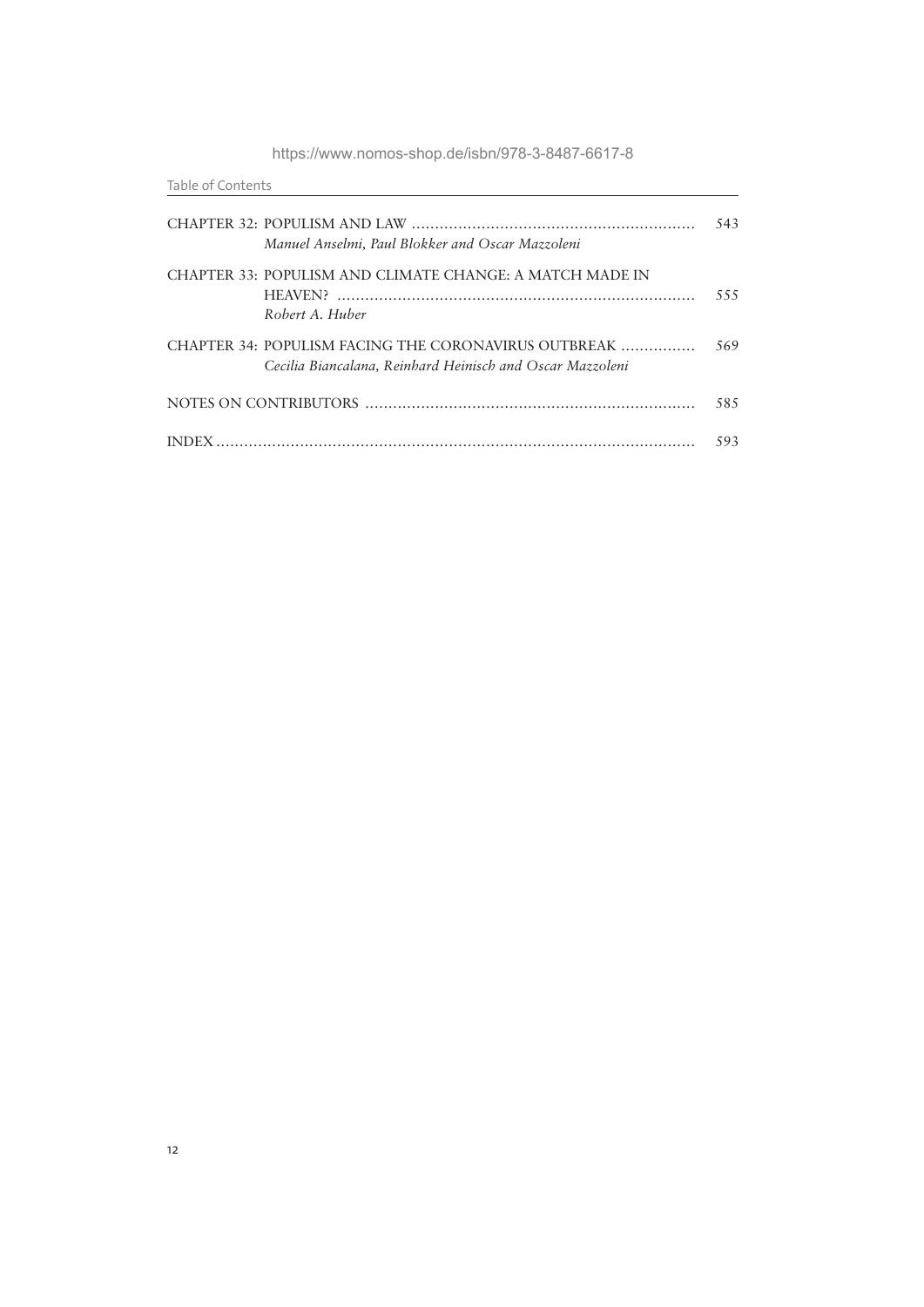## INTRODUCTION

#### *Reinhard Heinisch, Christina Holtz-Bacha and Oscar Mazzoleni*

## Here to Stay: Populism in the Spotlight<sup>1</sup>

At the time when the first edition of this Handbook was published in 2017, the populist challenge to democratic government was a dominant subject in the media worldwide. The election of Donald Trump and Brexit had prompted *The Washington Post* to call 2016 'the year of populism'. Since then the success and endurance of populist politicians and parties have scarcely been the surprise they once were. In Europe, there are no longer countries that can be considered 'safe' from successful populist parties. Whereas, for example, Germany was once considered relatively immune to far right populism because of its history and the UK was thought to have a barrier against resurgent third parties in the form of its first-past-the-post electoral system, these expectations clearly no longer apply. The Alternative for Germany (Alternative für Deutschland, AfD) has since established itself as a potent political force throughout Germany. The United Kingdom Independence Party (UKIP) and its successor, the Brexit Party, were major forces behind Britain's decision to leave the European Union and the post-Brexit process. Even the Nordic countries – often admired for their efficient and transparent political systems, corruption-free governments, extensive welfare states and high living standards – have each developed formidable populist parties. In Denmark and Norway, these parties have served in public office and helped shape national policy. Also, Southern Europe saw the emergence of radical left and right populist protest parties, several of which have since entered the government in Greece, Spain and Italy. In fact, in various EU member states, including Belgium, the Netherlands, Italy and Spain, more than one radical populist party has become an important political player on the national stage.

Yet, the years that followed also delivered setbacks to populists. In Austria, the candidate for the presidency supported by the Green Party (Die Grünen – Die Grüne Alternative) unexpectedly beat the candidate of the radical right populist Freedom Party (Freiheitliche Partei Österreichs, FPÖ). Again in Austria, the conservative far right coalition government formed in 2017 collapsed after fewer than two years in office when a videotape surfaced showing the leader of the Freedom Party of Austria Heinz-Christian Strache in a highly compromising political situation. In France, Marine Le Pen's quest for the presidency was unsuccessful in the end, when, unexpectedly, a new political figure, Emmanuel Macron, beat both the establishment parties and the populist far right. In Italy too, the populists initially triumphed, forming a government consisting of the populist leftist Five Star Movement (Movimento 5 Stelle, M5S) and the far right League (Lega, previously Lega Nord, LN), whose leader Matteo Salvini became minister of the interior and dominated Italian government politics. When he overreached by trying to trigger new elections, his erstwhile coalition partner switched sides and formed a government without Salvini. In Germany, the Alternative for Germany (Alternative für Deutschland, AfD)

<sup>1</sup> This research received funding from the European Union's Horizon 2020 research and innovation program under the grant agreement n. 822337 (Project 'PaCE').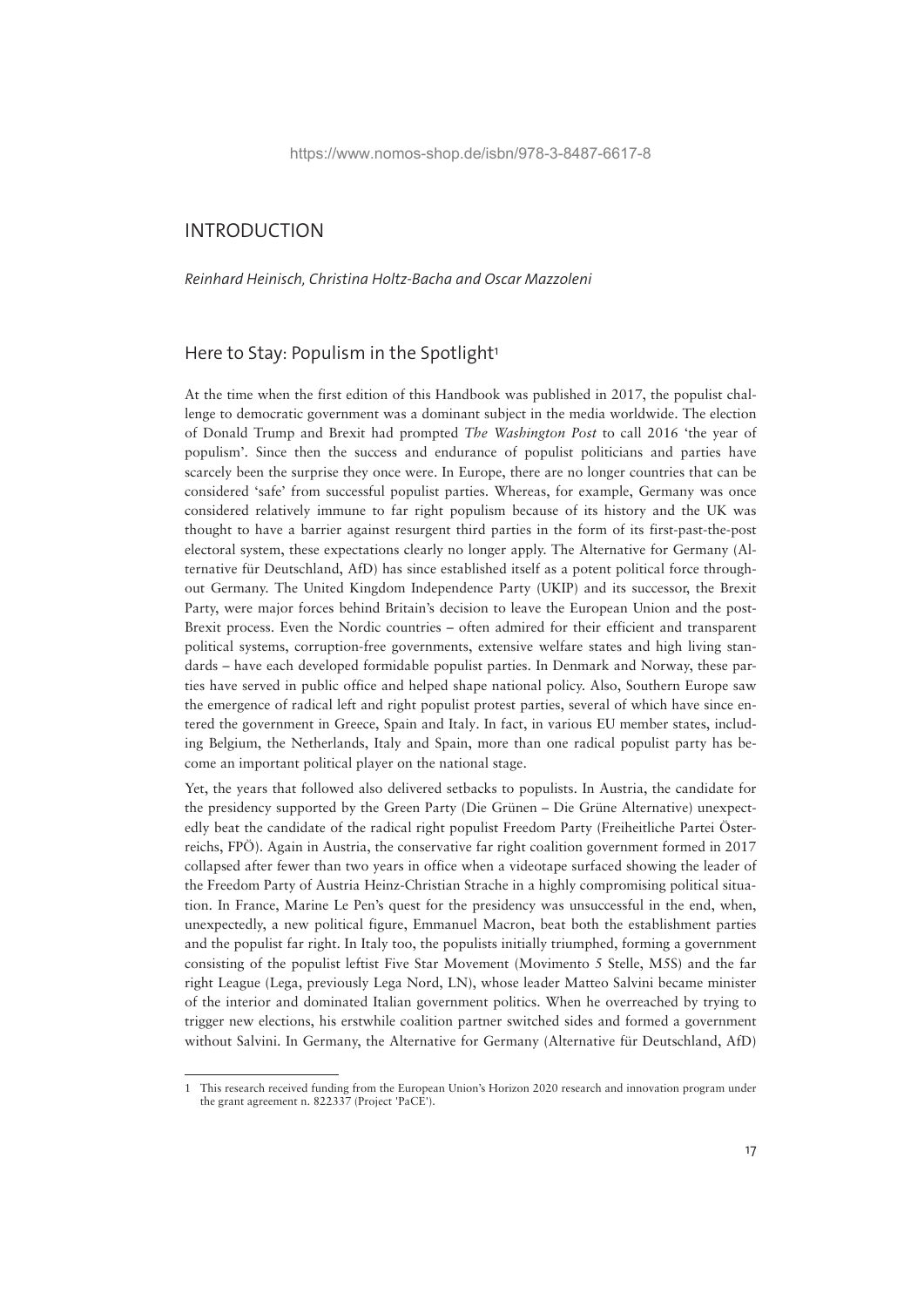#### Reinhard Heinisch, Christina Holtz-Bacha and Oscar Mazzoleni

performed well in national elections, coming in third in 2017. It subsequently became the largest opposition party and entered the regional parliament in every German state. Yet, it too seems to have plateaued and continues to be divided between its extremist wing and its more far right, conservative orientation. In Denmark, the far right was soundly beaten by the Social Democrats (Socialdemokraterne) in elections in 2019. The 2020 US elections saw the defeat of Donald Trump at the hands of a politician who embodied the polar opposite in terms of persona and political sentiment. Although Brexit became a reality, its torturous process und the upheaval it caused in the UK made other populist parties think twice about making similar demands (Heinisch et al. 2020). Lastly, in Greece, the populist party SYRIZA (Coalition of the Radical Left – Progressive Alliance) was voted out of office.

However, despite these setbacks, populism is clearly here to stay. The Austrian far right was beaten back in part because the Conservatives adopted much of the rhetoric and policies of radical right-wing populists. Also, the victorious Social Democrats in Denmark often sounded themselves more like the far right. In France, the erstwhile popular Macron has been battling unpopularity, large-scale protests and one crisis after another. In the US, even the defeat of Donald Trump seemed to some like a victory for populism given that he continues to have a lock on his Republican Party and defied expectations and poll numbers by further increasing his support among voters. In Italy, it may just be a matter of time before Salvini can return to government. In other countries, radical populists continue to govern, among others, in Poland, the Czech Republic and Hungary, and as part of coalitions in Italy and Spain. Taken together, the vote share of parties generally considered populist by empirical scholarship grew in Europe from 11.81 per cent in 2000 to 27.26 per cent in 2019. Of these formations, 15.11 per cent can be classified as far right and 5.31 per cent as far left populist, whereas a further 6.84 per cent were other types of populists (ParlGov and PopuList data). Even at EU level, the growth of populism over the past two decades has been extraordinary. There, the vote share of populist parties assembled in the European Parliament for the period 2019-2024 stands at 30.6 per cent (Stockemer and Amengay 2020, 3). This constitutes an enormous growth if we consider that, prior to 2004, the percentage of Members of the European Parliament (MEP) had been only 5.1 per cent (of which 4.3 per cent were right-wing populists), with their combined vote share increasing to 14.2 per cent in 2004 and to 17.8 per cent in 2009. It is noteworthy that, initially, left-wing populists grew more quickly and were able to more than triple their presence (1.2 per cent to 4.1 per cent). Subsequently, it was the far right's turn as they increased their vote shares from 13.5 per cent to 20.9 per cent in 2014 and to 26.4 per cent in 2019 (Stockemer and Amengay 2020).

As these lines were written, the world was in the grip of the COVID-19 pandemic, the implications of which for populism and its continued success were not yet clear. However, early trends suggested that populism stands to benefit in various ways. People feeling negatively affected by coronavirus-related policy decisions taken by experts and political elites, chafing under lockdowns and mask-mandates, seeing their livelihoods at risk as businesses are shut down, or perceiving liberal democracies as too technocratic and ineffective to deal with a health and economic emergency may have nowhere else to turn but to parties outside the mainstream. It seems clear that both the coronavirus crisis and many aspects associated with it are being increasingly politicised and will continue to shape ongoing trends in democratic regimes (e.g. Bobba and Hubé 2021).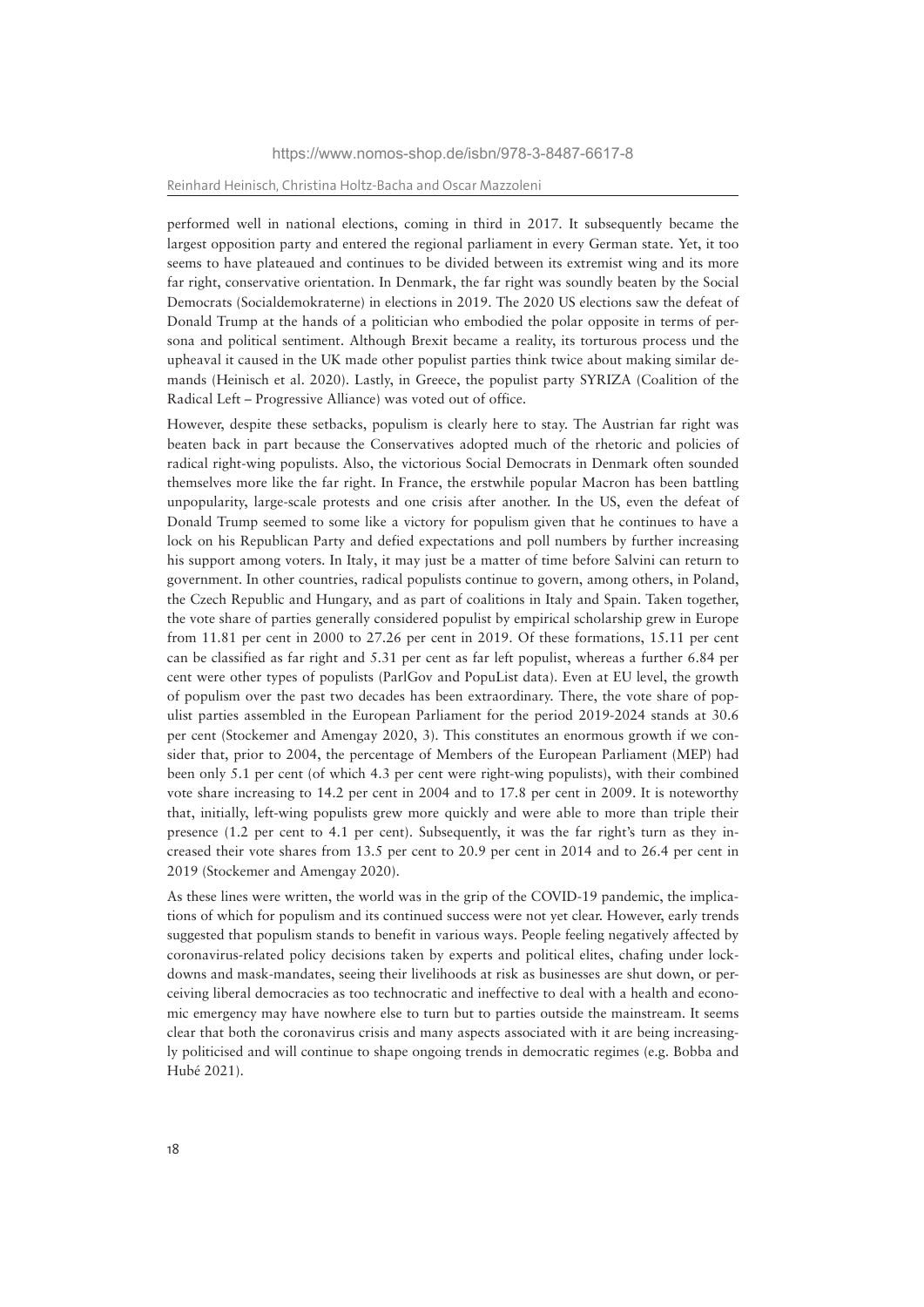#### Understanding Populism as a Complex Phenomenon

Aiming to understand political populism, scholarship tends to begin with a common starting point: the people who embody 'the heart of democracy' (Akkerman et al. 2014) and are viewed as sovereign and virtuous. People would constitute a silent but often ignored majority, forming the basis of a good society (Canovan 1981; Mény and Surel 2002; Mudde 2004). 'The people' in populist diction are the 'plebs', the 'underdogs', the 'heartland residents', the 'natives', the 'forgotten', the 'true' majority, the 'non-outsiders' (Taggart 2002; Laclau 2005; Urbinati 2019a; 2019b). As populists call upon 'real' people to vote for them, this too can refer to authentic as in 'salt of the earth', 'deeply rooted' and 'middle of the country', or it can have a strong ethnic and nativist dimension in the sense of non-immigrant and non-minority. In leftist populism, the concept of 'real' or authentic may have a class or social connotation, referring to working people. Thus, the construct of 'real people' can have different meanings for different populist actors in different contexts. The construction of 'the elites' also strongly varies. Although they are generally seen as 'arrogant, selfish, incompetent, and often also corrupt' (Rooduijn 2015, 4), they represent a much wider variety of entities. These comprise, for example, 'the others' and/or 'dangerous others' (Albertazzi and McDonnell 2008); out(side) groups (Heinisch 2003); the political establishment and the mainstream media (Jagers and Walgrave 2007); sub-national, national and/or supranational entities (Mazzoleni 2005); bankers, large companies, secret societies, intellectuals, academics and writers (Brubaker 2017; Blokker and Anselmi 2020). Beyond their common references to the people and the elites, different strands of populism represent varied legacies. These have been associated with both class divisions and centre–periphery cleavages, and the dialectic processes resulting from this. Populism's provenance is the 'heartland', a euphemism for the hinterland, where people feel imposed upon by far-off elites in the central cities. The common thread populism represents in its various manifestations is the rejection of societal and political elites. And one of the central arguments in this book is that political populism is largely a response to a fundamental crisis of legitimacy of political institutions and actors.

When populism surfaced as a broader trend in Western Europe some three decades ago, it was initially perceived as a new phenomenon despite political precursors such as Qualunquismo in Italy in the 1940s and Poujadism in France in the 1950s. In the Americas, by comparison, populism has had a long tradition and rather different ideological associations. The term populism is inseparably linked to the word *populus* – the people –, from which it partly derives its meaning. It is also closely connected to the adjective 'popular', with which its shares operative logic. Populists must first and foremost remain popular to maintain credibility and legitimacy. Like the *populares,* pre-imperial Roman senators who stood in opposition to the *optimates*, the senatorial aristocracy, populists may be politically self-serving, but they need to be perceived as serving above all the interests of ordinary people. Akin to ancient Rome, where these populist senators were associated with the plebs, the unsophisticated 'common folk', the populists of today tend to find their voters especially among the ranks of blue-collar workers, those without university level education, and people from small towns and rural areas.

The etymology of the term populism in Anglo-Saxon and Western European usage, as Damir Skenderovic suggests in Chapter 1, is closely associated with the history of populism in the US, which arguably began with the 'Jacksonian revolution'. In the early part of the nineteenth century, Andrew Jackson styled himself as the advocate of the yeoman farmers, the simple home-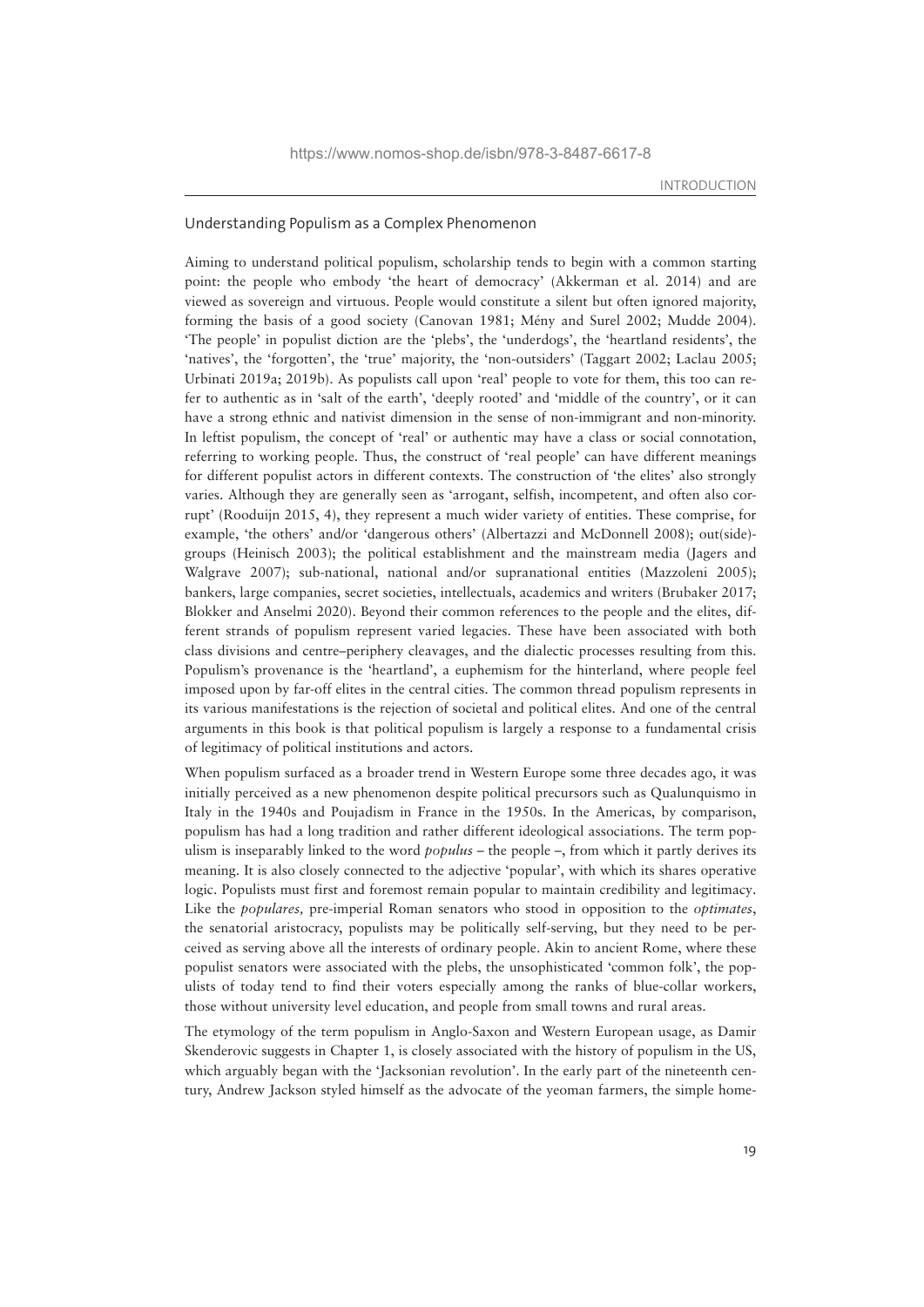#### Reinhard Heinisch, Christina Holtz-Bacha and Oscar Mazzoleni

steaders and frontiersmen, whose support carried the outsider Jackson to the presidency. His followers had lost patience with the policies and posturing of the coastal elites and wanted to wrest power away from big business and the Jeffersonian 'aristocracy' in office in Washington. In the European context, Ghita Ionescu and Ernest Gellner (1969) were among the first to draw attention to populism as a problem that, in their view, superseded even that posed by communism. In an important collection of essays edited in 1969, Ionescu and Gellner paraphrased Marx and Engels by using the opening words 'A Spectre is haunting the world – Populism' and demanded that scholarship devote more attention to its study. About a decade later, the influential political theorist Margaret Canovan made an important contribution to the growing scholarship with her major work *Populism* (1981), in which she developed research strategies that would later prove significant for empirical scholarship. Whereas populism is a relatively recent phenomenon in most European countries, it has much longer roots in Latin America. There, charismatic political figures like Juan Perón and Getúlio Vargas, who pursed authoritarian leadership styles, were early but influential subjects of study, spawning an extensive and rich scholarly tradition (Weyland 2001; 2017). There, the influential Marxist philosopher Ernesto Laclau (1977; 2005) noted the connection between populism and bouts of modernisation pressure, which the political system was unable to channel into a stable democratic institutional development. In its absence, charismatic personalities created a popular hegemonic bloc through their discourse, through which these populist leaders could mobilise support and use it to their political ends.

Although it is easy to observe and even measure the segments of the population that support populism, the 'people', as evoked in populist rhetoric and imagery, are often vague and ill-defined. 'What people?' Alfio Mastropaolo asks in Chapter 2 on populist representation, since populism often chooses to be purposefully ambiguous about the people it wants to represent. However, not every form of protest by or every electoral success of a far left or far right party is attributable to populism. One engages in problematic oversimplification if all manners of unconventional or unexpected political developments are subsumed under the label of 'populism'. Crucially, there is often the conflation of the everyday use and media notion of the term 'populism' with the way the concept is understood in the social sciences. The first tends to mean a garish or folksy style politicians adopt to appear provocative or polemic so as to appeal to certain voter segments. However, this is quite different from the way much of the social sciences understand populism, as will also become clear from this book.

#### Ideology, Discourse, Style

Nearly as ubiquitous as articles and commentaries on populism is the assertion that it is difficult to define. Accordingly, populism is believed to have a complicated history and to be closely connected to various belief systems. In relation to this, Dietmar Loch writes about 'Conceptualising the Relationship between Populism and the Radical Right' in Chapter 3, where he discusses the party families to which radical right-wing populist parties belong. His contribution also focuses on their core agenda of advocating nativist protectionism in a globalised world. Indeed, in the field of populism research, there have been numerous conceptualisations, which are themselves derived from several fundamental approaches that differ, as has already been mentioned, in their ideas on whether populism is primarily ideational, discursive, stylistic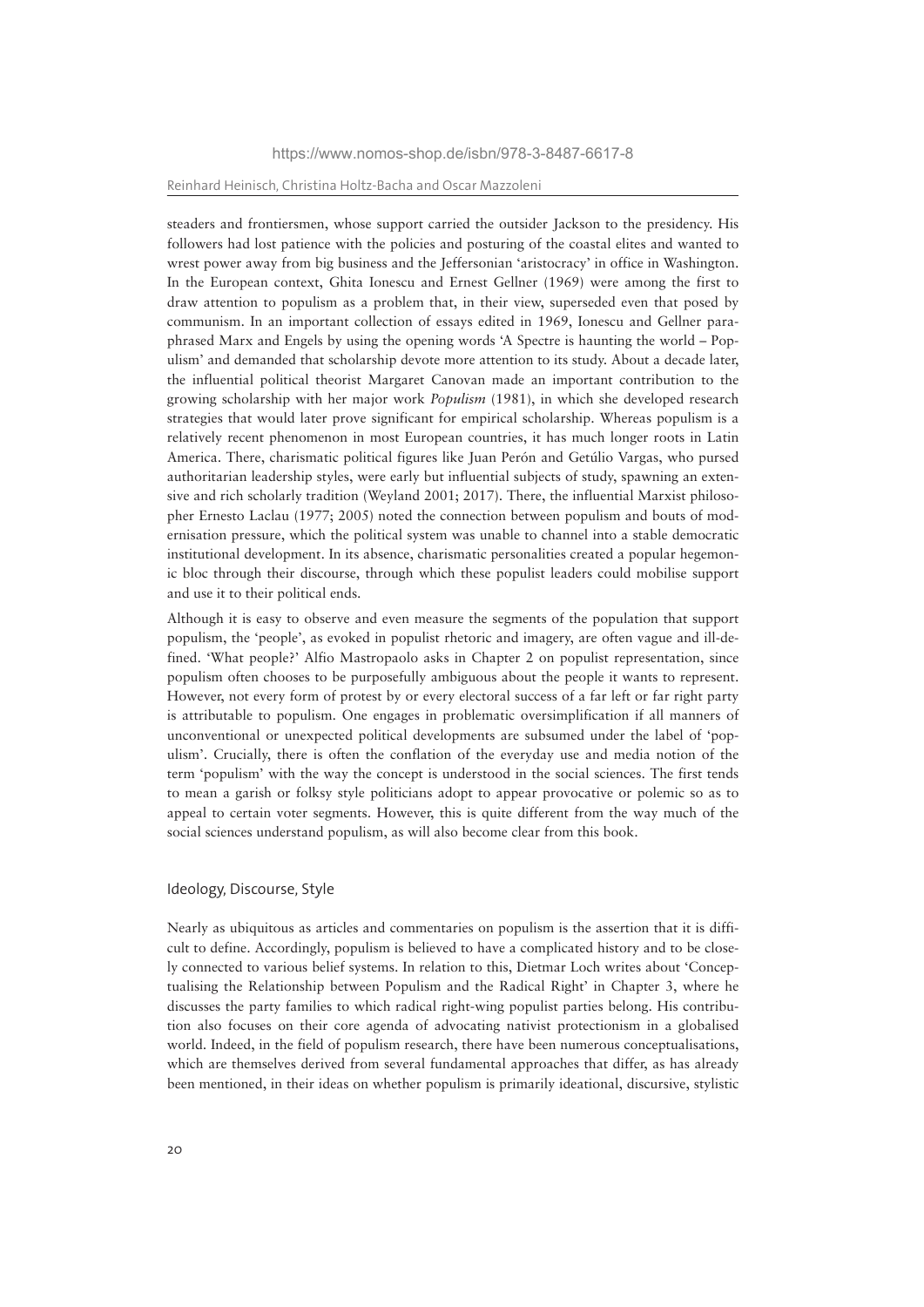or strategic. While the details of this debate, along with a more nuanced conceptualisation, will be discussed throughout this book, it is important to understand that these differences in approach have much to do with the way populism has been concretely experienced in distinct historical, political and social contexts. In Europe, the most influential approach in empirical research to date was put forth by the Dutch Scholar Cas Mudde (2004). In 'The Populist Zeitgeist', he defines populism as 'an ideology that considers society to be ultimately separated into two homogeneous and antagonistic groups, "the pure people" versus "the corrupt elite", and which argues that politics should be an expression of the *volonté générale* (general will) of the people'. This conceptualisation forms the basis of what is often called the ideational approach to populism (Hawkins et al. 2018). It conceives of populism as a 'thin' ideology or set of ideas that can be activated in people and which can be combined with 'thick' ideologies to form radical right-wing and radical left-wing populism.

Other scholars have conceived of the concept quite differently, such as Aslanidis (2016a) (*populism as a discursive claim*), Moffitt (2016) (*populism as a political style, performance and representation*) and Takis (2019) (*populism as illiberal democracy*), who all provided their own alternative accounts. This echoes significant criticism that the application of the ideational model may be too reductionist, which especially concerns scholars working on populism outside Western Europe (Aslanidis 2016; de la Torre and Mazzoleni 2019). Even Michael Freeden (2016) himself, whose work on thin ideologies inspired the appropriation of this concept in theorising about populism, distanced himself from the notion that populism is a thincentred ideology. In his view, it is 'too thin' to be meaningfully conceived as an ideology. As a result, less restrictive versions of the ideational approach think of populism in terms of degree, whereas in its strict form, populism is categorical. For empirical scholarship, this matters less because quantitative indicators generally measure the extent of a phenomenon, not the absolute. Building on these approaches and criticism of the 'dominant paradigm' in Chapter 5, Reinhard Heinisch and Oscar Mazzoleni suggest, for instance, a finely grained framework for empirical research that seeks to bridge existing conceptualisations by conceiving populism as both a discourse and a practice. This framework emphasises aspects of populism that the ideational approach deemphasised, but which may help explain its success and widespread discursive practice. Populists aim primarily at responsive politics and thus often make intrinsically ambivalent claims that challenge the status quo in favour of people's empowerment and elite change. Populism's affinity to eschew dogma and adapt its message to what is popular, its propensity for incongruous or contradictory claims, and its frequent ambiguity in positiontaking on most but their core issues, in short populism's chameleonic quality, sets it apart from its radical and extremist rivals as well as from its consistent mainstream competitors.

#### Leadership, Protest and Organisation

Populism is not only a matter of discourse or ideology. Some authors identify organisational patterns in it, arguing populism expresses strategic linkages with unorganised followers through personalistic leadership (Weyland 2017; Barr 2018). This approach has some advantages in that it highlights the relevance of populism as a relationship with and within a heterogeneous constituency. This highlights the role of the 'charismatic' leader in shaping the 'true' people, the relevance of emotions and certain forms of mobilisation in the pursuit and preser-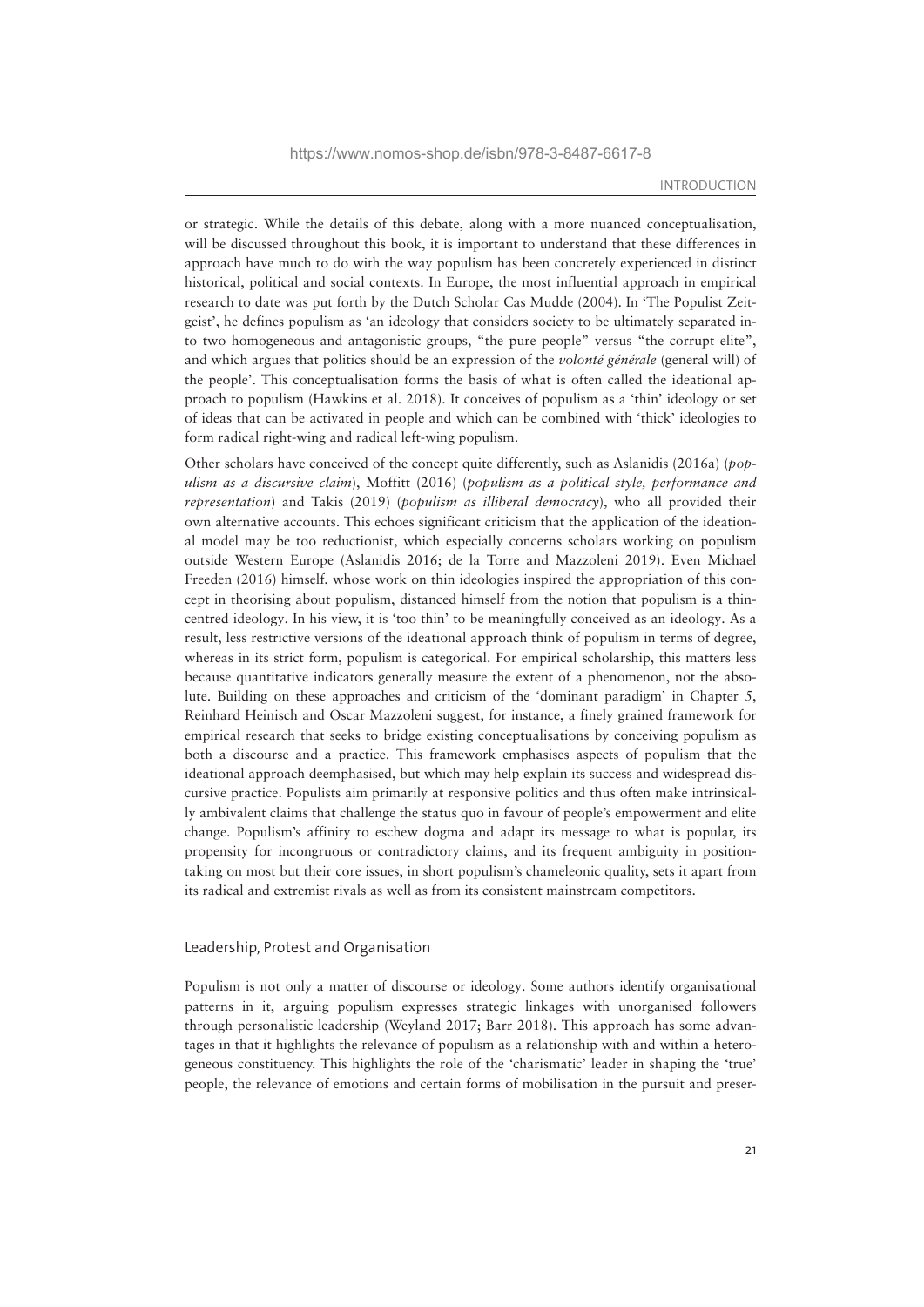# **PART I: Defining and Analysing the Concept**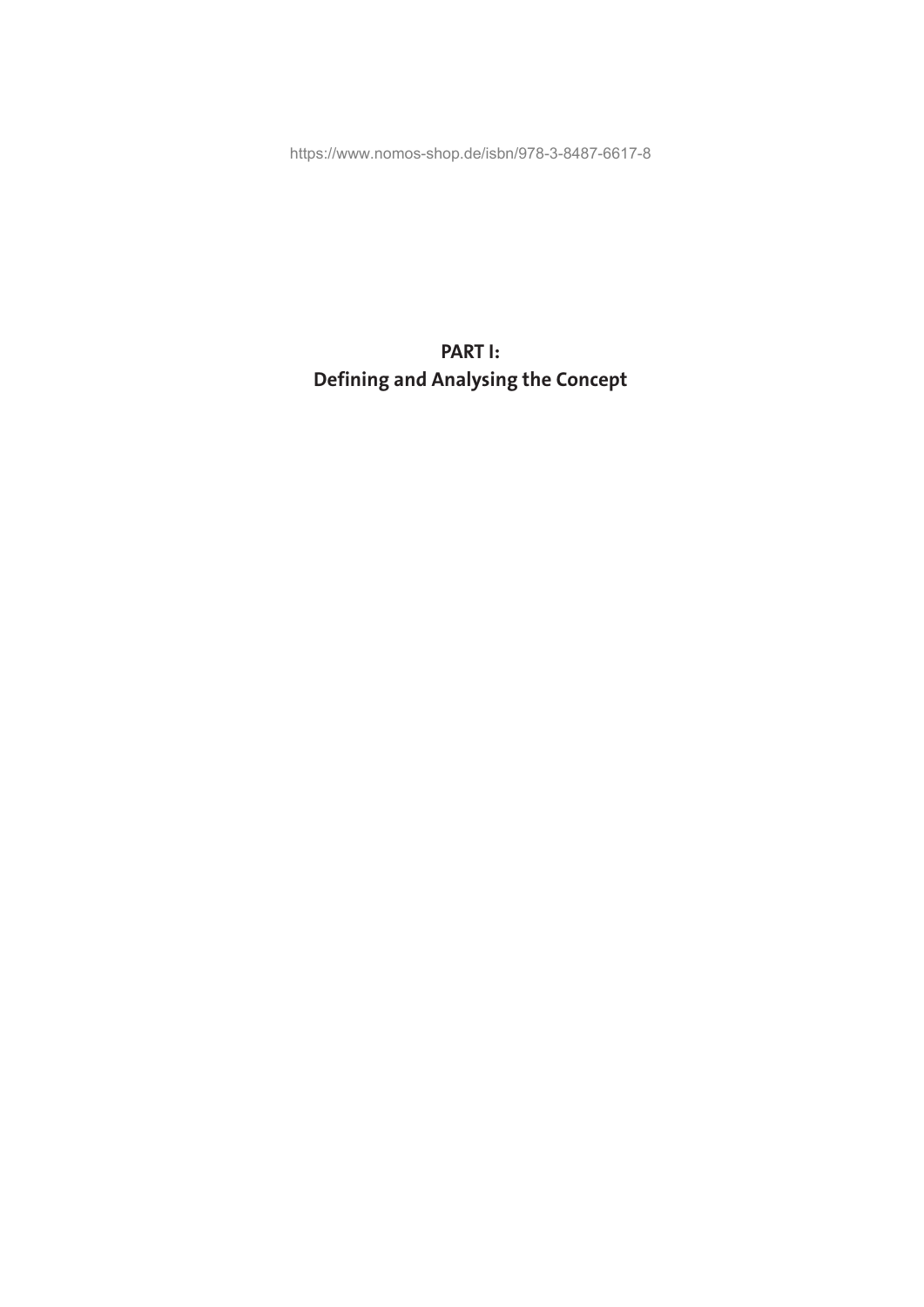# CHAPTER 1: POPULISM: A HISTORY OF THE CONCEPT

*Damir Skenderovic*

## Introduction

'There can at present be no doubt about the *importance* of populism. But no one is quite clear what it *is*,' write Ghita Ionesco and Ernest Gellner (1969b, 1; emphasis in original) in the introduction to the influential anthology, *Populism*. *Its Meanings and Characteristics*, which appeared in 1969. While the current relevance of populism has led to a revival of interest in the almost forgotten populist movements of the nineteenth century, as Ionesco and Gellner go on to state, the question arises as to whether 'populism' is 'simply a word wrongly used in completely heterogeneous contexts' (Ionesco and Gellner 1969b, 3). More than forty years later, Cas Mudde and Cristóbal Rovira Kaltwasser (2012a, 1; see also 2017, 1–2) make a similar critique that, 'one of the most used and abused terms inside and outside academia is undoubtedly populism', and point out that there have been repeated calls to simply abandon the term and that the academic debate is some distance away from reaching a minimal consensus on the definition and meaning of populism.

The history of the concept 'populism' has been accompanied by scepticism over its definition and reservations over its phenomenology, which have not only led to the stimulation of regular academic debates, but also continually reflected strong concerns about the common and everyday political usage of the term. The lack of semantic precision and ambiguity with regard to content has led to it being used for very different phenomena and developments in politics and society, which has resulted in doubt over its heuristic and explanatory value. In addition, the term 'populism' is normatively loaded in political and academic language and thus always includes statements and findings on the state of democracy. Even the core idea of the term that populism speaks, as the etymology of the word implies, in the name of the people, rather than the elites, power blocks and privileged special interest groups, is rooted in normative dichotomies.

## Conjuncture and Controversy in Politics and Academia

Despite these substantial weaknesses, in the course of the last fifteen years, there has been a striking increase in the use of the concept of 'populism' in the public media as well as in the everyday political life of Europe, and particularly in the context of the increase and consolidation that has been seen in recent years among parties on the right-wing margins of the European party system. The expression '(right-wing) populist' has established itself as the descrip-

This text is a revised and expanded version of the article entitled *Populisme*, which appeared in French in: Christin, Olivier (eds.) (2016): *Dictionnaire des concepts nomades en sciences humaines*. Paris: Éditions Metailié, 87–106.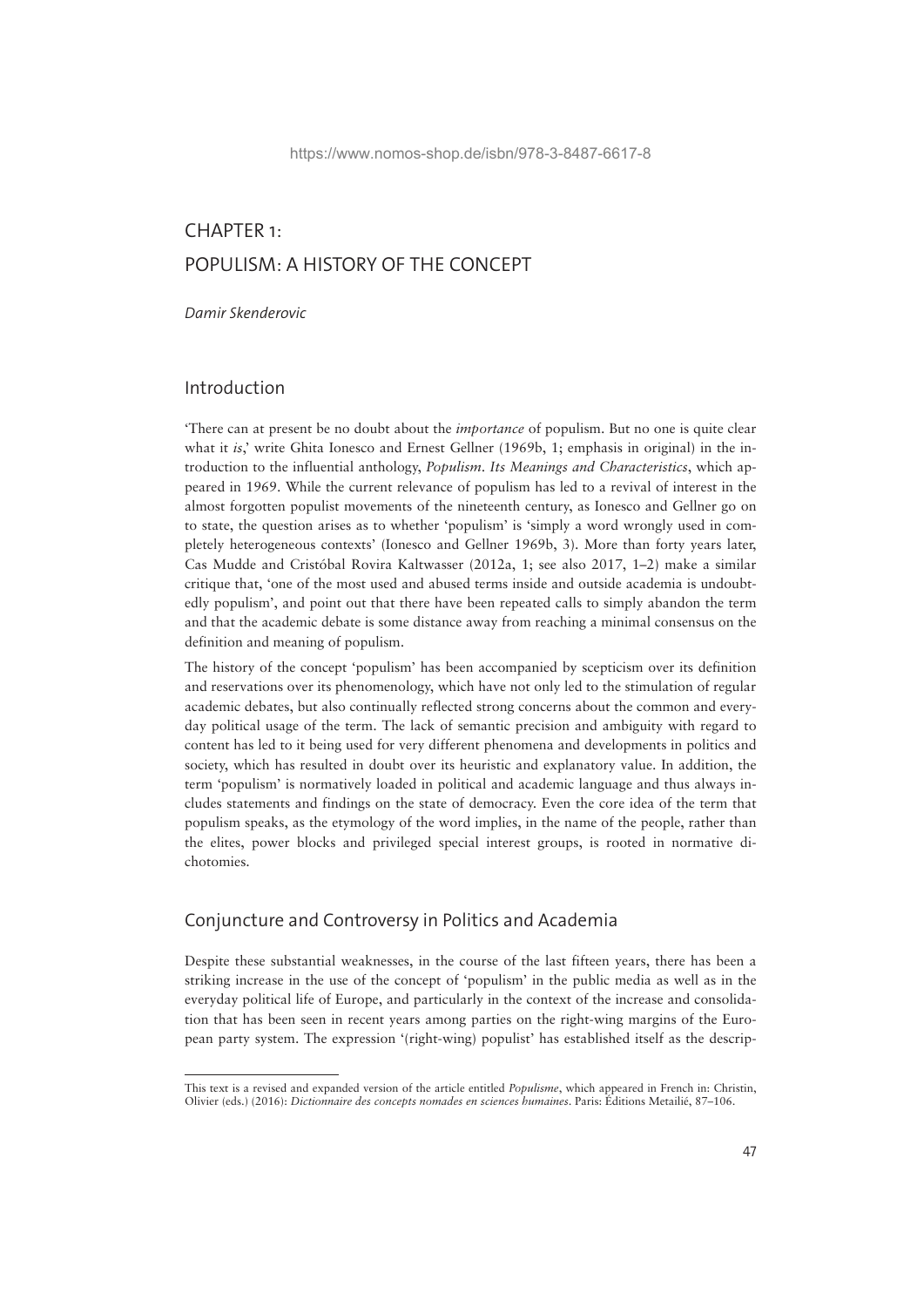#### Damir Skenderovic

tion for a number of parties, such as the Austrian Freedom Party (Freiheitliche Partei Österreichs, FPÖ), Alternative for Germany (Alternative für Deutschland, AfD), the Swiss People's Party (Schweizerische Volkspartei, SVP), the National Rally (Rassemblement National, RN; previously National Front, Front National, FN) in France, the League (Lega; previously Lega Nord, LN) in Italy, Flemish Interest (Vlaams Belang, VB) in Belgium, Hungarian Civic Alliance (Fidesz) in Hungary or Law and Justice (Prawo i Sprawiedliwość, PiS) in Poland. At the same time, the term is applied on a global scale to powerful political leaders, such as Narendra Modi in India, Jair Bolsonaro in Brazil and Donald Trump in the USA. However, 'populism' is not only used specifically for parties, tendencies and politicians, but is also often used much more generally, whereby it is seen as a supposedly new way in which politicians and parties seek to woo their supporters and, in the process, to employ new means of communication and strategy. On the whole, the term 'populism' has been widely established in terms of language and the media, and for some it even seems to fulfil the claim of contributing to raising and nurturing awareness of various social and political developments at the beginning of the twenty-first century.

In the vocabulary of politicians and parties, too, 'populism' as a political catchword has experienced a pronounced boom. In its function as a negatively connoted battle cry, it is primarily used in politics to disavow the opponent, serving as a reproach and attack, as denunciation and accusation. With the use of the term 'populist' in political day-to-day events, it is suggested to the adversary that he or she responds to complex facts with phrases and simple formulas, and ultimately pursues the goal of polarising society in order to take advantage of instantaneous moods and make unscrupulous political capital. Something that also contributes to the pejorative understanding of the term is the long shadow cast by the plebiscitary mass politics, demagogic mobilisations and the invocation of the so-called 'will of the people' by leaders who have caused historical catastrophes in Europe. Basically, the political and public debates about populism are constantly concerned with the dangers it may pose to democracy and its cornerstones of freedom, plurality and representation (Müller 2016; Urbinati 2019).

In recent years, therefore, the controversy surrounding the issue has intensified in academic debates over the question of whether populism should be seen as a threat or a corrective to democracy and whether, alongside its negative impacts, it might also have positive influences on the function and legitimation of democracy (Canovan 2002; Mudde and Rovira Kaltwasser 2012b). Many authors suggest that populism has an ambivalent relationship with democracy, which is built on the population participating as broadly as possible, but is also characterised by a complex, partially opaque decision-making system, which is associated with the representative and delegating character of (parliamentary) democracy. It is suggested that populists seek to exploit a lack of transparency and immediacy and the resulting dissatisfaction with political institutions in order to promote a return to 'true' democracy, which must be realised beyond intermediary institutional settings and political elites. It should not be forgotten, however, that populists do not reject the principle of representation, *per se*, but rather those who are, in their eyes, the wrong representatives. Consequently, there is no doubt that there can be '[p]opulism without participation' (Müller 2016, 29). It is emphasised, furthermore, that populist actors insist on the indivisible power of the majority, thereby undermining not only liberal democratic principles, such as minority rights and the division of power, but also important democratic practices, such as the principle of checks and balances or the search for political consensus solutions.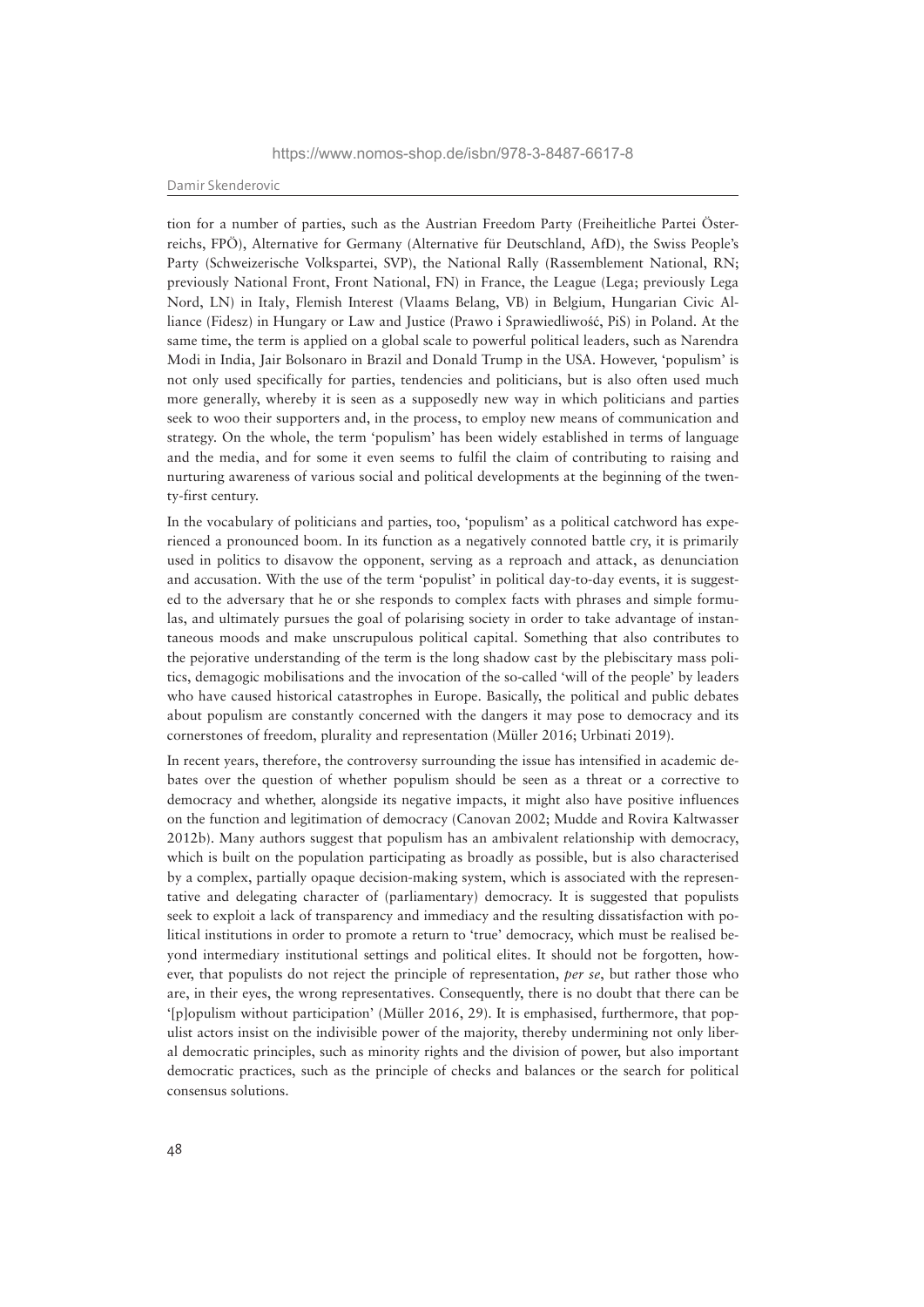#### CHAPTER 1: POPULISM: A HISTORY OF THE CONCEPT

There has also been a marked increase in interest in the subject of populism in empirical research (Rovira Kaltwasser et al. 2017a). In countless social science studies, the wide variety of contemporary political movements and parties has been examined and their affiliations and organisational structures analysed, along with their parliamentary and programmatic work, their political and institutional opportunity structures, and their social framework conditions. There is also a lively debate over the question of the analytical and operational uses of the concept of 'populism'. On the one hand, there is a group of authors who primarily seek to identify certain characteristics of movements and parties as conceptual criteria, while on the other, there are those who view stringing together characteristics as an insufficient means of working out a concise conceptualisation of 'populism', and therefore call for more generally valid core elements of the kind that are useful for a broader comparative analysis (Taguieff 2007a). In the root cause analysis, there has been a growth in explanatory approaches, in which many interpret the recent upswing of populism as a side effect of globalisation and Europeanisation, and the medialisation and personalisation of politics (Jörke and Selk 2017; Eatwell and Goodwin 2018). It is also often argued that the reasons behind the examples of successful populist mobilisation are a crisis of political legitimacy that the system of democratic representation created, and not least, as Theda Skocpol and Vanessa Williamson (2012) argue in connection with the Tea Party in the USA, that in the decline of traditional political participation, such as electoral turnout and party membership, populism is, as it were, a new form of political engagement. For many, it does not seem to be surprising that in times of an increased sense of crisis among parts of the population, there should be a call for the soothing and assuring responses of politics, to which populist actors respond with offers of interpretations and solutions in which community feeling, cohesion and orientation are central references.

In view of the inflationary, but often historically amnesic, use of 'populism', it is all the more important to cast a historical look at its academic conceptualisation. As Federico Finchelstein (2014, 467f) has remarked, 'at worst, populism appears as a concept without history' and this view reduces populism 'to a transcendental (or trans-historical) metaphor of something else'. More recently, as a historian, he has started to study how populism and fascism have been 'connected historically and theoretically' and has emphasised how '[m]odern populism was born out of fascism' (Finchelstein 2017, xii). The study of continuities and changes in populist phenomena, as well as central moments in academic debates, makes it possible to show certain denominational characteristics and analytical categories that have proved to be sustainable in the definition of 'populism'. In addition, the epistemic negotiations on concepts, meanings and definitions – and this is often forgotten today – involved representatives from a number of different disciplines, including history, social anthropology, economics, political science and sociology, with the result that meanings have also been generated on the basis of specific empirical foundations and methodological approaches. As a consequence, the conceptual history of 'populism' is strongly linked to the study of concrete historical phenomena and conditions; heuristic findings have resulted from the fact that structural analogies and functional equivalences have been produced, and different contexts and framework conditions considered. In a history of what is meant by 'populism', it is also a question of acknowledging the historicity of the concept, which thus contributes to the historicisation of the academic approaches and interpretations that accompany the historical development of an important key concept of political and academic language (Steinmetz 2011). To a certain extent this is how, at the forefront of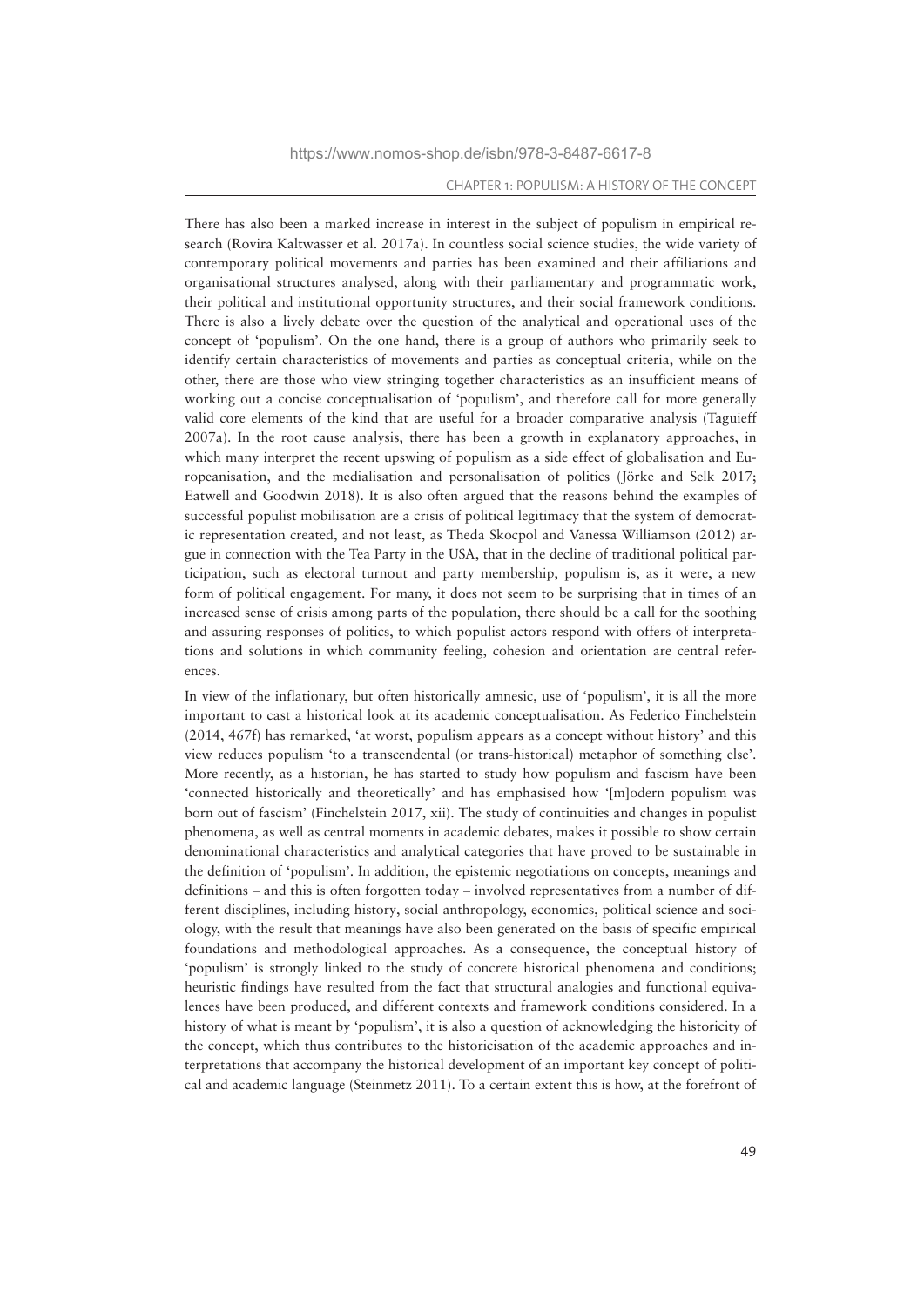https://www.nomos-shop.de/isbn/978-3-8487-6617-8

**Europe**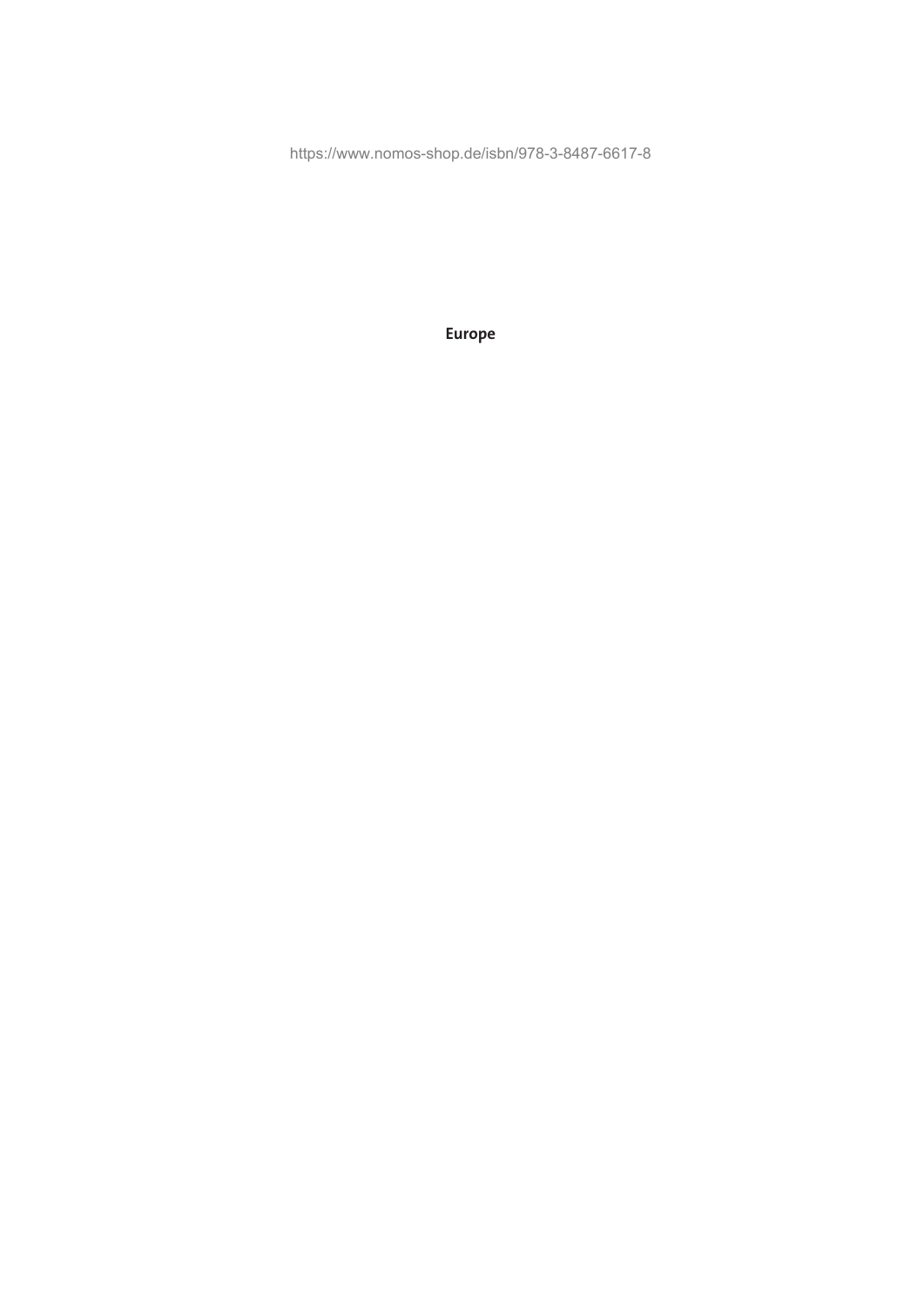# CHAPTER 10: POPULISM AND EUROSCEPTICISM: TWO SIDES OF THE SAME COIN?

*Fabian Habersack and Carsten Wegscheider*

## Introduction

At the latest since the European parliamentary elections in 2019, it has become increasingly popular to label political opponents as populist and Eurosceptical. In addition to excessive political media coverage and public interest, however, it is undisputed that populism and Euroscepticism are two political phenomena that have become increasingly important both in political science research and in the reality of electoral politics. Radical left and right populist parties did indeed gain about 29 per cent of the seats in the last European parliamentary elections and benefited greatly from their critical and negative stance towards the European Union (Rankin 2019; Rooduijn et al. 2019; Henley 2020). It is hardly surprising that populism and Euroscepticism often appear in tandem, given that there are considerable conceptual parallels between the two. Furthermore, this overlap exists not only at the party level, but also extends to the public and the relationship between Eurosceptical and populist attitudes.

However, while populism and Euroscepticism are often regarded as two sides of the same coin, we still lack systematic research and cross-national evidence on what drives this strong connection on both the supply and demand sides of electoral politics, taking into account the host ideology to which populism is attached. This chapter is dedicated to these questions and provides an overview of previous research on the relationship between populism and Euroscepticism, as well as an outlook on issues that future research should address. In the following section, we outline conceptual definitions of both populism and Euroscepticism. In the third section, we review the causal mechanisms between populism and Euroscepticism on both the supply and the demand side by considering the role of host ideologies in this relationship. Finally, we empirically analyse the role of the interaction between populism and ideology in explaining Euroscepticism on both the party and the voter level. We conclude by highlighting important gaps in the research literature on this subject area and propose a framework for further research on the topic.

## Conceptualising Populism and Euroscepticism

Populist beliefs and Eurosceptical stances overlap conceptually and often appear in tandem (Kneuer 2019). However, the concepts also differ and relate to distinct issues in politics: while populism relates to a more abstract idea of the role of the people in politics and the functioning of democracy, Euroscepticism refers to specific attitudes and positions on the issue of European integration (Rooduijn and van Kessel 2019). This section provides a definition of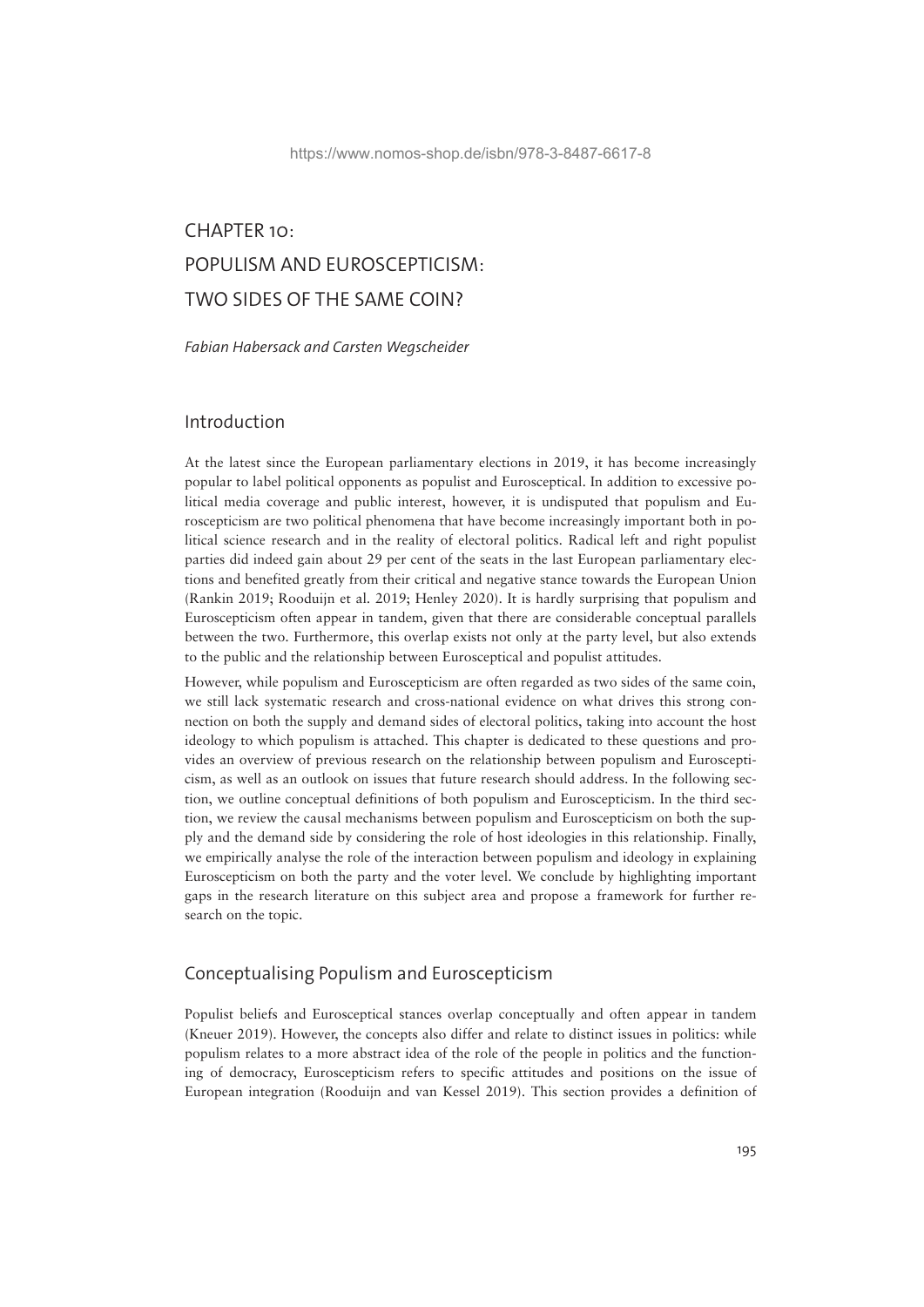#### Fabian Habersack and Carsten Wegscheider

both concepts, thereby preparing the ground for further conceptual and empirical reflection on the relationship between populism and Euroscepticism.

#### Euroscepticism

Given that issues related to the process of European integration only started to gain public attention at the end of the 20th century, Euroscepticism is still a fairly recent political phenomenon (Rooduijn and van Kessel 2019). Since then, the relevance of Euroscepticism in the academic, media and public debate as well as in European party competition has increased significantly (Taggart and Szczerbiak 2018). The term Euroscepticism was initially used to describe both 'contingent or qualified opposition, as well as incorporating outright and unqualified opposition to the process of European integration' (Taggart 1998, 366). However, this definition has been criticized for its conceptual fuzziness and vastness, since any form of rejection and criticism of EU policy decisions corresponds to this definition and makes it difficult to determine the relative position of political actors (Kopecký and Mudde 2002). Kopecký and Mudde (ibid.) in turn proposed an alternative definition of Euroscepticism based on Easton's (1975) distinction between diffuse and specific support: 'By *diffuse* support we mean support for the general *ideas* of European integration that underlie the EU. By *specific* support we denote support for the general *practice* of European integration; that is, the EU as it is and as it is developing' (Kopecký and Mudde 2002, 300). This distinction highlights the qualitative difference between a party rejecting the fundamental idea of 'Europe' and one that is sceptical towards specific EU-related policies. Building on this, Szczerbiak and Taggart (2008) distinguish between soft and hard Euroscepticism, a conceptualisation that is still widely used. This typology refers to (party-based) opposition against the transfer of decision-making power to the EU level and to 'attitudes towards further actual or planned extensions of EU competencies' (ibid., 13). While soft Euroscepticism is rather a qualified criticism of the current design of the process of European integration, hard Euroscepticism refers to a fundamental rejection of the idea of supranational cooperation at the European level*.* This approach thus allows distinguishing between different types of Eurosceptical parties.

In contrast, a gradual approach to measuring party positions towards European integration enables an assessment of party-based Euroscepticism both within and across countries (Mudde 2012). Given the increasing mainstreaming of Eurosceptical positions among political parties, this approach is particularly well-suited for distinguishing between qualified criticism and rhetoric on the one hand, and fundamental ideological rejection of European integration on the other. Because whereas Eurosceptical positions have been primarily held by political parties at the fringes of the political spectrum, they are now widespread even among governing parties and parties in the political centre (Ray 2007; Taggart and Szczerbiak 2013; Leconte 2015; Meijers 2017). Although European issues and policies have a comparatively low salience among parties and voters (Mudde 2012), parties often face severe internal divisions when it comes to their position on European integration (Hooghe and Marks 2006). This already indicates that Eurosceptic actors may pursue different goals and that, on the one hand, ideological beliefs play a crucial role (Hooghe, Marks and Wilson 2002; Marks and Wilson 2000), but Eurosceptic claims may also be born out of strategic considerations (Sitter 2001; McDonnell and Werner 2019; Heinisch, McDonnell and Werner 2020). One of the key chal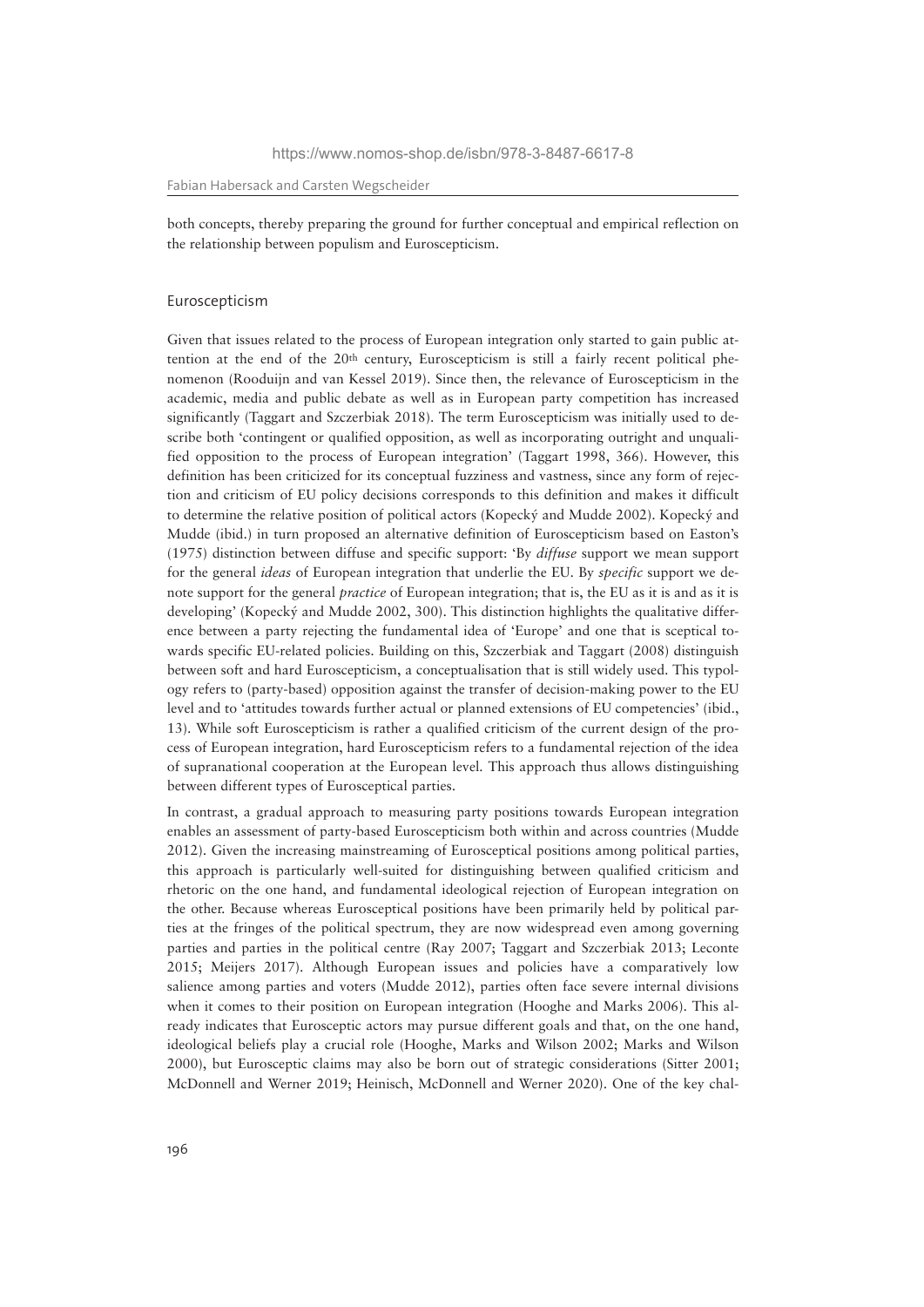lenges for party-based research on Euroscepticism lies in distinguishing between these two functions. Furthermore, we lack research on the effects of Euroscepticism on the political behaviour of parties in order to assess the relevance of this concept, apart from public opinion, media coverage and strategic use by political parties (Szczerbiak and Taggart 2018; Huber, Lehner and Wegscheider 2019).

However, Euroscepticism is not limited to political parties, however, but also appears as attitudes and feelings on the part of citizens. Following on from the discussion at the party level, there are various aspects and dimensions of European integration against which individuals can take a Eurosceptical stance. While Eurosceptical attitudes were initially assessed primarily in terms of a general opposition to or support for European integration (Hooghe and Marks 2005), in recent years scholars have developed a more nuanced perspective on diffuse and specific attitudes towards the EU. In addition to different dimensions and policy areas of EU-related attitudes, such as the rejection of specific economic, social or cultural policies of European integration ( Sørensen 2008; Leconte 2010; Hobolt and Vries 2016; Vries 2018), this also includes the distinction between general support for the idea of the EU and the specific assessment of its current functioning (van Elsas, Hakhverdian and van der Brug 2016). In sum, Euroscepticism is a multidimensional concept at both the party and the individual level that encompasses general and specific positions and attitudes towards the process of European integration and the current functioning of the EU.

### Populism

Populism, by contrast, is an essentially controversial concept, as some scholars define it as either a political strategy (Weyland 2001; Kenny 2020), style (Moffitt and Tormey 2014; Moffitt 2016), discourse (Laclau 1977; 1980; Hawkins 2009; 2010), form of logic (Laclau 2005a; 2005b; 2006) or frame (Aslanidis 2016; Heinisch and Mazzoleni 2017). However, these definitions have the drawback that, similarly to Euroscepticism, even non-populist actors occasionally use populist rhetoric, strategies or stylistic elements (Rooduijn, Lange and van der Brug 2014). Hence, in order to shape the positions and behaviour of political parties and individuals in the long term, populism needs to be regarded as an ideological characteristic. We therefore consider populism to be a set of ideas and follow the ideational approach (Mudde and Rovira Kaltwasser 2013; 2017; Mudde 2017; Hawkins and Rovira Kaltwasser 2018), according to which populism is an 'ideology that considers society to be ultimately separated into two homogeneous and antagonistic groups, "the pure people" versus "the corrupt elite", and which argues that politics should be an expression of the *volonté générale* (general will) of the people' (Mudde 2004b, 543). Briefly summarised and in reference to the chapter in this Handbook by Heinisch and Mazzoleni: By providing answers to who is responsible for people's grievances (*the elite*) and who should govern and hold political power (*the people*), populism 'makes normative claims about the functioning of democracy' (van Hauwaert and van Kessel 2018, 72). Thus, in contrast to Euroscepticism, populism is rather an abstract and more fundamental idea of the way political decisions should be made.

However, unlike *full* or *thick* ideologies, populism lacks programmatic ideas on a broad range of policy areas and social issues, making it a *thin-centred* ideology, which needs to be combined with a *host ideology* (Freeden 1998; Mudde 2004b; Stanley 2008). In the European con-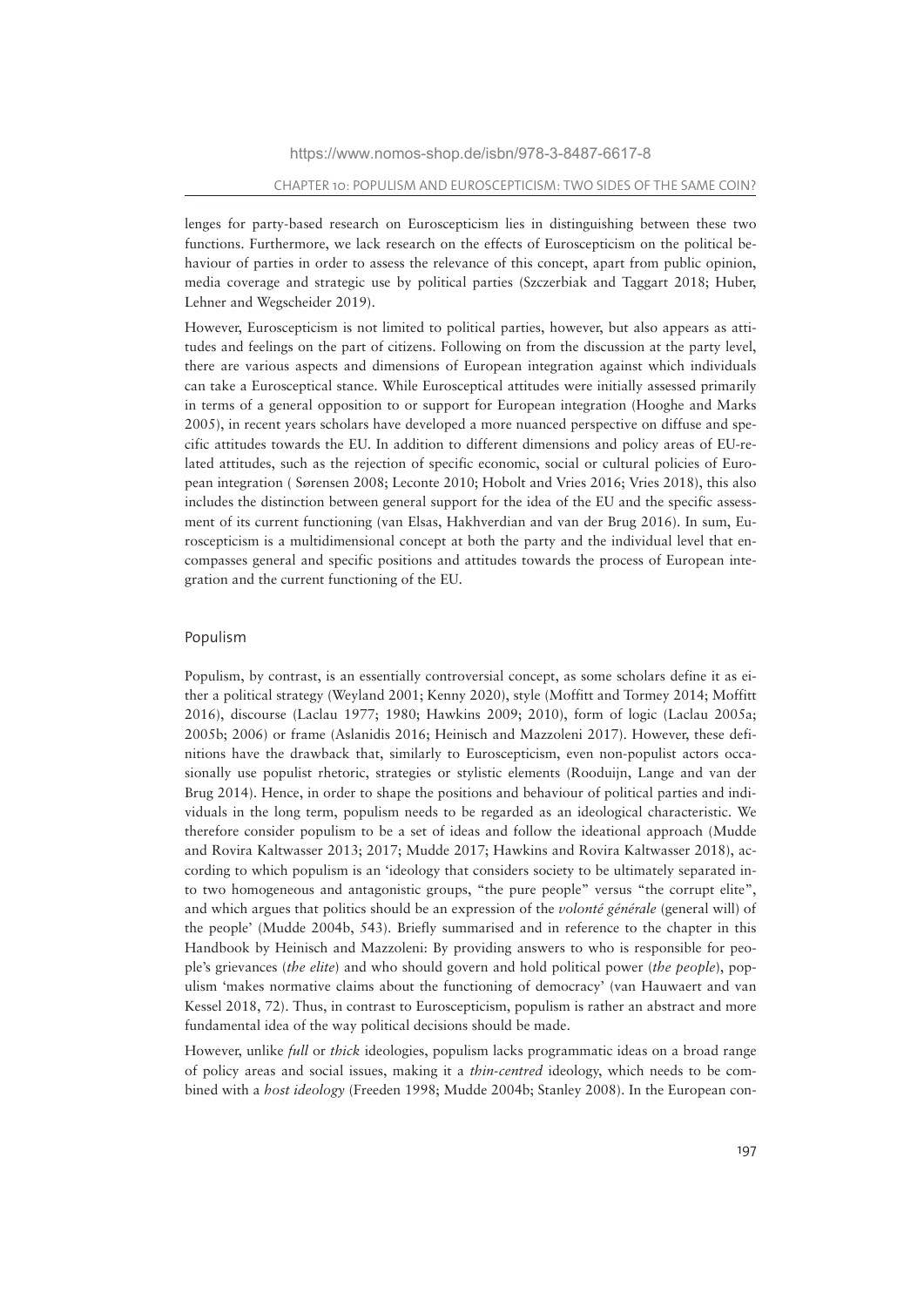#### Fabian Habersack and Carsten Wegscheider

text, populism occurs mainly in combination with a radical left or right host ideology, which gives it its *chameleonic* nature (Taggart 2004). While radical right populist parties emphasise cultural issues and combine populism with a nativist and authoritarian agenda (Mudde 2007), radical left populist parties focus on socio-economic issues and combine populism with a leftwing economic ideology (March 2011). Consequently, and as a guideline for the following reflections on the relationship between populism and Euroscepticism, we also need to consider the host ideologies to which populism is connected.

## The Interplay Between Populism and Euroscepticism: State of Research and Causal Mechanisms

'Populism and Euroscepticism can easily be seen as two sides of the same coin' (Rooduijn and van Kessel 2019). Indeed, there is evidence to suggest that populist parties tend to adapt easily to and benefit electorally from crises at the European level – be it the financial crisis, the migration crisis or the Brexit vote – given that they feed directly into populist claims and discourses (Pirro, Taggart and van Kessel 2018). Though populist parties differed fundamentally in their responses to these crises, a common theme was that populist parties across countries blamed the EU for its lack of responsiveness to the ordinary people and its poor performance in light of ever more competences ceded to the EU and the loss of national sovereignty.

Despite the conceptual similarities between ideational populism and Euroscepticism, the link and especially the strength of the relationship between the two remains in the dark. On the political *supply side*, populist parties regularly adopt Eurosceptical positions too, although Euroscepticism is not a sufficient condition for populism, and both can occur independently of each other. In addition, empirical indicators of party-based Euroscepticism often remain too vague and unidimensional to account for the various facets of the multidimensional nature of Euroscepticism. Even fine-grained scales of the degree of Euroscepticism lag behind conceptual distinctions in terms of the *diffuse* and *specific* dimensions of positions towards European integration and the EU (Kopecký and Mudde 2002) as well as ideologically informed differences in policy goals that result in different forms of Euroscepticism. When it comes to populist attitudes among the *demand side*, even less is known about the extent to which such attitudes inform Euroscepticism and Eurosceptical voting, independently of voters' self-placement on the left-right axis. Comparing levels of Euroscepticism at the voter and the party level also reveals there are striking differences between Western Europe and Eastern Europe, especially with regard to the salience of positions towards the EU among parties and within the population, and different perspectives on EU membership, for instance between old and new member states as well as EU accession candidates. These differences, also with regard to the different meaning of populism to the party systems of Central and Eastern Europe, are still understudied and existing research is highly centred on Western Europe. Despite this, one can identify various causal mechanisms tying populism or populist attitudes to Euroscepticism, and these links are largely comparable for both the party and the voter level. The following sections aim at delineating these mechanisms and outlining the state of research by considering the effect of host ideologies, from which populism needs to be distinguished, on various aspects of Euroscepticism.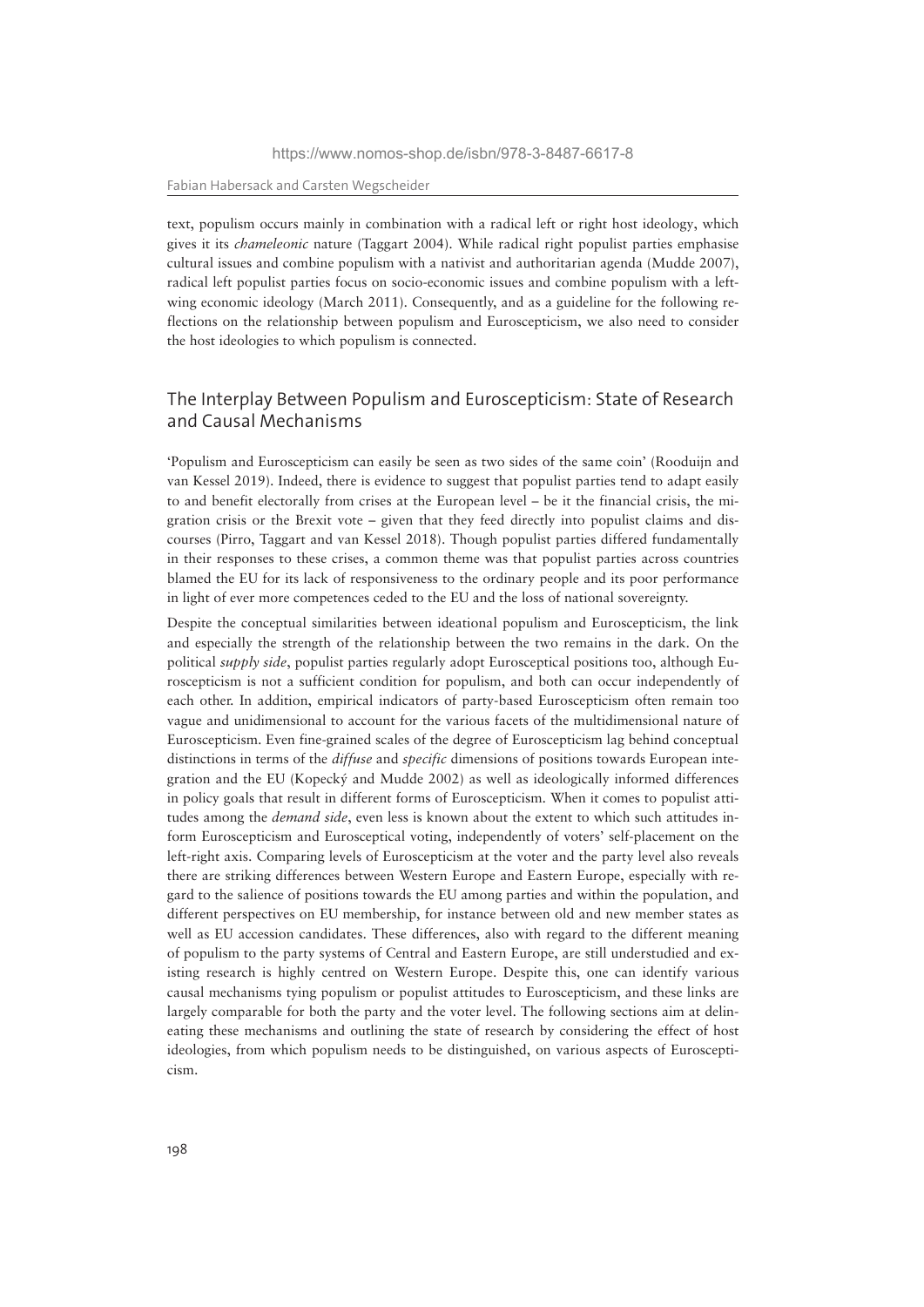## **PART III: Populism and Communication**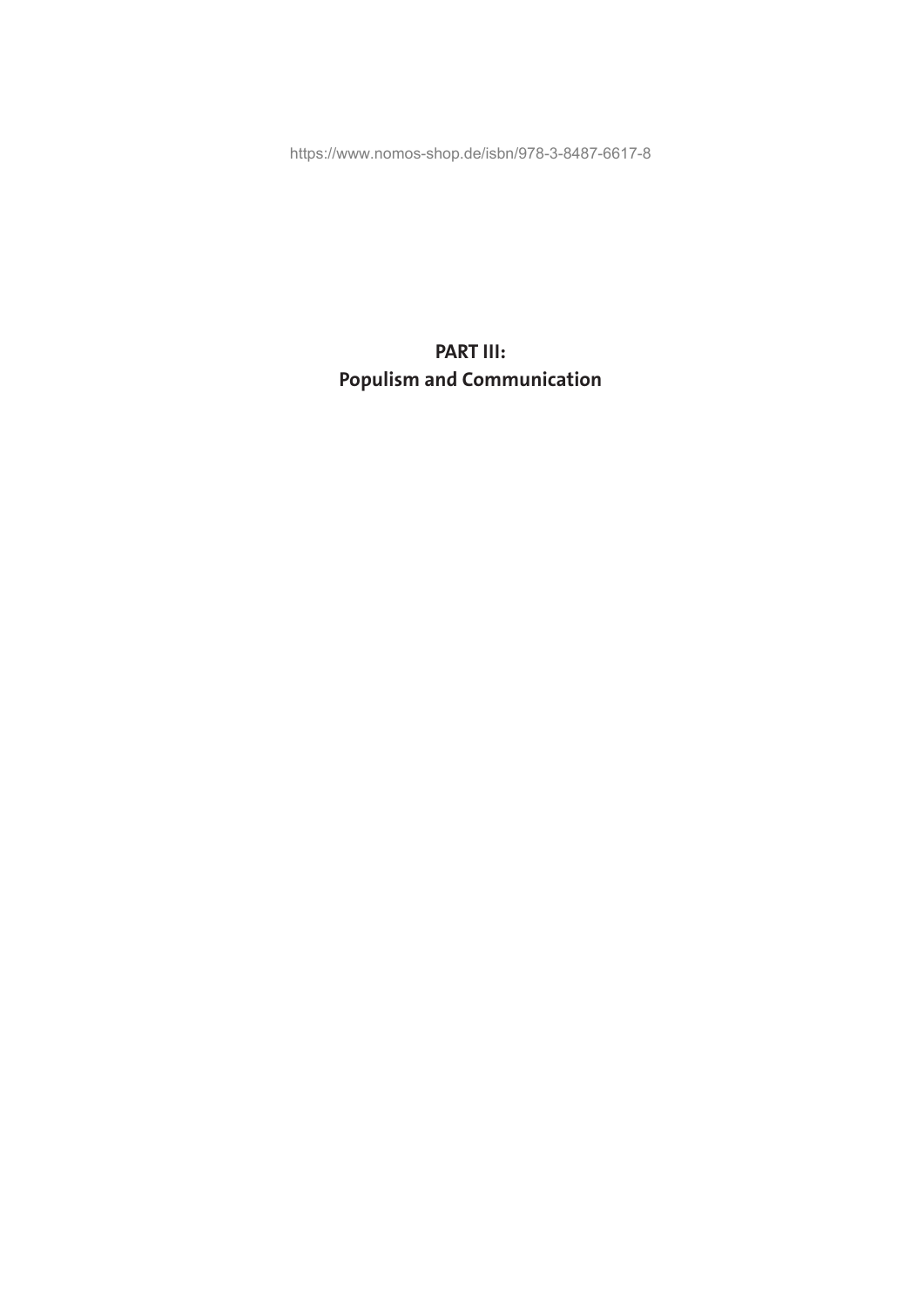# CHAPTER 22: THE SYMBIOSIS BETWEEN MEDIA AND POPULISM: CONCEPTS, ISSUES, EVIDENCE

*Lone Sorensen*

## Introduction: Overall Context

The media are playing an unprecedented and crucial role in the success of the wave of populism currently sweeping the globe. Modern populism is facilitated by conditions of what Keane (2013, 1) calls 'a revolutionary age of communicative abundance … [that is] structured by a new world system of overlapping and interlinked media devices'. Fundamental changes to media regulation coupled with innovations in media technologies, not least the internet, mean that media have become embedded in all aspects of everyday life. New media technologies have opened up a profusion of communicative spaces for a variety of political and media actors and citizens. At the same time, the traditional party system is in decline, or perhaps renewing itself (Chadwick and Stromer-Galley 2016). Many citizens are becoming increasingly disillusioned with the lack of authenticity in mainstream politics and are seeking out marginal and less institutional political voices. Worldwide, populists have been able to capitalise on these conditions.

In media and communication studies, the changing media environment has created at least three concurrent preoccupations. First, the increasing intrusion and power of the traditional mass media – chiefly television, radio and the press – in relation to politics have fostered a focus on the media's ability to define reality. Political institutions are increasingly adapting their operations to the norms and practices of the media to maximise their chances of getting their message across to audiences unscathed (Strömbäck and Esser 2014). The media, in turn, scrutinise this practice, and the cycle of mutual influence between the media and politics is serving to engender mistrust of politicians' authenticity (Coleman 2011).

Second, developments in new media technologies – especially web 2.0 and social media platforms – have fomented questioning of the role of technology in disseminating political content. Research in this area queries the way online technologies privilege certain actors according to different criteria from those of traditional mass media. Such dynamics have, in turn, raised interest in a third area of study connected to the role of audiences<sup>1</sup>  $vis-\tilde{a}-vis$  new media technologies. This includes audiences' susceptibility to misinformation, especially in the face of algorithms that filter content so that users are largely exposed to information which reinforces

I am indebted to Jay Blumler, Katrin Voltmer and Katy Parry for their insightful comments on an earlier draft.

<sup>1</sup> To avoid confusion about the terms 'reception' and 'consumption', Thumim (2012, 63–69) argues for the use of the term 'audiences' in both new and traditional media in the context of the mediation process, even where audience engagement goes beyond active involvement with the media in processes of interpretation to include content production, circulation and recontextualisation.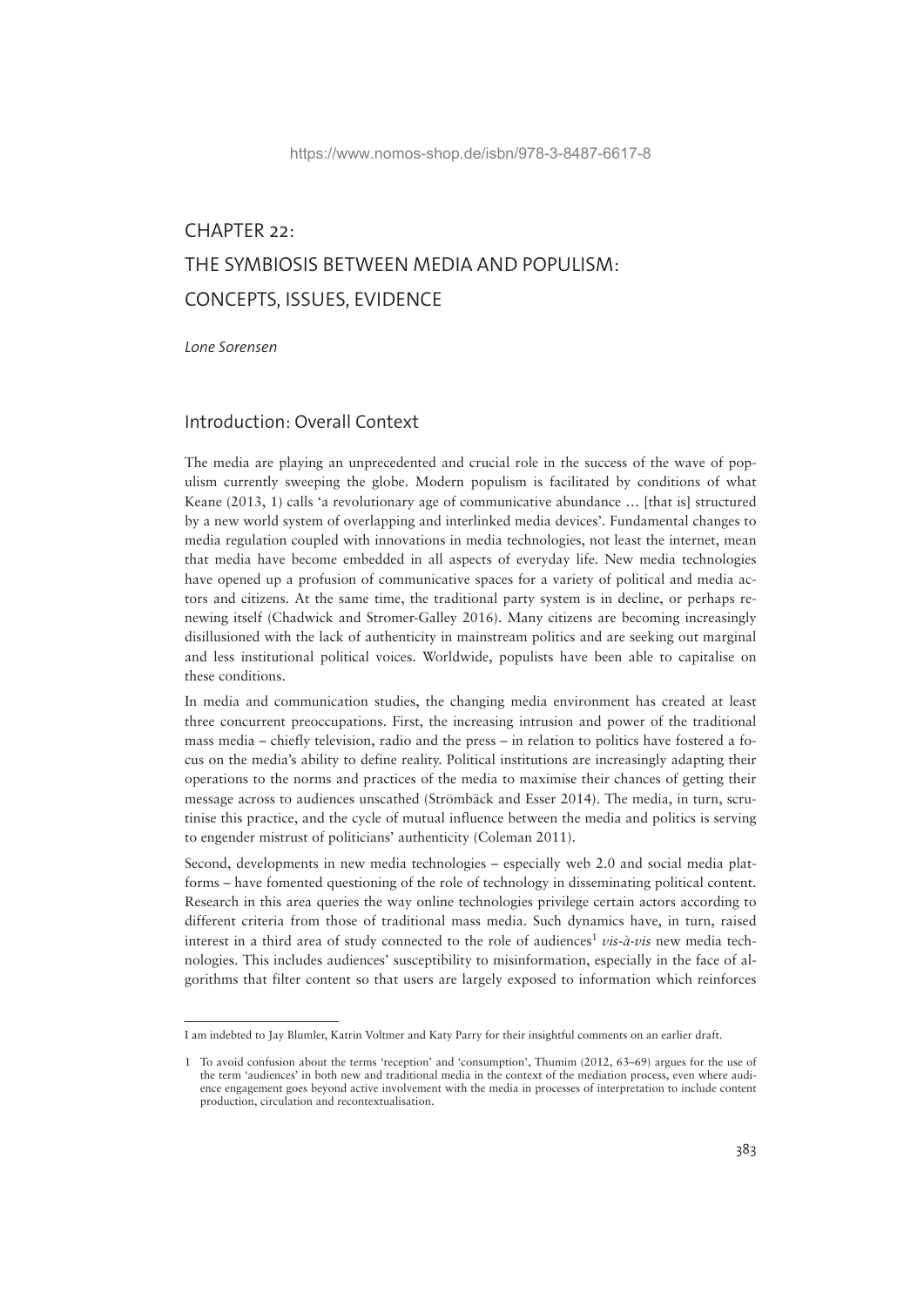Lone Sorensen

or polarises existing views. Yet audiences are conversely seen as increasingly active in interpreting, shaping and creating political content. All three areas of study are concerned with changing aspects of the otherwise well-established process of 'mediation' whereby the media substantively intervene in the problematic process of communicating 'reality'. They hinge on processes that reside in the *institutions* of the mass media, media and communication *technologies*, and *audiences* (Silverstone 2005, 189).

A key position in the emerging body of literature on populism's relationship to the media maintains that recent changes in media systems and technologies, and in the media's relationship to politics, may be contributing to populist success (Aalberg and de Vreese 2016; Esser et al. 2016). Populists, it is argued, have a certain affinity with the media despite their wellknown antipathy towards the mass media and mediation in general. Only recently have comparative studies and more comprehensive theoretical frameworks begun to place populism in the context of broader changes in the media environment. What general trends can we identify in populism's ability to negotiate the treacherous process of mediation so successfully and to retain an aura of authenticity where mainstream parties and politicians often fail?

This chapter takes a communication-centred approach to populism as its starting point. It first outlines this perspective. While it touches on populism by the media and among citizens, its primary focus is populist politicians and their efforts in negotiating the mediation process. The chapter therefore goes on to discuss one of the most influential recent general theories in communication studies, mediation, as a framework for conceptualising the link between populist politicians and the media. Finally, it inspects a substantial body of research literature for its conceptual abundance, divergences in approach and gaps needing attention. The review maps the literature to the aforementioned sites of mediation – media institutions, technologies and audiences – to specifically consider how close we are to answering the question of how populists negotiate the process of mediation.

## A Communications Approach to Populism

The criteria and dynamics of mediation that shape populist meaning relate to its communicative dimension. Approaching populism from a communications perspective implies a shift in focus from *what populism is* to *what it does* and *how it does it.* In other words, the concern is less with issues of definition and classification of the phenomenon, which I only briefly engage with here (for a detailed discussion, see Heinisch and Mazzoleni in this volume), and more with questions of process and practice. Such an approach investigates how populist ideology is naturalised, the role the media play in this, the extent to which the undertaking succeeds and the conditions under which it does so.

## Classifying Populism

Given the concept's contested nature, the definitional problem nevertheless has to be considered. A brief consideration of the dualism between stylistic and ideational classifications of populism may illuminate the perspective of populist communication. While most scholars see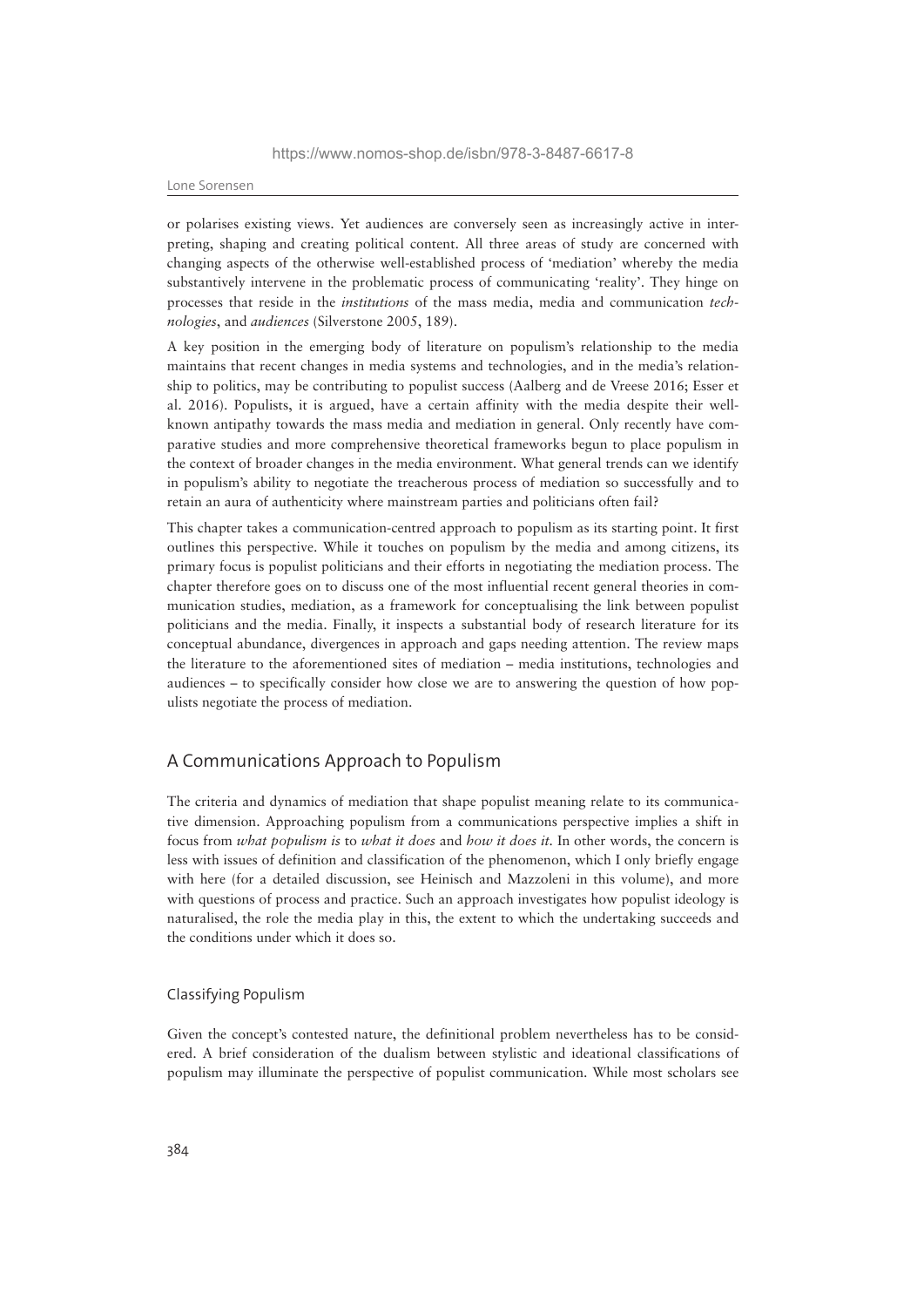definitions of populism as an ideology and a style<sup>2</sup> as mutually exclusive, ideational and stylistic definitions largely home in on the same core characteristics. Populists identify *the people* as a morally decent 'silent majority' (Canovan 1999) that constitutes the totality of the community but reduces their multiplicity of disparate demands and interests (Mudde 2004; Laclau 2005; Moffitt 2016). They portray *the elite* as immoral and opposed to the people (e.g. Jӓgers and Walgrave 2007; Mudde 2007; Aalberg et al. 2016) and themselves as *one of the people* and as able to restore *sovereignty* to the people through their enlightenment (Canovan 2005; Abts and Rummens 2007). In addition, populists signal their outsider status and the illegitimacy of institutional or elite-driven norms through *disruptive performances* (Moffitt 2016; Bucy et al. 2020; Sorensen 2021; 2018) that *evoke a crisis* (Moffitt 2016; Taggart 2000).

The classification as an ideology or style differs chiefly with respect to the types of phenomena in which these characteristics are observed and the importance ascribed to style or ideology in political mobilisation more generally. Ideological approaches contend that populism's ideational content inspires action and resides in populist actors. The morally informed and binary relationship between the people and the elite is central to populism's ability to mobilise latent constituent attitudes. The types of people designated by the ideas of the people and the elite vary across different political and cultural contexts. Yet minimal definitions suggest that populist actors fill these core ideas with meaning by adapting them to a given culture and host ideology (see e.g. Mudde and Rovira Kaltwasser 2013).

Stylistic and performative approaches hone in on the same characteristics but are more concerned with their form of articulation, such as the use of informal language to denote an ordinary people (Ostiguy 2020), or with the constitutive nature of performances that bring that which they denote into being (Moffitt 2016). Performance here involves a process of symbolic meaning-formation (Alexander 2006; Moffitt 2016, 38) that becomes the object of study. Such perspectives on populism see performance and style as the means through which populism gains traction and mobilises its constituents, and as an important factor in not only the transmission of ideas but also in shaping their meaning.

#### Populism as a Communicative Process

From a communications perspective, both classifications have merit as both ideology and style are integral parts of the communicative process (see also Engesser et al. 2017; de Vreese et al. 2018; Sorensen 2021, chapter 3). Empirically, the core characteristics of populism clearly manifest themselves in both stylistic expression and ideas, in the content of a communicated message. Communication science dictates that ideas cannot be communicated without a discursive style. And style in and of itself contributes to the formation of meaning; it is not a neutral vehicle in the transmission of an ideological message. Putting the communicative process at the forefront of our investigations explains why both classifications have resulted in almost identical definitions. It queries what part each of these dimensions plays in the manifestation of populist meaning. It has two further advantages: to explain populism's contextualism and to understand its relationship to the media.

<sup>2</sup> Other approaches include the categorisation of populism as a discourse, a strategy and a form of political logic.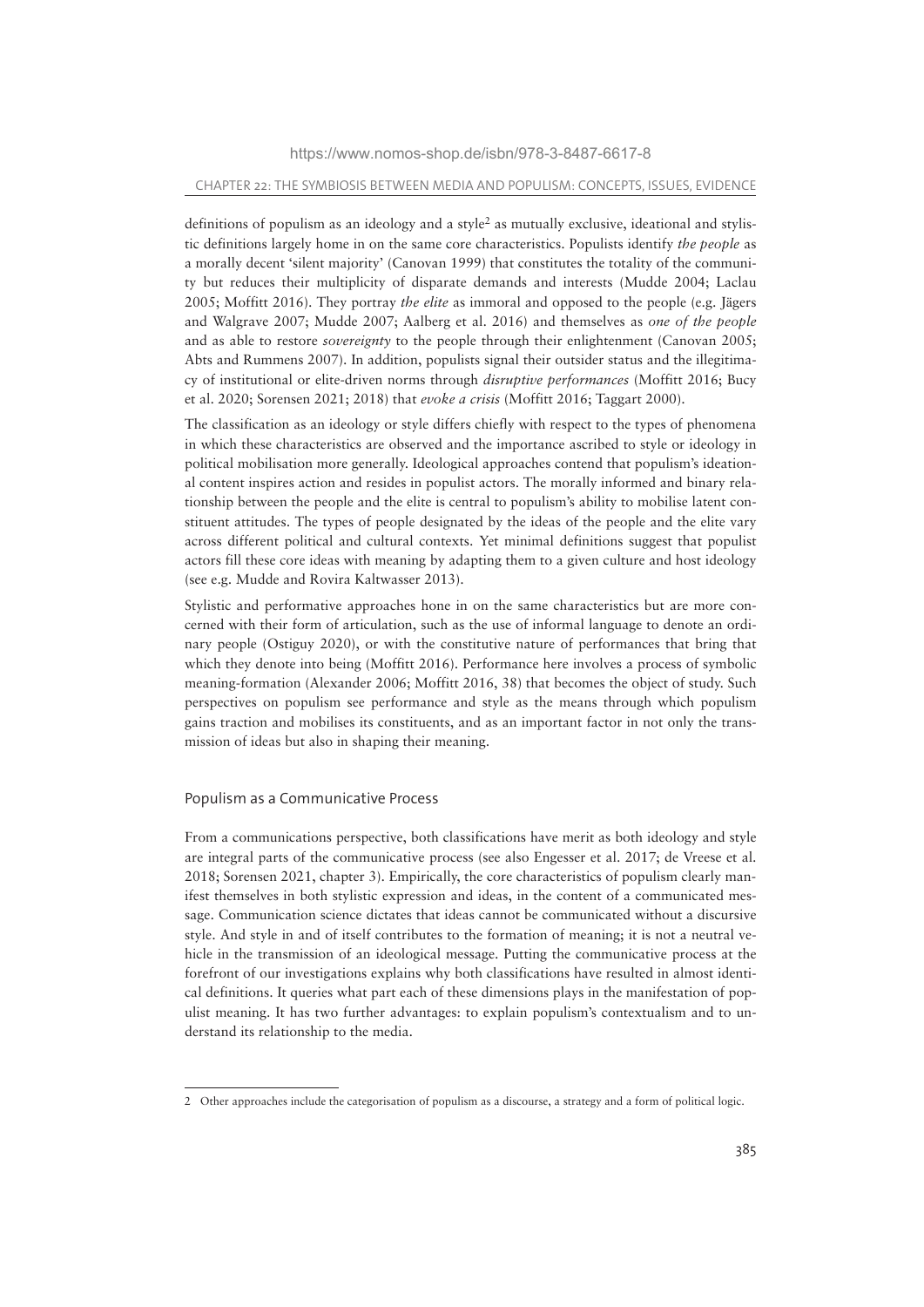Lone Sorensen

Contextualism has proven to be a stumbling block in comparative studies of populism. The ideas of a given instance of populism and the manifestation of its style often differ from those of other instances of populism. This has complicated the definitional debate. Yet a certain communicative process of meaning-making is shared across very different contextual manifestations, from left-wing to right-wing forms of populism in both established and transitional democracies (Sorensen 2021, chapters 3 and 6). This is the process through which ideas attain manifest form through stylised articulation. It involves the construction of meaning on the basis of a given set of cultural resources and in response to particular conditions of social power. Common perceptions of, attitudes to and feelings about politics in a given political culture form the resources that give meaning to populist ideas. These ideas are then performed through the disruption of a given set of institutional norms in a morally essentialist fashion. On the basis of this communicative process, different forms of populism emerge from the nuances of contextual conditions. These forms of populism share the practices of delegitimising elite representation and, in the course of disrupting the established order, making a claim to disintermediation. In response to allusive relations between citizens and elite representatives in democracies around the world, the communicative process of populism makes the path between citizens and populist representatives appear more direct.

From this perspective, populism is fundamentally opposed to all forms of mediation, both political and media-related. A communication perspective on populism therefore highlights the role of the media and that of mediation more generally in establishing a seemingly direct connection to citizens. But even 'direct' media mediate. Different media technologies invite different communicative styles and norms, but they also have an affinity with certain ideas and imaginaries, as do different media institutions, audiences and contexts of reception, all of which, in turn, shape meaning. These aspects all form part of the process of mediation that populist communication must inevitably undergo. How does it do so whilst upholding its claim to directness? The following section discusses the concept of mediation as a theoretical framework for reviewing the literature on populism's relationship to mediation.

## Mediation

In everyday English, 'mediation' means getting in between, negotiating or resolving disputes, and generating mutual understanding and agreement instead of conflict. However, in the field of media and communication studies, it points to a much more problematic process (Livingstone 2009, 4–5). Here, the term is often concerned with questions of the media's power to shape representations of 'reality'. Rather than a process of clarification, it denotes a more substantive intervention, where what is being dealt with is itself changed by that intervention. This includes how reality is depicted and understood. In the words of Hepp and Krotz (2014, 3), 'communication has to be grasped as a process of mediating meaning construction'.

The concept of mediatisation goes further by emphasising change over time and denotes an increase in mediation that is taking place with new developments in and of the media (Strömbäck 2008; Livingstone 2009, 7; Hepp and Krotz 2014, 3). In the field of political communication, mediatisation is a process whereby the media become more and more of a political actor in their own right. Increasingly, the 'logic' of the media – understood as the norms and routines that govern the media's operations (Altheide and Snow 1979) – is adopted by, and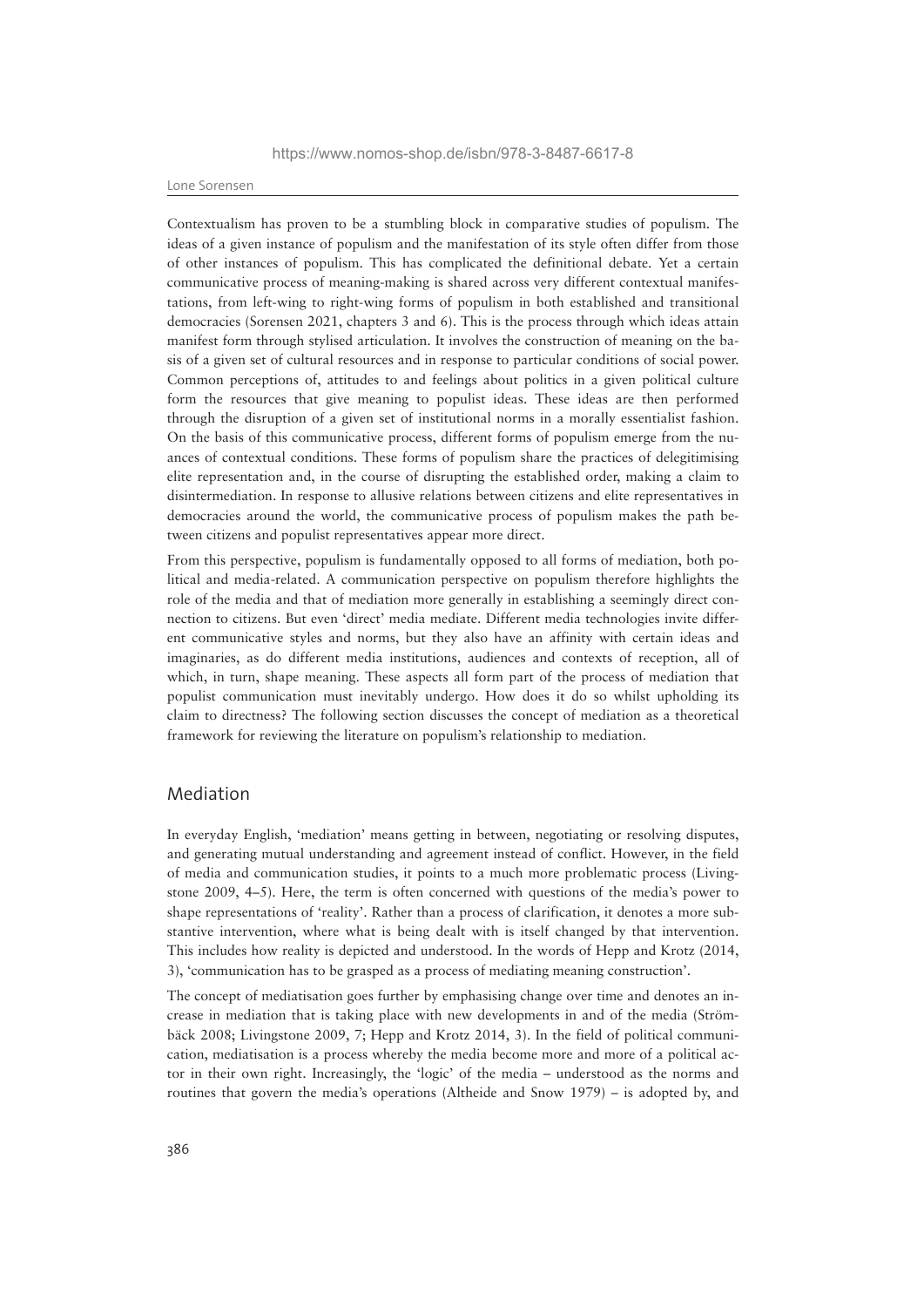#### CHAPTER 22: THE SYMBIOSIS BETWEEN MEDIA AND POPULISM: CONCEPTS, ISSUES, EVIDENCE

thereby transforms, political institutions (Strömbäck 2008; Strömbäck and Esser 2014). Mediatisation is thus a more specific process than mediation. However, analysis of the process of mediation is key to determining how the relationship between 'reality' and political communication is changing as part of the process of mediatisation (Hepp and Krotz 2014, 3–4).

Swanson (1992, 29) breaks down the media's depiction of reality into three distinct aspects, which are here adopted with reference to the overall process of mediation:

'objective' political reality (the actual events and conditions that are the referents of journalists' and politicians' representations in campaign messages); 'constructed' political reality (the content of the representations offered by journalists and political leaders); and 'subjective' political reality (citizens' perceptions of political reality, including political attitudes, beliefs, impressions of political leaders, and so on).

These areas of analysis in turn direct attention towards the relationships between them, which are open to investigation through different theoretical approaches and objects of study. For example, the relationship between objective and constructed political realities may be investigated from an institutionalist or a materialist perspective (these are elaborated in the following sections), depending on whether the media as an institution or as material technology is conceived as the more important factor in constructing reality in a given context. Media effects studies, meanwhile, focus on the relationship between constructed political reality and the subjective reality of audiences.

These relationships, then, constitute three sites of mediation: *media institutions* and, for instance, the impact of commercial imperatives on news values and editorial decisions; *media technologies* and the ways in which they shape the production, distribution and recirculation of content; and *media audiences* and their variously active participation, interpretation and interaction with populist content. In new media, the relationships between these actors, institutions and environments are asymmetrical and non-linear: media work 'through a process of environmental transformation which in turn transforms the conditions under which any future media can be produced and understood' (Couldry 2008, 8). The following sections go on to review extant literature on populist political communication and its relationship to the media through the lens of these three sites of mediation.

## Media Institutions as Sites of Mediation

The role of institutions in the construction of a populist political reality has been considered in studies of the practices of content selection, gatekeeping and framing that emerge from the norms and routines of journalists and other key media workers. Institutional studies have, unsurprisingly, exclusively focused on traditional media. However, recent interventions by social media platform owners in relation to populist content suggest that this is an area of study that is now ripe for expansion. The institutionalist perspective adopted by studies of populism and the traditional mass media see institutional practices, norms and routines as shared by the news media collectively as a single institution (Cook 2006; Asp 2014). This institution is seen as wielding collective power in relation to the sphere of politics through media logic. Research literature has investigated populism's affinity with media logic and its concurrent and somewhat conflicting criticism of the media.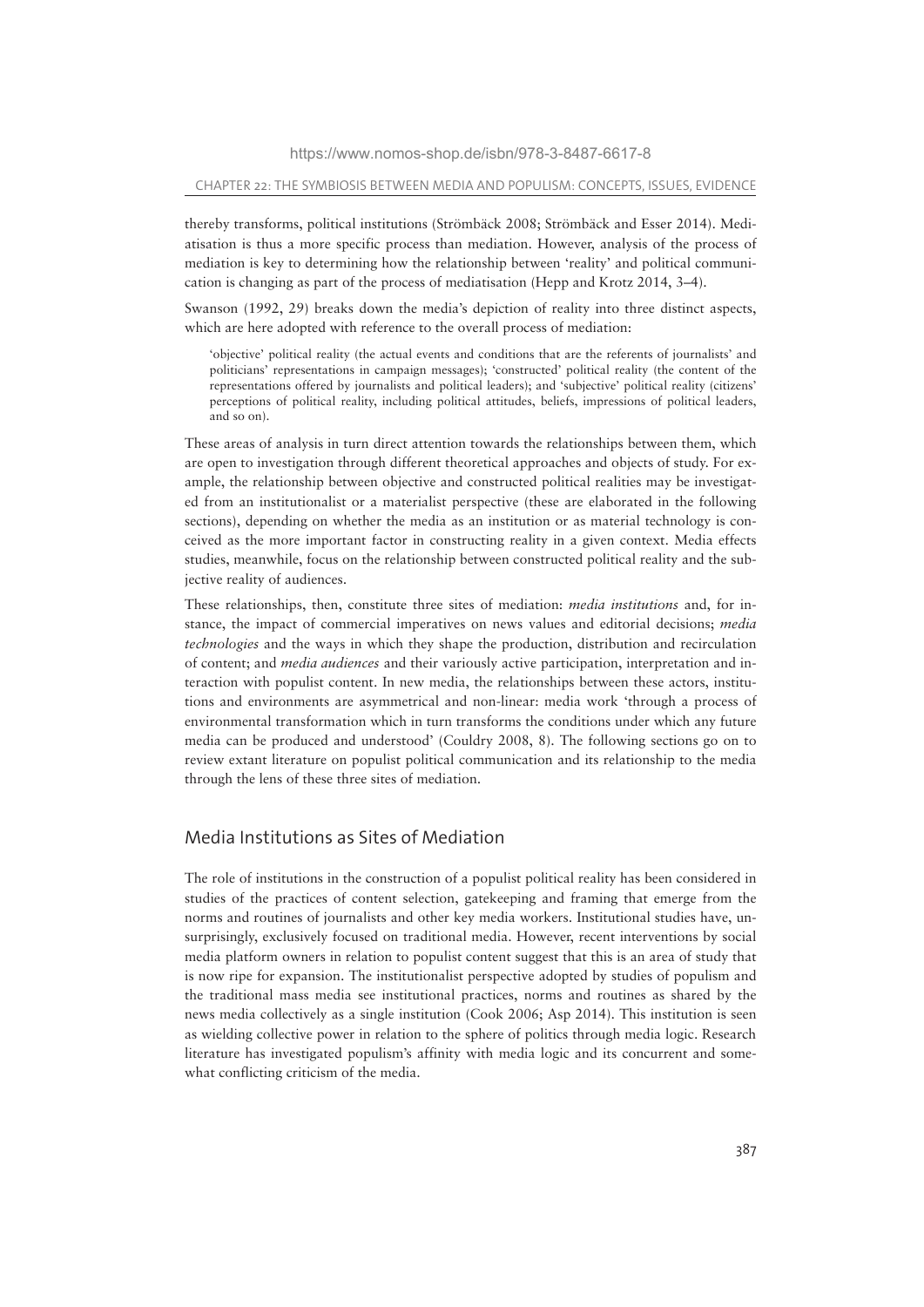#### NOTES ON CONTRIBUTORS

including *European Political Science, South European Society & Politics, The International Journal of Press/Politics, Journalism Studies and Plos One*.

**María Esperanza Casullo** is an associate professor at the National University of Rio Negro (Argentina), where she is the director of the Laboratory of Research and Studies on Penal Justice and Human Rights. Her book *¿Por qué funciona el populismo? (Why Does Populism Work?)* is in its fifth edition. She is currently writing on populist bodily performance, gender in left-right populism, and synecdochal representation. Her most recent published article is 'The Body Speaks Before It Even Talks: Deliberation, Populism and Bodily Representation' in the *Journal of Deliberative Democracy*. She has written extensively on populism in Latin American politics.

**Carlos de la Torre** is professor and director of the Center for Latin American Studies at the University of Florida. He has been a fellow at the Simon Guggenheim Foundation, and the Woodrow Wilson Center for Scholars. He is the editor of *The Routledge Handbook of Global Populism*, 2019; *The Promise and Perils of Populism*, 2015; *Latin American Populism of the Twenty First Century* (co-edited with Cynthia Arnson, 2013). He is the author of *Populisms: A Quick Immersion*, and *Populist Seduction in Latin America*.

**Paula Diehl** is professor of political theory, history of ideas, and political culture at the University of Kiel, Germany. She is visiting associated professor of Sciences Po in Paris and associated researcher of the Max Planck Institute (history of emotions) in Berlin. She was guest professor, among others, at Washington University (St. Louis), Sciences Po (Paris), École des Hautes Études, and Institute for Advanced Studies (Bologna). Diehl's current research projects are dedicated to populism, political representation, and to the concept of the political imaginary.

**Sarah C. Dingler** is assistant professor at the University of Innsbruck. Previously, she held positions at the Ludwig Maximilian University Munich and the University of Salzburg. Her main areas of research center on the representation of women, political institutions and their effects on various forms of representation. Her work has appeared amongst others in *Journal of European Public Policy*, *Journal of Elections*, *Public Opinion and Parties and Electoral Studies*.

**Martin Dolezal** is a postdoctoral researcher (senior scientist) at the University of Salzburg, Austria, and fellow at the Institute for Advanced Studies (IHS) in Vienna. His main research interests are political participation (both conventional and 'unconventional' forms) and comparative research on political parties. He is currently engaged in the EU-Horizon 2020 project 'Populism and Civic Engagement' (PaCE) and leads a project on political protest in Austria, funded by the Austrian Science Fund (FWF). His research has been published in journals such as *European Journal of Political Research*, *Party Politics*, and *Political Science Research and Methods*.

**Marco Fölsch** is a PhD fellow at the Department of Political Science and Sociology at the University of Salzburg, Austria. His research interests include aspects of political participation, political psychology and party competition. He is currently involved in the EU-Horizon 2020 project 'Populism and Civic Engagement' (PaCE).

**Flavia Freidenberg** is full professor and coordinator of the Institute for Legal Research at the National Autonomous University of Mexico (UNAM) and level II researcher at the Mexican National System of Research (CONACYT). She is coordinator of the Observatory of Political Reforms in Latin America at the Organization of American States (OAS) and Institute for Legal Research, UNAM. She is one of the founders of the Network of Women in Political Sci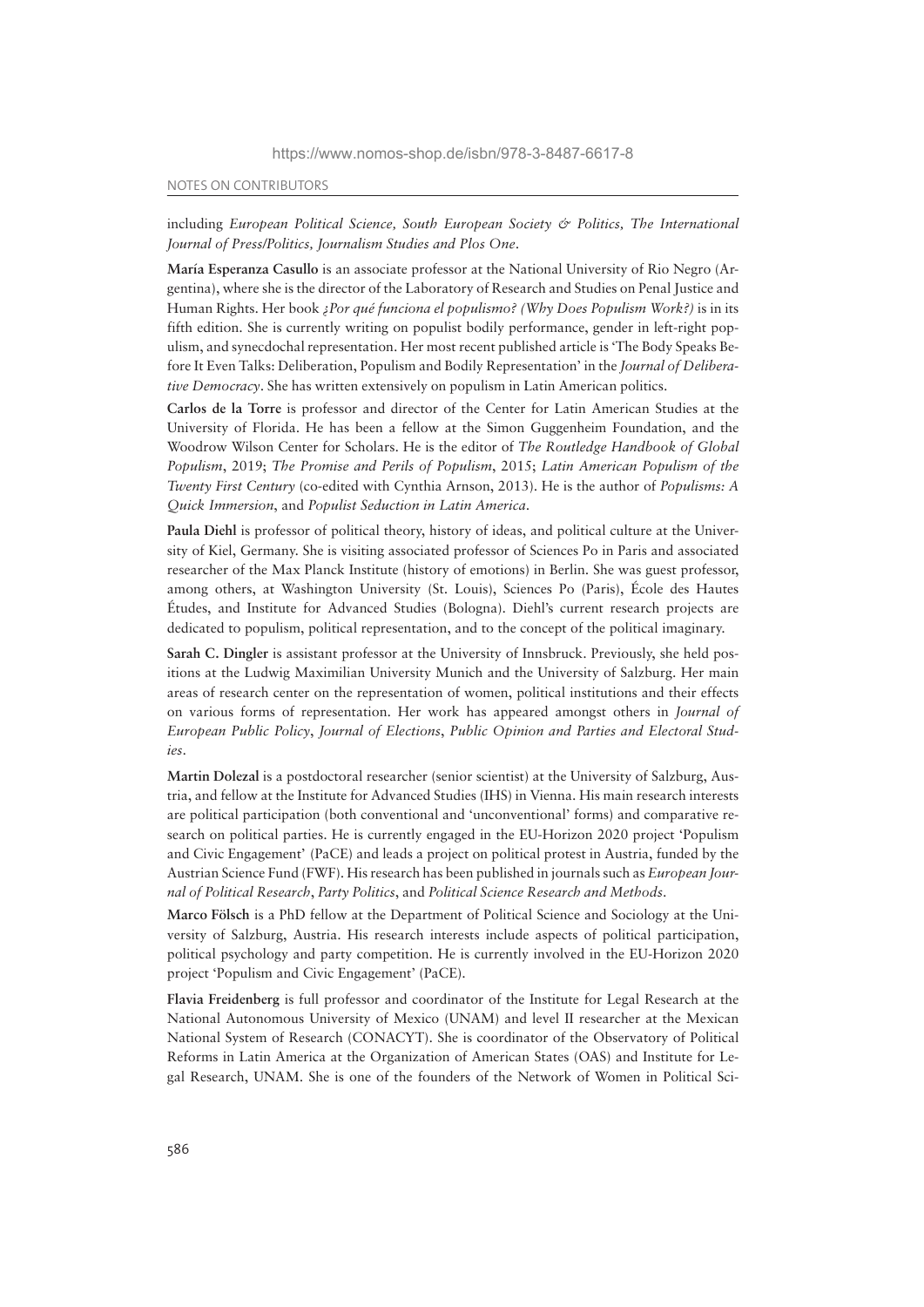ence, #NotWithoutWomen (#NoSinMujeres), an organization that strives to make visible the gender gaps in political science since 2016.

Sergiu Gherghina is an associate professor in comparative politics at the Department of Politics, University of Glasgow. His research interests lie in party politics, legislative and voting behaviour, democratisation, and the use of direct democracy.

**Fabian Habersack** is postdoctoral researcher at the University of Innsbruck. He obtained his PhD from the University of Salzburg for his dissertation entitled *A Nativist Zeitgeist? Explaining Party Adaptation to the Success of the Populist Radical Right*. His research, which has been published in *Environmental Politics, European Politics and Society,* and *Party Politics*, focuses primarily on the influence of right-wing populist parties on spatial party competition as well as democracy and representation.

**Vlastimil Havlík** works as associate professor at the Department of Political Science and at the International Institute of Political Science, Faculty of Social Studies, Masaryk University (MU-NI). He was a Fulbright Masaryk visiting scholar at Northwestern University in Illinois, United States (2017-2018). His research and teaching activities include populism and party politics in Central and Eastern Europe. He has published his work in *East European Politics and Societies*, *Communist and Post-Communist Studies* and *Problems of Post-Communism*. He has written or edited several books focusing mostly on Czech politics and populism. He is also the editor in chief of the Czech Journal of Political Science and currently serves as the president of the Czech political science association.

**Kirk Hawkins** is professor in the Department of Political Science at Brigham Young University, where he teaches comparative politics with an emphasis on Latin America. His current research focuses on political polarization and populism, and he directs 'Team Populism', a global scholarly network studying the causes and consequences of populism. Recent publications include *The Ideational Approach to Populism: Concept, Theory and Analysis* (co-edited, Routledge, 2018) and, with Levente Littvay, *Contemporary US Populism in Comparative Perspective* (Cambridge University Press, 2019).

**Reinhard Heinisch** is professor of comparative Austrian politics at the University of Salzburg. His main research is centered on comparative populism, Euroscepticism, political parties, the radical right and democracy. His research has appeared in leading journals such as the *Journal of Common Market Studies*, *Party Politics*, *West European Politics*, *Comparative European Politics*, *Representation*, and *Democratization*. His latest book is *The People and the Nation: Populism and Ethno-Territorial Politics* (Routledge, 2019). Since 2019, he is also a team leader in EU Horizon2020 project PaCE for the study of populism and counterstrategies.

**Christina Holtz-Bacha** is professor emerita of communications at Friedrich-Alexander-Universität Erlangen-Nürnberg, Germany. Before she went to Nuremberg, she taught at universities in Munich, Bochum and Mainz. She was a visiting scholar at the University of Minnesota in Minneapolis, a research fellow at the Shorenstein Center, Harvard University, a guest researcher at the Political Communication Center at the University of Oklahoma in Norman and at the University of Gothenburg and a visiting professor at Carleton University in Ottawa. She is currently a member of the executive board of the European Communication Research and Education Association (ECREA). Her main research interests are in political communication, media systems, and European media policy. Among her most recent publications are *Perspectives on Populism and the Media*. *Avenues for Research* (2020, edited with Benjamin Krämer);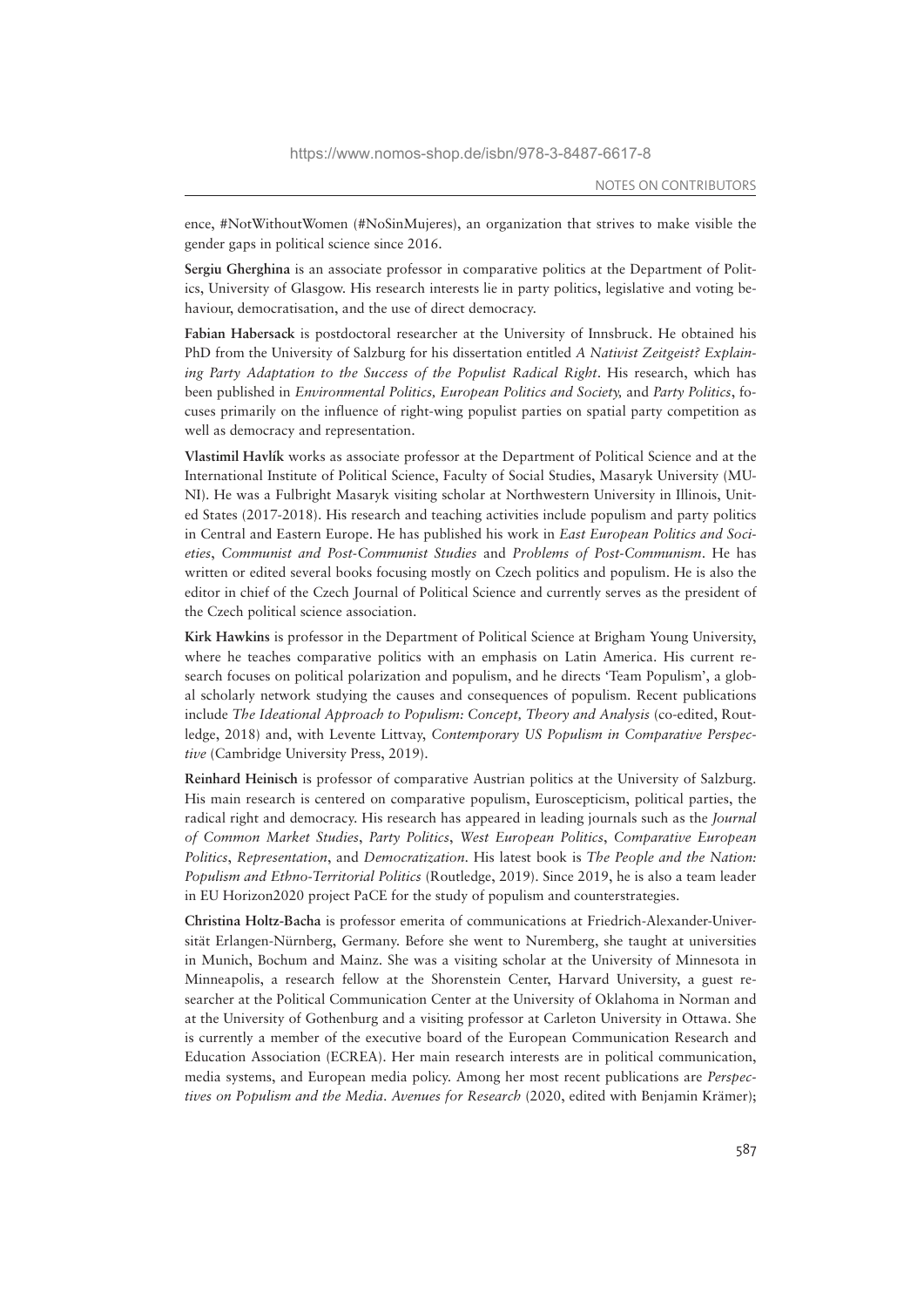#### NOTES ON CONTRIBUTORS

*Routledge International Handbook on Electoral Debates* (2020, edited with Julio Juárez Gamiz and Alan Schroeder); *Europawahlkampf 2019* (2020, as editor).

**Robert A. Huber** is a postdoctoral researcher at the University of Salzburg. He received his PhD with a dissertation entitled 'Climate Policy Between Responsiveness and Responsibility' from ETH Zurich in 2019. In his dissertation, he assesses the role of populist attitudes as one potential obstacle to far-reaching climate mitigation policy. Furthermore, he researches voluntary pro-environmental behaviour and attitudes towards climate and environmental policies. Writ large, his research focuses on populism, democracy, and climate and environmental politics. Among other things, he has published articles in *Environmental Politics*, *European Journal of Political Research*, *Party Politics and Political Studies*.

**Gilles Ivaldi** is CNRS researcher in politics at CEVIPOF (Sciences-Po) in Paris. He works on French politics, parties and elections, and he has published extensively on the French Front National and the radical right in Europe. His current research interests include the comparative study of the populist phenomenon in Western Europe and the United States. His work has appeared in international journals such as *Electoral Studies*, *Political Research Quarterly*, *West European Politics* and *French Politics*. He has recently published: *De Le Pen à Trump: le défi populiste* (2019); *The 2017 French Presidential Elections. A political Reformation?* (2018, with Jocelyn Evans).

**Philip Kitzberger** is a researcher at the National Scientific and Technical Research Council (CONICET) of Argentina and a professor in the Department of Political Science and International Studies of the Universidad Torcuato Di Tella (UTDT) in Buenos Aires. His research focuses on the role of media institutions in the political process of Latin America's democracies. His research appeared in the *Journal of Latin American Studies*, *Global Media and Communication*, *Journal of Politics in Latin America*, *Revista de Ciencia Política* (UCC-Chile) and other journals and book chapters.

**Benjamin Krämer** is a postdoctoral researcher and Privatdozent at LMU Munich, Germany. In 2012, he completed his PhD with a thesis on media socialization (2014 biannual dissertation award of the German Communication Association). 2015 to 2016, he served as an interim professor for empirical methods of communication research at FSU Jena. He pursued his studies on populism and the media as a junior researcher in residence at LMU's Center for Advanced Studies in the summer term 2016. In 2019, he received the *venia legendi* in communication after completing his habilitation with a thesis on online communication from a perspective of theories of action. His research interests include political communication, media reception, media change, and research methods. Among other publications on populism and the media, he is the author of two articles on the topic in *Communication Theory* and co-editor of the collective volume *Perspectives on Populism and the Media*.

**Maria Elisabetta Lanzone** is adjunct professor of political sociology at the University of Padua and key-staff member in the 2020 Jean Monnet Module 'Europe in the Global Age: Identity, Ecological and Digital Challenges' leaded by the University of Eastern Piedmont (Università del Piemonte Orientale). During her PhD at the University of Pavia and post-doc at the University of Genoa, she spent different periods as visiting scholar in Nice (ERMES-Sophia-Antipolis), Paris (CEE-SciencesPo), Brussels (ULB and European Parliament Observer) and the Fudan University of Shanghai. Her main research interests are comparative politics, crisis of Western liberal democracies, new populism and political participation. Recently she published articles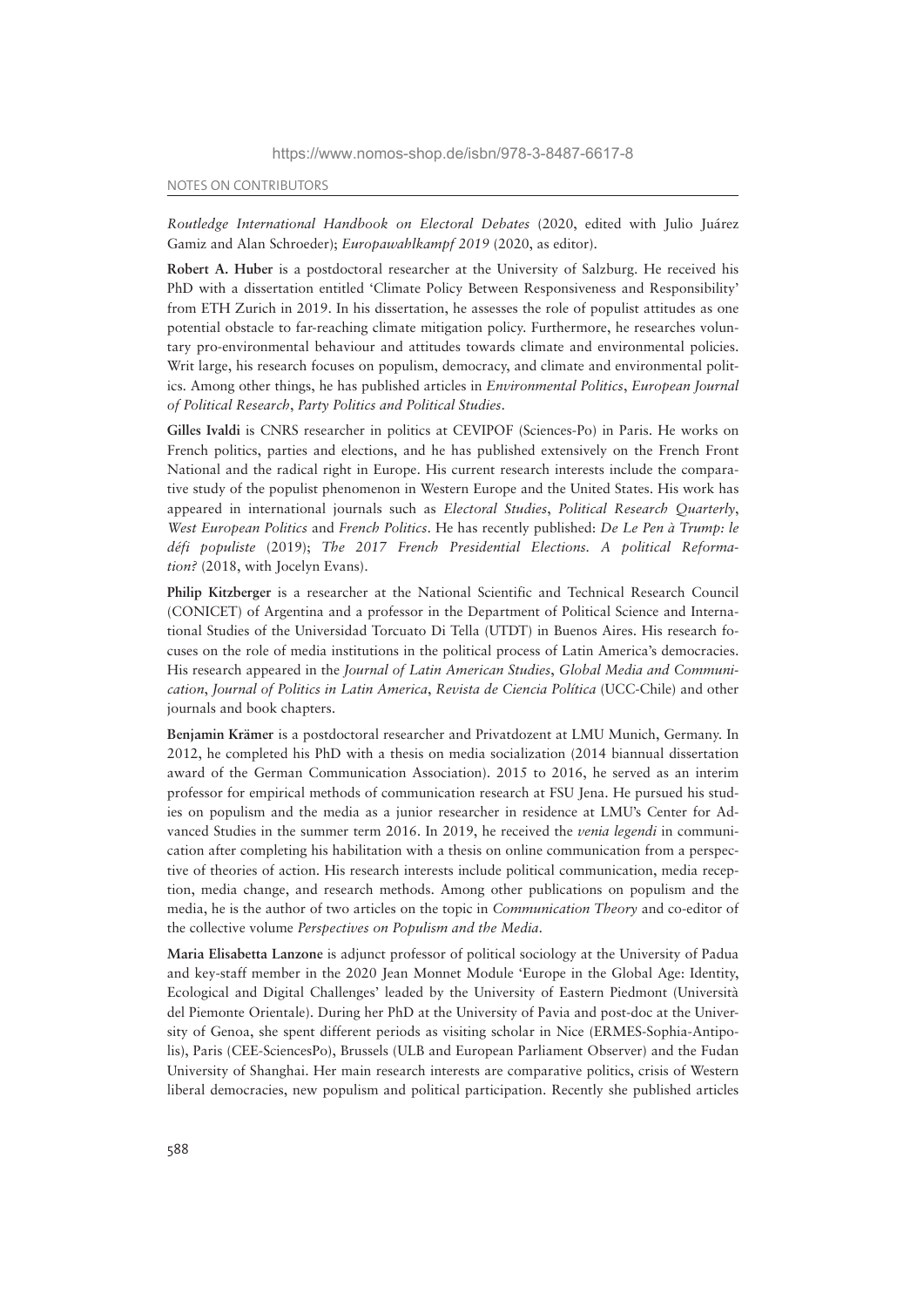on the impact of European populism in the *Chinese Political Science Review* (CPSR) and she is co-author with the sinologist Fabio Lavagno of the article 'The Xi Jinping's Era and the Evolution of Chinese Political System. Internal and External Effects', in the volume *China and the World: Language, Culture and Politics* (2020, St. Kliment Ohridski Sofia University Press).

**Zoe Lefkofridi** is professor of political science and gender studies at the Paris Lodron University of Salzburg (PLUS). She is elected member of the board of the Austrian Association for Gender Research and the board of experts in gender studies at the University of Salzburg. In addition, she is chair and co-convenor of the standing group on political representation, European Consortium for Political Research; the chief editor of specialty section 'Political Participation' of *Frontiers in Political Science* and co-editor of the series 'Politics and Governance in the Smaller European Democracies', Nomos publications. Her research and teaching focus on democracy, equality and diversity and in particular on the causes and consequences of unequal political participation and representation. Her work features in leading international peer reviewed journals, such as *Politics and Gender*, *Journal of Common Market Studies*, *West European Politics*.

**Dietmar Loch** is professor of sociology at the University of Lille (France), where he headed from 2017 to 2020 the Institute for Sociology and Anthropology. He is teaching political sociology, sociology of migration and urban sociology. His comparative research focuses on the incorporation of migrants, particularly of migrant youth in French and German poor neighbourhoods, and on populist radical right parties in Europe. He has published numerous articles and books on these topics. Among his recent publications is a book on the political participation of youth in France and Germany (2021, co-edited with M. Ottersbach).

**Miroslav Mares** is professor at the Department of Political Science, Faculty of Social Studies Masaryk University (FSS MU). He is guarantor of the study program on security and strategic studies and researcher of at the International Institute of Political Science of the FSS MU. He focuses on the research of extremism and security policy, namely in the Central European context. He is an expert of the Radicalisation Awareness Network (RAN) in the EU. He is a coauthor (with Astrid Bötticher) of the book *Extremismus – Theorien – Konzepte – Formen* (Oldenbourg Verlag, 2012), co-editor (with Tore Bjørgo) of the book *Vigilantism Against Migrants and Minorities* (Routledge, 2019) and author or co-author more than 300 scientific academic articles, chapters and books.

**Alfio Mastropaolo** is professor emeritus of political science at the University of Turin (Italy). His latest book is *Is Democracy a Lost Cause? Paradoxes of an Imperfect Invention*, Colchester, ECPR press, 2012.

**Oscar Mazzoleni** is a professor in political science at the University of Lausanne. His research interests are devoted on political parties, populism, nationalism, regionalism, and Swiss politics in comparative pespective. His works have been published in several peer-reviewed journals as *European Politics and Society*, *Government and Opposition*, *Political Studies*, *Party Politics, Swiss Political Science Review, Nationalism and Ethnic Politics, Comparative European Politics, Contemporary Italian Politics*, and *Populism* amongst others. His latest books are *The People and the Nation. Populism and Ethno-Territorial Politics in Europe* (Routledge 2019, with R. Heinisch and E. Massetti), and *Switzerland-EU relations* (Routledge 2021, with P. Dardanelli).

**Sergiu Mișcoiu** is a professor of political science at the Faculty of European Studies, Babes-Bolyai University Cluj-Napoca, Romania. His research interests are the constructivist and the alternative theories applied to nation building, populism and political transition.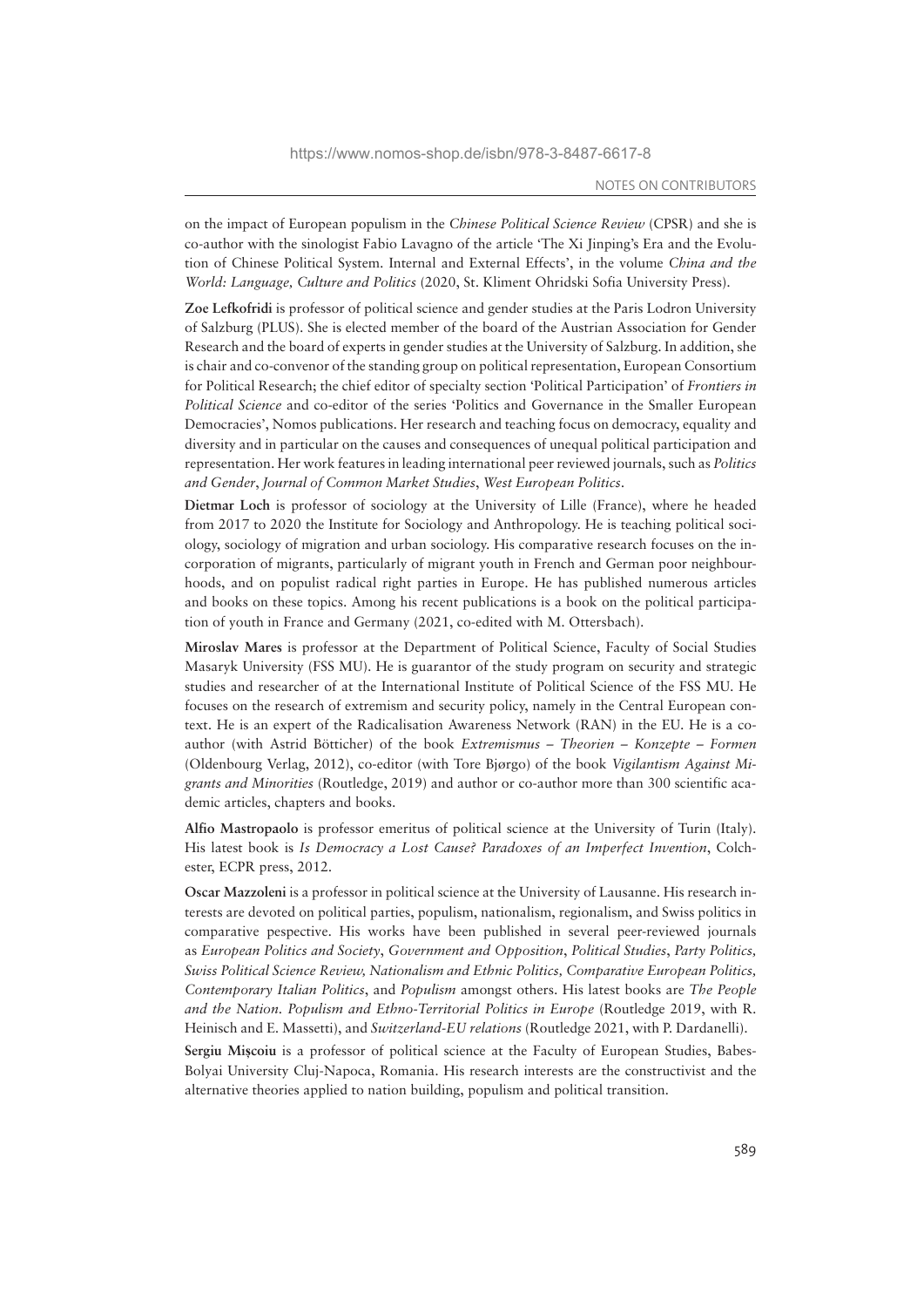#### NOTES ON CONTRIBUTORS

**Teun Pauwels** holds a PhD in political science (Université Libre de Bruxelles) and is currently working as a policy analyst for the Flemish ministry of education and training. He is the author of *Populism in Western Europe. Comparing Belgium, Germany and The Netherlands* (2014, Routledge).

**Franca Roncarolo** is full professor of political science at the University of Turin where she teaches public communication. She has carried out research on the media's role in the policymaking process; political communication and election campaigns; styles of political leadership, and forms of mediatisation. She is the author of several articles in international journals, and she has contributed to edited books on political communication published by Palgrave, Routledge, and Cambridge University Press.

**Saskia P. Ruth-Lovell** is assistant professor at the Department of Political Science, Radboud University, Nijmegen, NL. She holds a degree in Latin American studies and a PhD in political science from the University of Cologne, Germany. She has been a visiting scholar at the Facultad Latinoamericana de Ciencias Sociales (FLACSO) in Mexico and the Berlin Social Science Center (WZB) in Germany. In her research she specializes on comparative politics, clientelism, populism and Latin American studies. She has published articles among others in *The Journal of Politics, Political Studies*, and *Latin American Politics and Society*. She recently co-edited the volume *Clientelism and Democratic Representation in Comparative Perspective* together with Maria Spirova.

**Carlo Ruzza** is professor of political sociology at the University of Trento (Italy) where he teaches courses on European studies and political sociology. He has previously taught at the Universities of Leicester, Essex and Surrey in the UK, and was a Jean Monnet fellow at the European Institute in Florence and Willy Brandt Professor at the Malmö Institute for Studies of Migration, Diversity and Welfare. He has published several books and articles on political movements and parties of the radical right, on Italian politics and on comparative studies of southern Europe. His recent research interests focus on the role of civil society organization at EU level and on the impact of populism on EU institutions.

**Steven Saxonberg** is professor at the Institute of European Studies and International Relations at the Comenius University in Bratislava, where he holds a Jean Monnet Chair for the project 'The EU from a Political Sociological Perspective'. He is also professor at the Department of Social Policy and Social Work at the Masaryk University in Brno. He received his PhD in political science from Uppsala University and has published seven monographs dealing with the collapse of communism and the post-communist transformation as well as on authoritarian rule, including *Pre-modernity*, *Totalitarianism and the Non-Banality of Evil: A Comparison of Germany, Spain, Sweden and France* (Palgrave, 2019); *Gendering Family Policies in Post-Communist Europe: A Historical-Institutional Analysis* (Palgrave, 2014) and *Transitions and Non-Transitions from Communism: Regime Survival in China, Cuba, North Korea, and Vietnam* (Cambridge University Press, 2013). He has published dozens of articles in such journals as *Journal of Democracy*, *Party Politics*, *Journal of European Social Policy*, *European Societies*, *Social Policy & Administration and Comparative Policy Analysis*.

**Christian Schimpf** is as a research associate at the University of Alberta's department of political science. He is part of the 'Assessing Political Pathways for Energy Transition' project led by Lori Thorlakson, where he studies attitudes towards energy transitions and how these attitudes are shaped by elite framing. Christian previously worked as a data processing specialist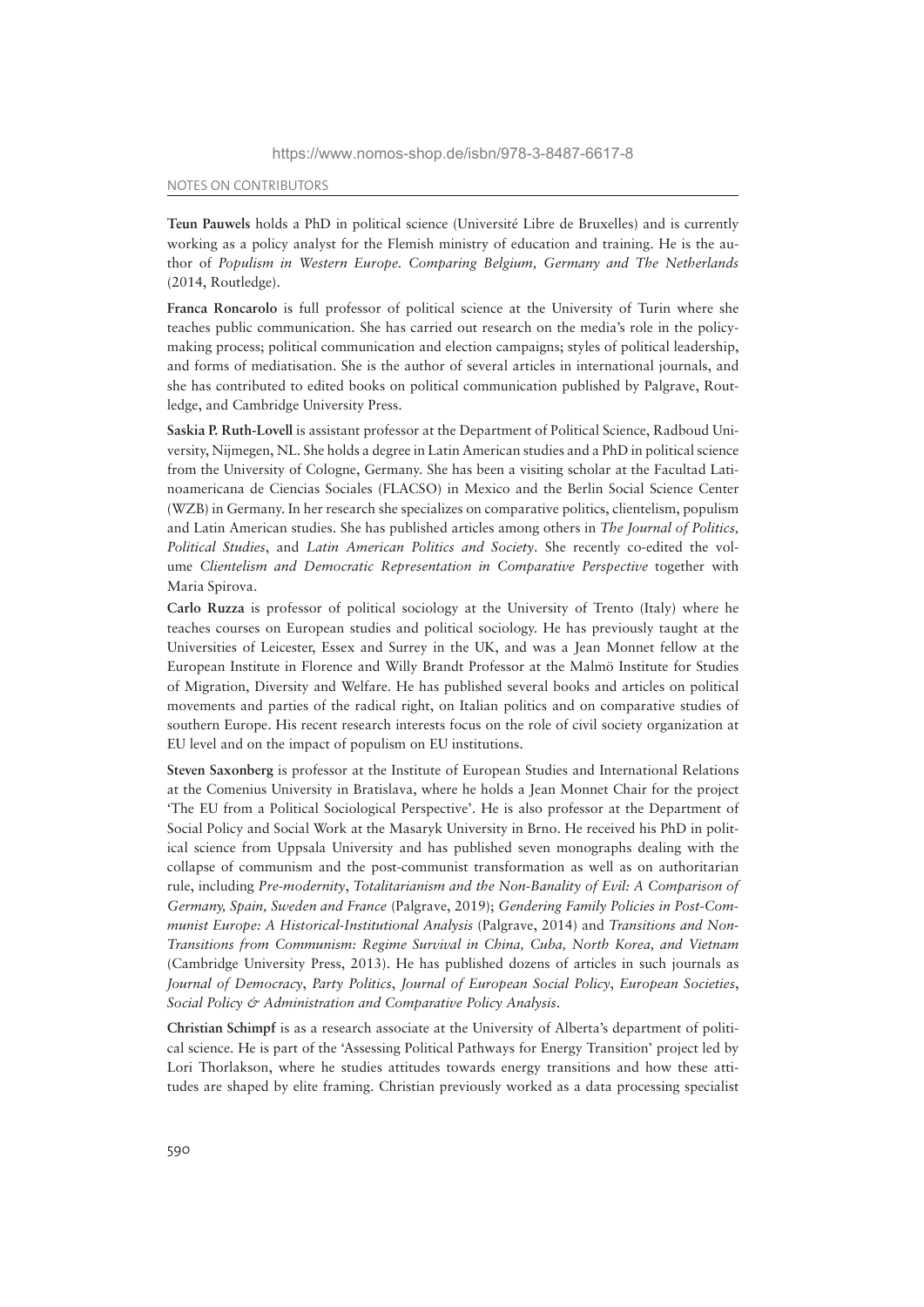for the 'Comparative Study of Electoral Systems' (CSES) project at the GESIS Leibniz Institute Mannheim, Germany and completed his PhD at the University of Mannheim. His research interests are comparative voting behaviour, populism, and public opinion. His recent work has been published in, among others, the *American Political Science Review*, the *Canadian Journal of Political Science*, and *Politics*.

**Damir Skenderovic** is professor of contemporary history at the University of Fribourg, Switzerland. His publications focus on the radical right, populism, migration history, and the 1968 movement in Western Europe, with a particular emphasis on Switzerland. He is the author of the reference work *The Radical Right in Switzerland: Continuity and Change, 1945–2000* (Berghahn Books, 2009). He has been a guest co-editor of a special issue of the *Swiss Journal of History on Migration History* (2015) and the journal *ReOrient* on Orientalism and Islamophobia (2019). In 2019, he has co-edited the volume *Switzerland and Migration: Historical and Current Perspectives of a Changing Landscape* (Palgrave). Currently, he is working on a book on the history of the New Right.

**Sorina Soare** is a lecturer in comparative politics at the University of Florence. Her min research interests include political parties, populism and democratization. She is the director of the Interuniversity Centre for Research on South Eastern Europe – CIRES.

**Lone Sorensen** is lecturer in the School of Media and Communication at the University of Leeds. Her research looks at communicative pathologies of democracy in both established and transitional regimes. Her current work focuses on populist communication, political performance in the media ecology, political truth-telling and new media, and democratic transition.

**Sandra Vergari** is an associate professor in the Department of Educational Policy and Leadership at the State University of New York at Albany. She is a political scientist whose research focuses on education politics and policy including political campaigns, federalism, state policy, charter schools, learning standards, and comparative analysis of education governance and policy in Canada and the United States. Her work has appeared in books and journals including *American Journal of Education*, *Educational Policy*, and *Publius: The Journal of Federalism*.

**Carlos H. Waisman** is professor emeritus of sociology and international studies at the University of California, San Diego. He is a comparative political sociologist. His work has focused on the comparative analysis of the incorporation of the working class into the political system, the causes of different elite strategies toward the working class, the explanation of the transformation of Argentina from a 'land of recent settlement' into an underdeveloped country, the social and political consequences of protectionism and free trade, the comparative analysis of democratization and institutional design in Latin America and Eastern Europe, and the dynamics of populist regimes.

**Carsten Wegscheider** is a PhD fellow at the Department of Political Science at the University of Salzburg. His main area of research is comparative politics with an interest in democratization, political parties as well as political sociology and political behavior. In his doctoral studies, he works on citizens' conceptions of democracy, democratic discontent and voting behavior from a comparative European perspective. His research has been published in *Politics and Governance*, and *Zeitschrift für Vergleichende Politikwissenschaft*.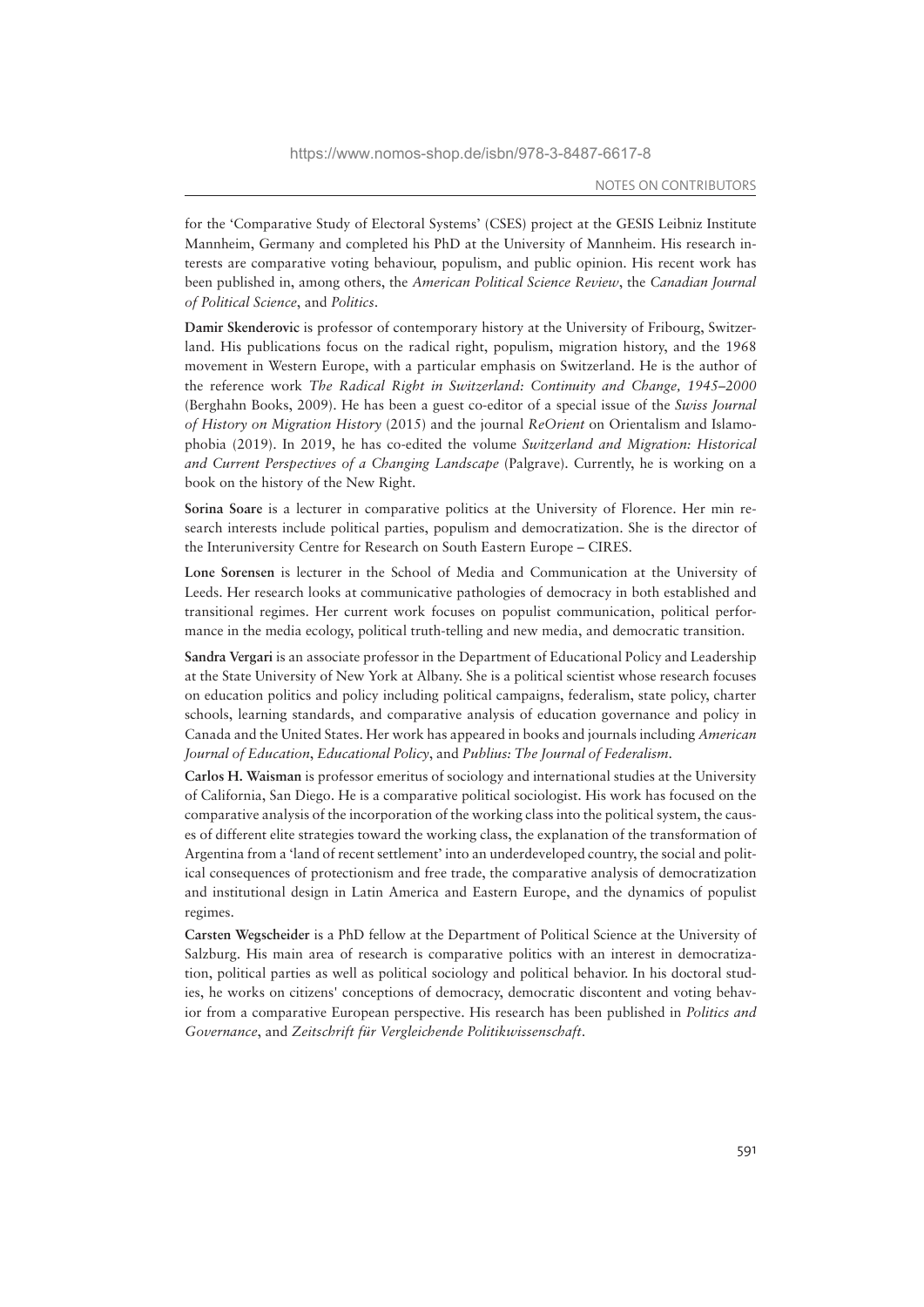## INDEX

activists 22, 38, 72, 74, 93, 96–98, 100, 103–105, 117, 311, 313, 353, 372, 420, 500, 501, 505, 506, 510, 547 ambivalence 112, 115, 117, 119, 121, 123, 124, 274, 366, 404, 505, 507, 510, 573 attitudes 24, 34–37 audiences 32, 35, 315, 329, 383, 384, 386–388, 391–395, 419, 458 Austria 17, 25, 26, 28, 79, 84, 87, 141, 184, 205, 206, 227, 229, 232, 236, 271–273, 275, 278–285, 287, 289, 334, 365, 433, 451, 475, 477, 478, 482, 521, 524, 532, 538, 557, 558, 560, 563, 569, 571, 575–579, 581, 582 authenticity 383, 384, 394, 433, 515 authoritarianism 24, 37, 53, 121, 151, 152, 157–159, 177, 178, 213, 257, 258, 322, 390, 424, 426, 555, 558, 560, 563, 574, 582 body 37, 99, 311, 316, 384, 390, 443, 448, 452, 501, 515, 516, 518–525, 534 candidates 30, 37, 94, 118, 122, 198, 271, 291, 294, 309, 322–327, 329, 330, 341, 342, 349–351, 403, 432, 460, 499–501, 505–507, 511 Central and Eastern Europe 26, 27, 84, 86–88, 198, 221, 239, 240, 242, 248–251, 257–260, 262–266 centrist voters 277, 287 charismatic leadership 102, 106, 281, 353, 355, 364, 366, 450, 530 civil society 77, 94, 97, 101, 104, 152, 157, 159, 160, 228, 311, 313, 317, 364, 417, 419, 422–425, 451, 474, 531 climate change 38, 442, 447, 555–565 communication 32, 33, 35, 36, 48, 53, 57, 60, 66, 103, 105, 112, 120, 121, 124, 183, 293, 300–302, 355, 383, 384, 386, 387, 389–391, 393, 394, 399–404, 407–409, 417–419, 423, 425, 430, 432, 434, 436, 447, 449, 450, 452, 457–464, 515–520, 524, 547, 548, 573, 575 conflicts 27, 80, 83, 86, 87, 95, 98, 153, 218, 251, 294, 417, 449, 474, 475, 546 conspiracy 29, 36, 52, 53, 175, 307, 315, 393, 395, 435, 436, 448, 449, 461, 474, 529, 557, 560, 561, 569–575, 582 COVID-19 18, 38, 118, 120, 222, 262, 293, 301, 318, 435, 436, 569, 571, 572, 574–582 – vaccines 570, 573 crisis 18, 19, 23, 26, 28, 35, 37 cultural hegemony 105, 447, 531 Czech Republic 18, 239, 244, 248, 253, 257, 262, 264, 265, 271–273, 275, 276, 278–289, 475, 478, 480, 483, 558, 571 demand side 24, 113, 177, 183, 185, 186, 195,

198, 208, 213, 221, 407, 571, 582

democratic representation 49, 65, 72, 266, 361–366, 371, 375, 376, 515, 521 descriptive representation 31, 362, 365, 368, 372, 375, 515, 520 digital environment 457–460, 462, 463 discourse 20, 21, 28, 29, 31–33, 35, 37 economic nationalism 151, 152, 312 elections 17, 18, 33 – electoral basis 26, 220 – electoral relevance 245, 254 Entrepreneurial Populism 272, 278 Europe 17–19, 21–23, 25–28, 30–34, 37 European integration 38, 66, 87, 118, 172, 195–201, 203–209, 214, 220, 234, 263, 279, 298, 471, 473 European Social Survey 187, 473, 476, 564 Euroscepticism 26, 28, 87, 183, 195–206, 208, 209, 220, 221, 237, 265, 267, 268, 286 fear 24, 28, 37, 85, 86, 122, 295, 309, 316, 435, 473, 474, 524, 535, 539, 548, 549, 579 formal representation 363–366, 368, 369, 371, 372, 375 frame 31–33, 58, 72, 97, 103, 112, 117–121, 123, 124, 132, 139, 197, 200, 240, 241, 259, 308, 322, 330, 363, 401, 420, 421, 430, 442, 443, 447, 499, 500, 516, 530, 533, 538, 548, 550 framing 35, 95, 99, 102, 104, 118, 119, 240, 247, 316, 364, 387, 388, 400, 420, 434, 443, 448, 452, 502, 530, 531, 536, 570 gender 214, 215, 244, 283, 311, 316, 364, 369, 371–373, 375, 442, 447–449, 451, 452, 478, 499–511, 518, 519, 523, 531, 536, 537, 564, 577 – femininity 316, 500, 504, 508, 510, 511 – masculinity 316, 500, 504, 507, 508, 510, 511, 519 generative contexts 149, 157 globalisation 26, 27, 31, 37, 38, 49, 66, 70, 79–81, 84, 87–90, 93, 95, 101, 106, 120, 153, 154, 156, 157, 183, 216, 221, 248, 259, 310, 312, 325, 326, 330, 333, 475, 509, 532, 539, 559 government 17, 18, 23, 26, 28, 31, 32, 38 Greece 17, 18, 28, 59, 74, 82, 88, 171, 172, 179, 213, 227, 263, 291–296, 301, 476, 510, 558 – SYRIZA 18, 28, 74, 82, 89, 213, 216, 227, 291–296, 301, 510, 511, 558 health 18, 143, 300, 302, 312, 373, 435, 471, 483, 506, 519, 569, 572, 573, 575–579, 582 history 17, 19, 20, 25, 27, 30, 47, 49, 50, 52, 56, 58, 60, 61, 68, 75, 80, 81, 87, 144, 272, 279,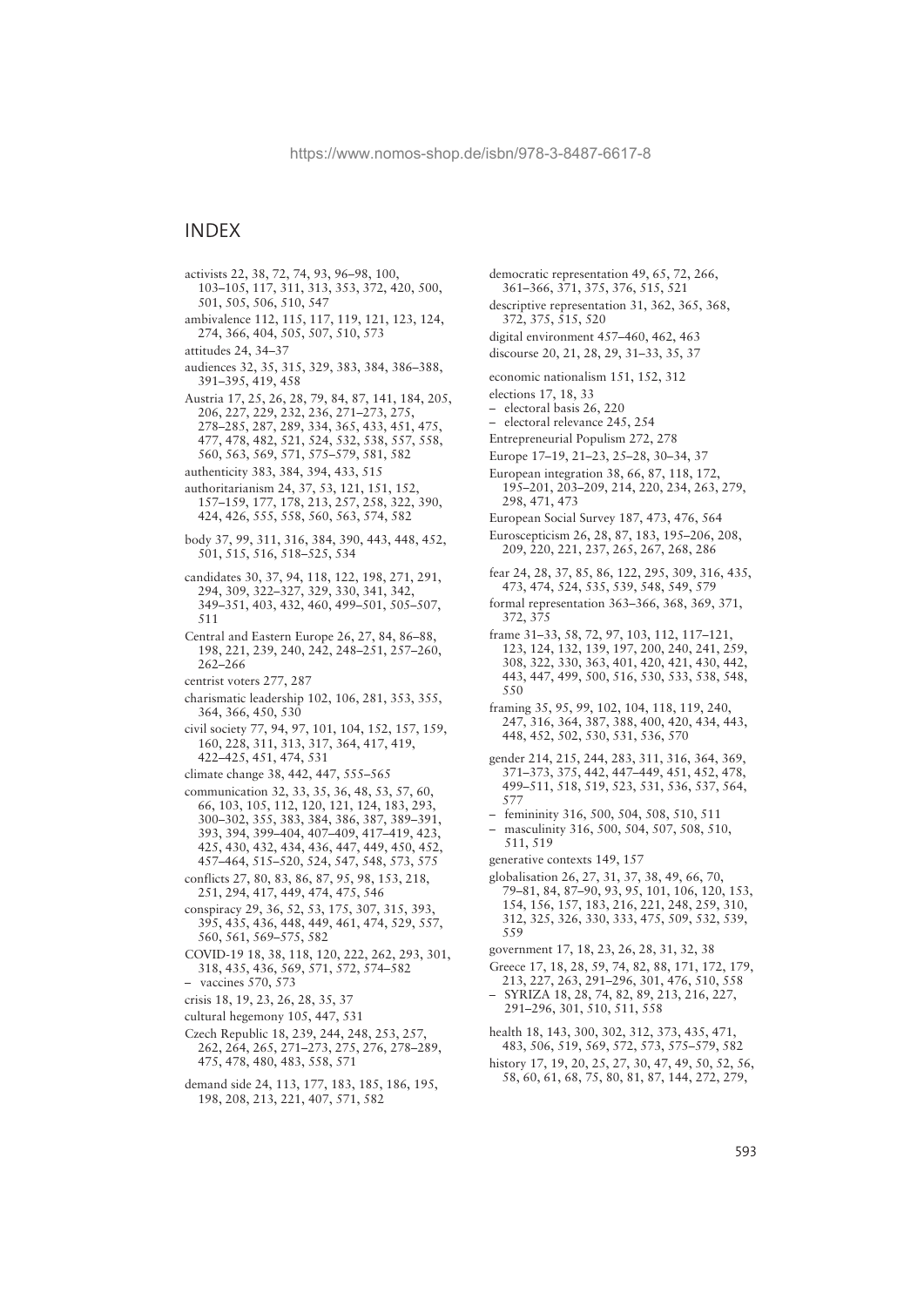291, 293, 296, 307, 308, 323, 328, 344, 348, 353, 357, 415, 423, 425, 449, 532, 536 hsw – Italy Five Star Movement Italian populism ideational theory 183, 184, 186 identity politics 27, 61, 86, 311, 435, 539 ideology 21, 31 – host ideology 82, 131, 136–138, 177, 195, 197–200, 208, 209, 365, 385, 562 – political ideology 59, 82, 93, 177, 206–208, 321, 323, 532, 555, 558, 560–562, 564 illiberalism 263, 549 impact 22, 23, 34–36, 79, 80, 84, 87, 90, 95, 100–102, 104–106, 119, 120, 131, 135, 136, 159, 163, 164, 173, 186, 205, 215, 218–220, 222, 227–235, 242, 262–265, 340, 362, 364–369, 371–375, 387, 400, 402, 457, 476, 487, 488, 499–501, 505, 535, 539, 547, 557, 570, 574, 578, 582 incivility 459, 462, 463 inclusion 31, 82, 86, 89, 134, 136, 152, 156, 179, 240, 241, 335, 336, 350, 351, 358, 365, 368, 371, 372, 401, 423, 426, 445, 478, 487, 500 institutionalization 361 interests 19, 23, 29, 34, 37, 38, 54, 56, 58, 65, 120, 132, 137, 149, 150, 155, 157, 158, 177, 200, 228, 240, 247, 272, 274, 314, 315, 336, 338, 363, 365, 385, 389, 403, 414–418, 422, 423, 426, 443, 445–447, 450, 502, 510, 528, 529, 537, 543, 546, 555, 570 intermediary bodies 104, 544 Islamophobia 37, 80, 85, 86, 530, 535–539 Italy 17–19, 25, 26, 48, 70, 74, 79, 88, 89, 99, 101, 102, 151, 155, 171, 180, 205, 206, 213, 227, 234, 236, 271–273, 275, 291, 292, 297, 299, 300, 302, 337, 341, 347, 389, 400, 405, 406, 432, 433, 458, 460, 464, 471, 477, 483, 532, 533, 538, 546, 558, 571, 575 Latin America 20, 23, 28, 30, 31, 34 – Argentina 31, 55, 150, 156, 158, 167, 333, 334, 337, 339–342, 347, 349, 351, 354, 357, 368, 372, 413, 416, 418–421, 423–425, 503, 505 – Cristina Fernández de Kirchner 351, 354, 413 – Ecuador 31, 171, 333, 337, 340, 341, 347, 353, 354, 357, 370, 371, 375, 413, 416, 418, 420–425, 508 – Evo Morales 31, 115, 165, 340, 341, 354, 365, 372, 413, 416, 504, 521 – Hugo Chávez 30, 31, 136, 141, 150, 165, 228, 340, 354, 365, 370, 372, 413, 416, 435, 504, 516, 523

- Latin American politics 338, 357, 358
- Peronism 73, 111, 150, 341, 347, 349–353, 356, 357, 505
- Rafael Correa 31, 228, 340, 341, 347, 352–354, 357, 370, 413, 416
- leaders 20, 22, 24, 26, 27, 30, 31, 37
- left-right ideology 373
- left-wing populism 21, 59, 82, 115, 151, 153, 178, 294, 295, 365, 371, 507, 510, 517
- legal reform 418, 419
- legitimacy 19, 49, 67, 76, 83, 88, 93, 94, 101, 102, 104, 132, 139, 154, 155, 157, 199, 202, 234, 235, 241, 294, 312, 317, 322, 338, 344, 376, 394, 416, 420, 426, 429, 444, 516–518, 533, 547
- liberal democracy 22, 23, 82, 83, 132, 133, 140, 143, 144, 151, 228, 229, 231, 232, 253, 262, 274, 321, 322, 334, 335, 361, 364, 366, 389, 417, 545
- measurement 136, 140, 141, 143, 144, 163, 165, 169, 177, 178, 183–187, 200, 368, 431, 446, 473, 479
- media 17, 19, 20, 22, 32–36
- anti-media populism 389, 390, 444, 446, 449, 452, 453
- journalism 36, 315, 316, 389, 390, 401, 413, 417, 442–444, 446, 451–453, 462
- media institutions 384, 386–389, 400, 413, 415–417
- media logic 75, 121, 124, 387–390, 394, 399, 403, 408
- media policy 413, 420, 424
- media populism 388–390, 400, 441, 442, 444, 446, 449, 451–453, 458, 517
- new media 32, 75, 99, 116, 299, 383, 387, 390–394, 402, 444, 463, 530
- social media 22, 32, 36, 121, 122, 235, 315, 323, 326, 330, 383, 387, 390–393, 403, 429, 434, 436, 449, 457–464, 527, 538, 576
- methods
- comparative analysis 49, 106, 119, 151, 220, 413, 506, 547
- content analysis 117, 124, 164–166, 169, 170, 173, 174, 181, 240, 248, 250, 254, 368, 462
- expert survey\* 114, 167, 173, 179–181, 183, 186
- multilevel analysis 476, 479, 480, 483–485, 487, 489
- quantitative analysis 165, 431
- migration crisis 79, 198, 262
- minimal state 250
- misinformation 383, 393, 461
- nativism 24, 32, 52, 90, 101, 113, 177, 183, 184, 213, 257, 263, 292, 293, 322, 327, 527, 529–532, 534, 539, 557, 563 new populism 294, 299, 301

opportunity structure 88

- organizations 313
- out-groups 314, 445–449, 453, 458
- parties 17, 18, 20, 22–28, 32, 33, 35, 37, 38 – party literature 163, 164, 166, 167, 169, 173